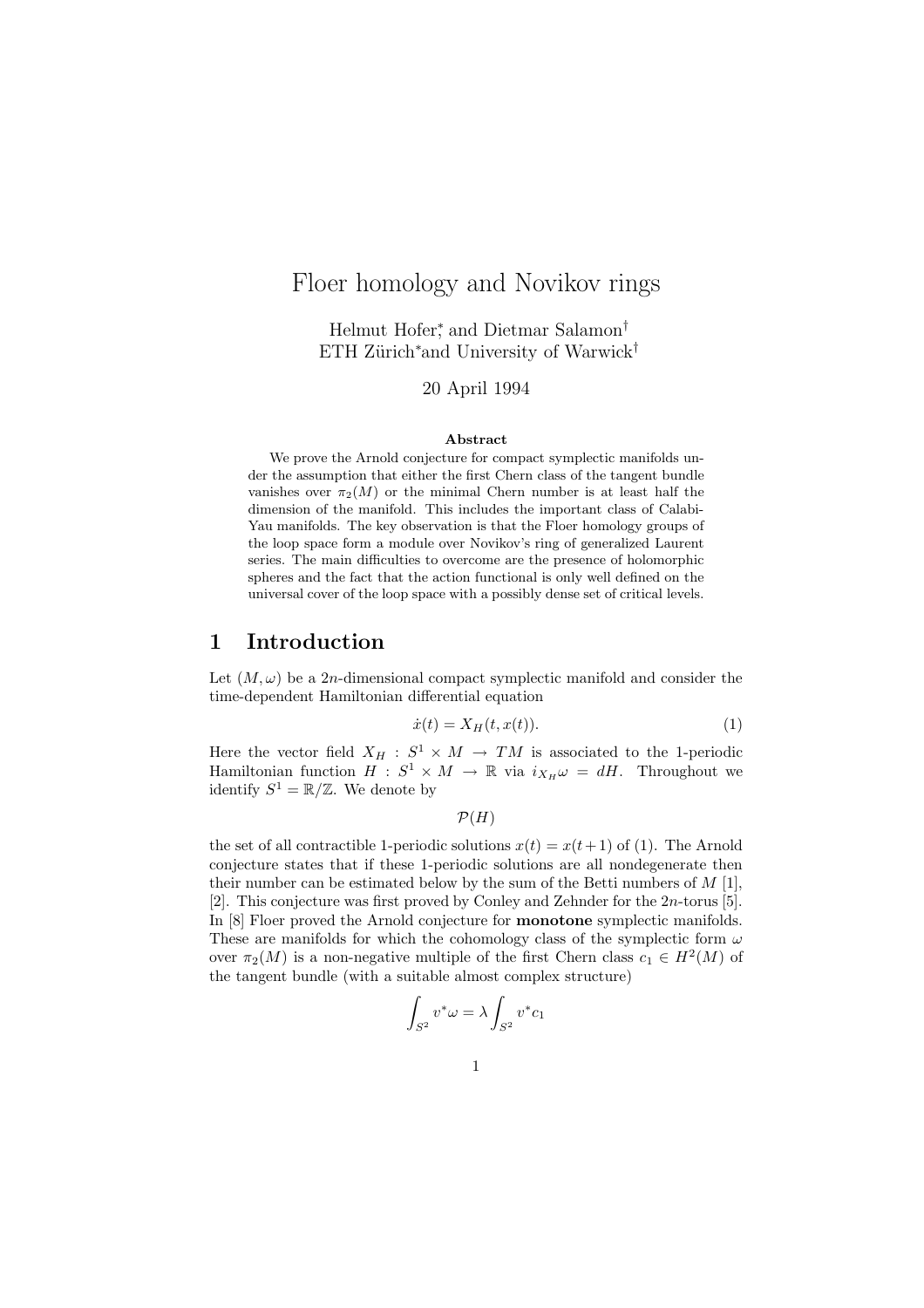for  $v : S^2 \to M$ . Floer constructed a chain complex from the periodic solutions of (1) and the solutions  $u : \mathbb{R} \times S^1 \to M$  of the partial differential equation

$$
\frac{\partial u}{\partial s} + J(u)\frac{\partial u}{\partial t} - \nabla H(t, u) = 0
$$
\n(2)

which satisfy the limit condition

$$
\lim_{s \to \pm \infty} u(s, t) = x^{\pm}(t)
$$
\n(3)

with  $x^{\pm} \in \mathcal{P}(H)$ . Here  $J: TM \to TM$  is an almost complex structure on M which is compatible with  $\omega$ . This means that

$$
g_J(v, w) = \omega(v, Jw)
$$

defines a Riemannian metric on M. We denote by  $\mathcal{J}(M,\omega)$  the space of all smooth almost complex structures on M which are compatible with  $\omega$ . Let

$$
\mathcal{M}(x^-, x^+; H, J)
$$

denote the space of all smooth solutions of (2) and (3). For a generic Hamiltonian this space is a finite dimensional manifold. It decomposes into different components and we denote the local dimension of  $\mathcal{M}(x^-, x^+; H, J)$  near u by  $\mu(u)$ . The **minimal Chern number** of  $(M,\omega)$  is the integer  $N \geq 0$  defined by  $N\mathbb{Z} = c_1(\pi_2(M))$ . The Conley-Zehnder index defines a map  $\mu : \mathcal{P}(H) \to$  $\mathbb{Z}/2N\mathbb{Z}$  and in [21] it is shown that

$$
\mu(u) = \mu(x^+) - \mu(x^-) \pmod{2N}
$$

for  $u \in \mathcal{M}(x^-, x^+; H, J)$ . Floer's cochain complex is defined by

$$
C^k = \bigoplus_{\mu(x)=k \text{ (mod } 2N)} \mathbb{Z}\langle x \rangle
$$

and the  $(x, y)$ -entry of the coboundary operator  $\delta: C^k \to C^{k+1}$  is given by the number of one dimensional components of  $\mathcal{M}(x, y; H, J)$  whenever the index difference is 1 modulo 2N. This number is finite whenever the manifold  $(M, \omega)$ is monotone and the connecting orbits are counted with appropriate signs. In [8] Floer proved that  $\delta^2 = 0$ . The homology of this cochain complex is called the Floer cohomology of the pair  $(H, J)$  and will be denoted by

$$
HF^*(M, H, J) = \frac{\ker \delta}{\mathrm{im}\delta}.
$$

The Floer cohomology groups are graded modulo  $2N$ . In [8] Floer proved that these cohomology groups in fact agree with the integral cohomology of the underlying manifold M

$$
HF^k(M, H, J) = \bigoplus_{j = k + n \pmod{2N}} H^j(M)
$$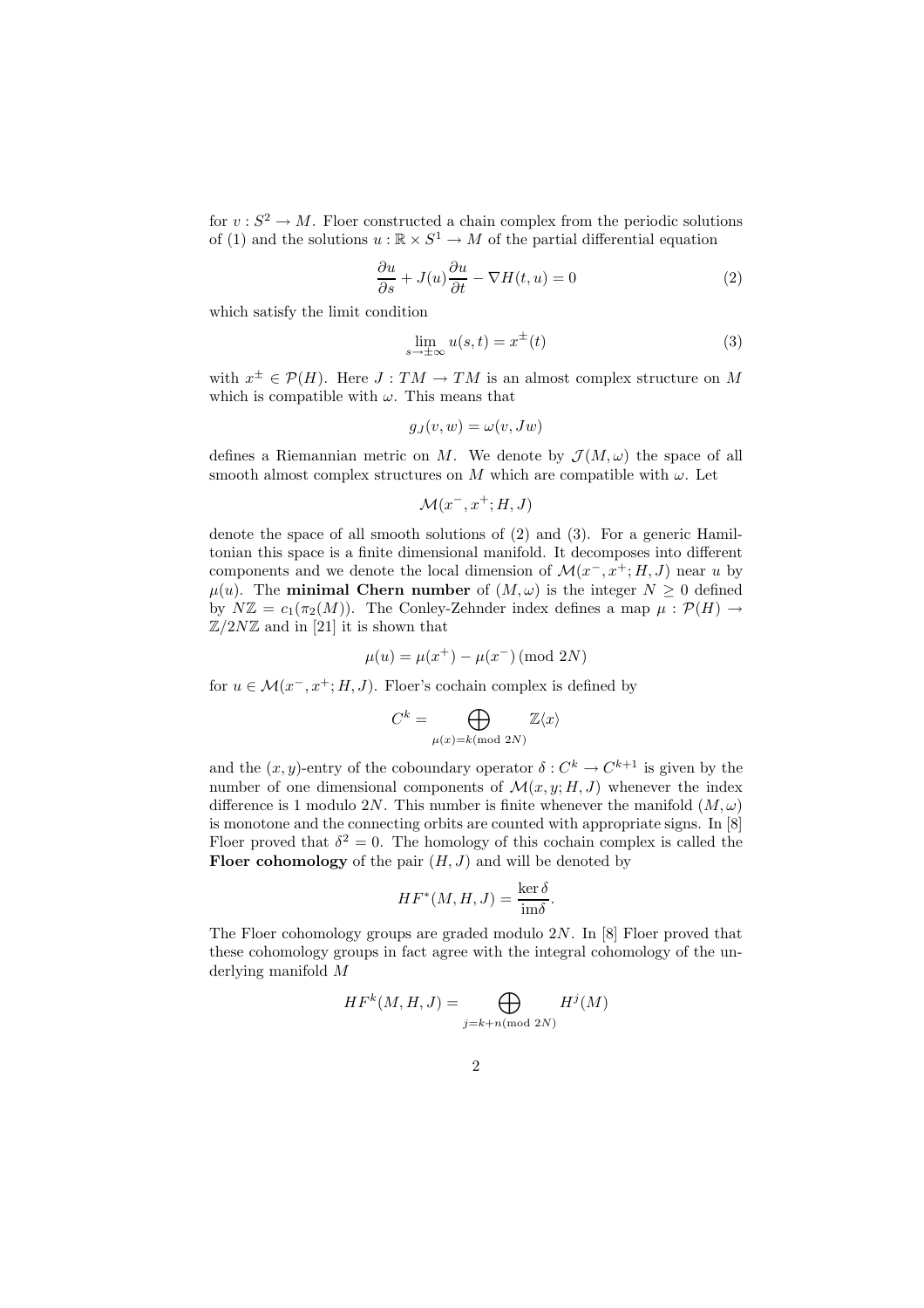and this proves the Arnold conjecture.

We generalize these ideas to  $2n$ -dimensional compact symplectic manifolds such that for every  $A \in \pi_2(M)$ 

 $3-n \leq c_1(A) < 0 \implies \omega(A) \leq 0.$ 

Such symplectic manifolds are called weakly monotone. They have the property that for a generic almost complex structure there is no pseudo-holomorphic sphere with negative Chern number.

**Lemma 1.1** A comact symplectic manifold  $(M, \omega)$  is weakly monotone if and only if one of the following conditions is satisfied.

- (a)  $\omega(A) = \lambda c_1(A)$  for every  $A \in \pi_2(M)$  where  $\lambda \geq 0$  (M is monotone).
- (b)  $c_1(A) = 0$  for every  $A \in \pi_2(M)$ .
- (c) The minimal Chern number  $N \geq 0$  defined by  $c_1(\pi_2(M)) = N\mathbb{Z}$  is greater than or equal to  $n-2$ .

**Proof:** Assume M is weakly monotone but does not satisfy either of the conditions (a), (b), (c). Since (b) and (c) do not hold there there exists a homotopy class  $A \in \pi_2(M)$  with

$$
3 - n \le c_1(A) < 0.
$$

Since  $M$  is weakly monotone this implies

$$
\omega(A)\leq 0.
$$

Denote  $\lambda = \omega(A)/c_1(A) \geq 0$ . Since (a) does not hold there exists a homotopy class  $A' \in \pi_2(M)$  such that  $\omega(A') \neq \lambda c_1(A')$  and hence  $\omega(A')c_1(A)$  $\omega(A)c_1(A') \neq 0$ . Change the sign of A', if necessary, to obtain

$$
\omega(A)c_1(A') - \omega(A')c_1(A) > 0.
$$

Then the class  $B = c_1(A')A - c_1(A)A'$  satisfies

$$
c_1(B) = 0, \qquad \omega(B) > 0.
$$

Hence for  $k > 0$  sufficiently large the class  $A + kB$  satisfies

$$
3 - n \le c_1(A + kB) < 0, \qquad \omega(A + kB) > 0.
$$

This contradicts the definition of weak monotonicity.  $\Box$ 

The three cases in the previous lemma are not disjoint and Floer proved the Arnold conjecture in the case (a). In extending Floer homology to manifolds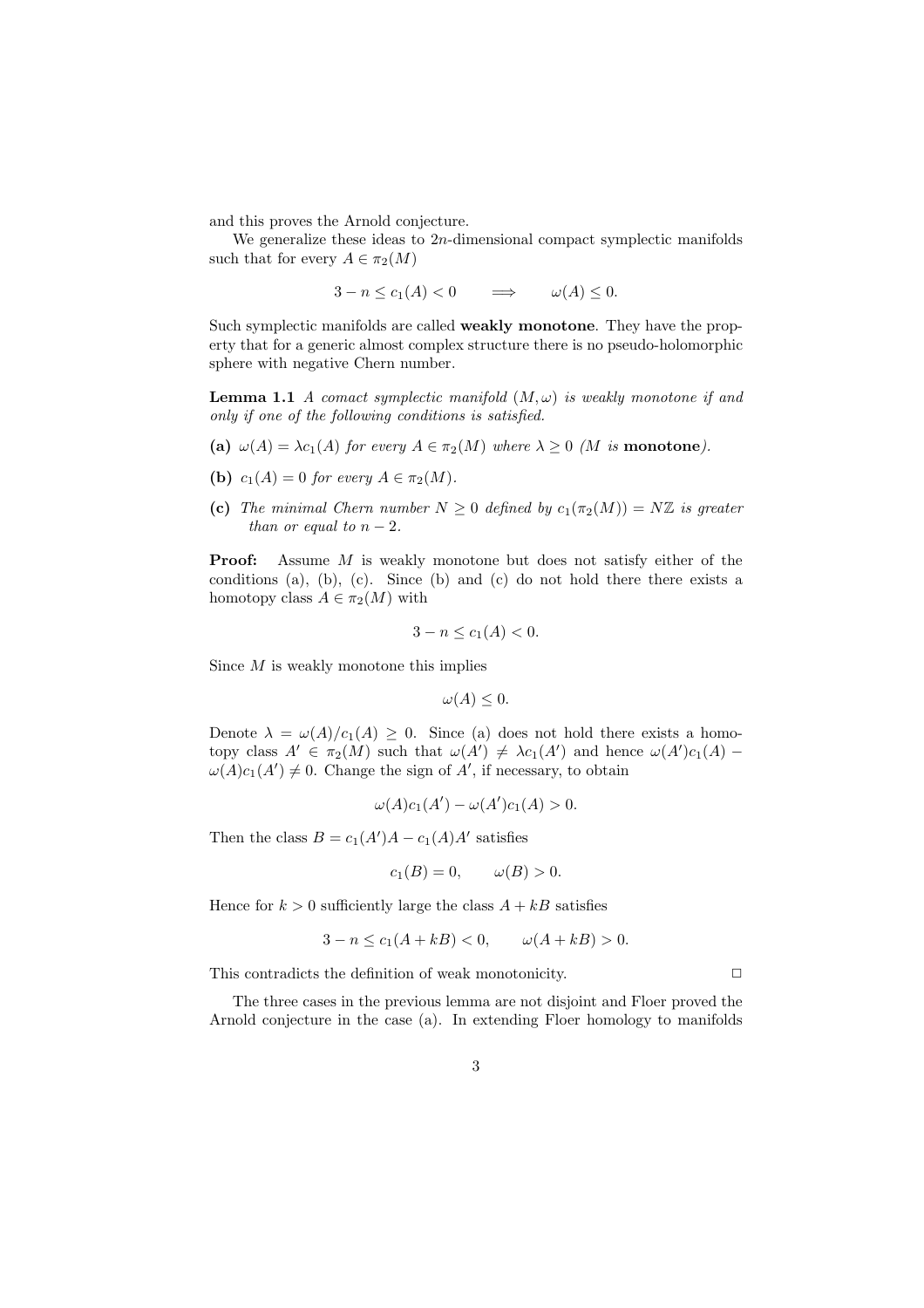which satisfy (b) or (c) one encounters two difficulties. The first is the presence of nonconstant J-holomorphic spheres with Chern number  $c_1 \leq 0$ . Such Jholomorphic spheres cannot exist in the monotone case. They obstruct the compactness of the one dimensional components of the space of connecting orbits with bounded energy. We overcome this difficulty by taking account of the fact that the space of points lying on J-holomorphic spheres of Chern number  $c_1 = 0$  form roughly speaking a subset of codimension 4. Moreover, our assumptions guarantee that generically there are no J-holomorphic spheres with negative Chern number. The J-holomorphic spheres of Chern class  $c_1 = 1$ also obstruct compactness if they intersect periodic solutions of (1). However such intersections do not exist generically since these spheres form a set of codimension 2. As a consequence we can prove in the weakly monotone case that the space of one dimensional connecting orbits with a bound on the energy is compact. The second difficulty arises from sequences of connecting orbits with index difference 1 whose energy converges to infinity. We take account of these sequences by constructing a suitable coefficient ring  $\Lambda_{\omega}$  which algebraically incorporates the period map

$$
\pi_2(M) \to \mathbb{R}: A \mapsto \int_A \omega.
$$

Such a ring was used by Novikov in his generalization of Morse theory for closed 1-forms [17]. An exposition of Novikov homology with applications in symplectic geometry can be found in the thesis of Sikorav [22].

For a large class of weakly monotone symplectic manifolds we shall prove that the Floer cohomology groups agree with the cohomology of the manifold  $M$ with coefficients in  $\Lambda_{\omega}$ . This class includes all manifolds which satisfy (a) or (b) but in the case (c) we must assume in addition that the minimal Chern number is  $N \geq n$ .<sup>1</sup> We conjecture that the Floer cohomology groups always agree with the cohomology of  $M$ . A generalization to arbitrary symplectic manifolds seems to require a better understanding of J-holomorphic spheres with negative Chern number. We conjecture that the presence of such spheres will have no algebraic ramifications for our setup.

The present work was inspired in part by a recent lecture of M.F. Atiyah on duality for Calabi-Yau manifolds. We also point out that the results of this paper were in principle anticipated by A. Floer. In [8] he observed the relevance of Novikov's ring for the construction of Floer cohomology and indicated a compactness argument involving the codimension of the space of holomorphic spheres.

<sup>&</sup>lt;sup>1</sup>After this paper was written our proof of the Arnold conjecture has been extended by Kaoru Ono in to the case  $N \geq n-2$  (cf. [18]). In particular this includes all compact symplectic manifolds of dimensions 4 and 6.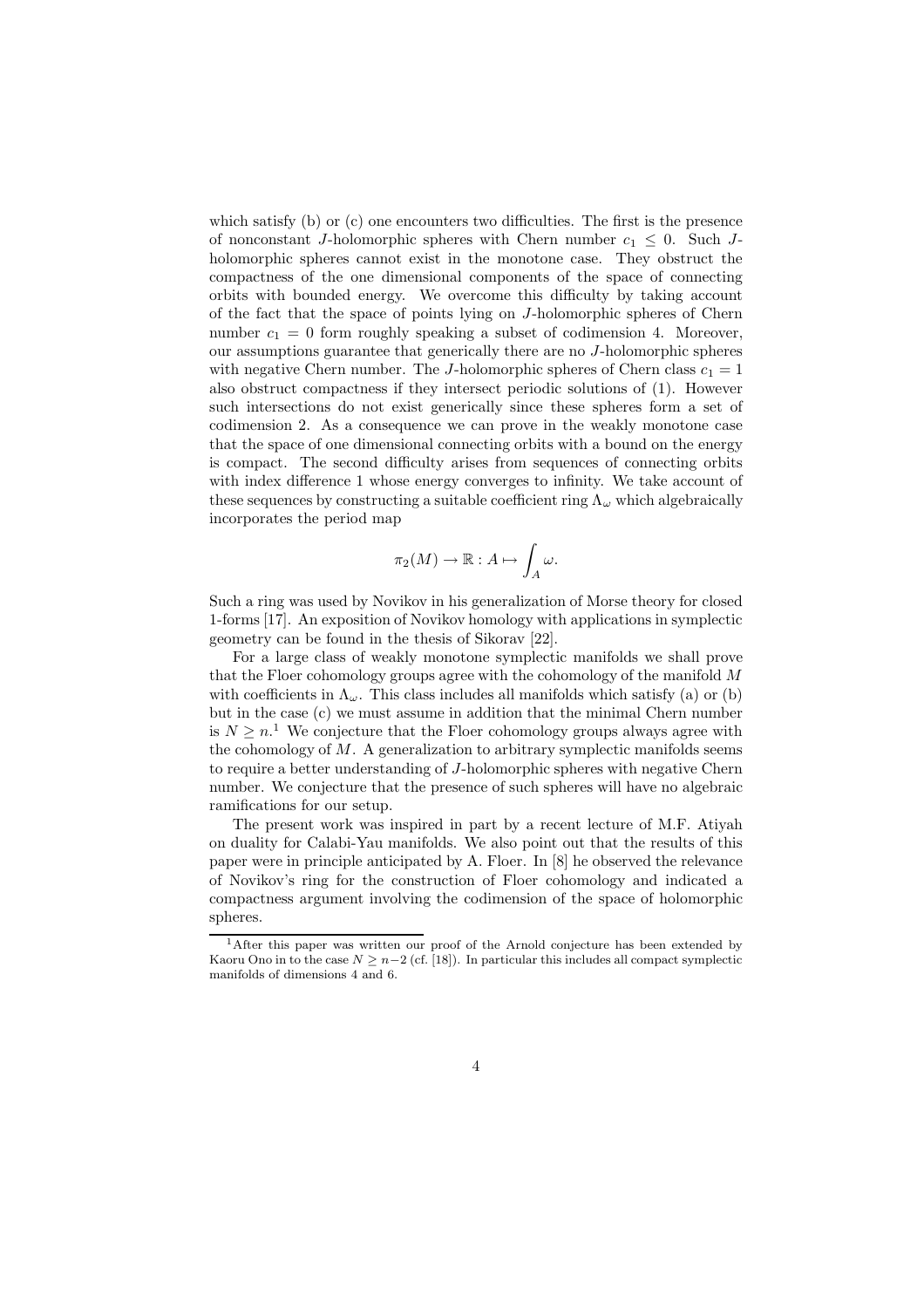### 2 Holomorphic spheres

Let  $(M, \omega)$  be a 2n-dimensional compact symplectic manifold and let  $J \in$  $\mathcal{J}(M,\omega)$ . A J-holomorphic sphere is a smooth map  $v : S^2 \to M$  such that

$$
dv \circ i = J \circ dv
$$

where *i* is the standard complex structure on  $S^2 = \mathbb{C} \cup \{\infty\}.$ 

Let  $c_1 \in H^2(M;\mathbb{Z})$  denote the first Chern class of the tangent bundle of  $M$  considered as a complex vector bundle with a complex structure  $J$  which is compatible with  $\omega$ . The complex isomorphism class of TM is independent of the choice of  $J \in \mathcal{J}(M, \omega)$ . Consider the homomorphisms  $\phi_{\omega} : \pi_2(M) \to \mathbb{R}$  and  $\phi_{c_1} : \pi_2(M) \to \mathbb{Z}$  defined by integration of  $\omega$  and  $c_1$  over a sphere and define the abelian group

$$
\Gamma = \frac{\pi_2(M)}{\ker \phi_{c_1} \cap \ker \phi_{\omega}}.
$$

In the following we shall denote by  $c_1(A)$  and  $\omega(A)$  the integrals of  $c_1$  and  $\omega$  over the class A. Given  $A \in \Gamma$  denote by  $\mathcal{M}(A; J)$  the space of all J-holomorphic spheres which represent the class A. A smooth map  $v : S^2 \to M$  is called simple if  $v = w \circ \phi$  with  $\phi : S^2 \to S^2$  implies  $\deg \phi = 1$ . Denote by

 $\mathcal{M}_s(A;J)$ 

the subspace of simple J-holomorphic spheres in the class A. This space is a finite dimensional manifold for a generic almost complex structure  $J \in \mathcal{J}(M, \omega)$ .

More precisely, let  $S = W^{1,p}(S^2, M)$  with  $p > 2$  and for  $v \in S$  let  $\Lambda_v \to S^2$ denote the vector bundle whose fibre at  $z \in S^2$  is the space of complex anti-linear maps  $T_zS^2 \to T_{v(z)}M$ . Consider the bundle

 $\mathcal{E} \rightarrow \mathcal{S}$ 

whose fibre  $\mathcal{E}_v = L^p(\Lambda_v)$  at  $v \in \mathcal{S}$  consists of all  $L^p$  sections  $\eta$  of the vector bundle  $\Lambda_n$ . In local coordinates such a section is a 1-form of the form  $\eta$  $\xi ds - J(v)\xi dt$ . The  $\bar{\partial}$  operator defines a Fredholm section of the bundle  $\mathcal{E}$  given by

$$
\bar{\partial}_J(v) = dv + J \circ dv \circ i = \left(\frac{\partial v}{\partial s} + J(v)\frac{\partial v}{\partial t}\right)ds + \left(\frac{\partial v}{\partial t} - J(v)\frac{\partial v}{\partial s}\right)dt.
$$

By definition the J-holomorphic spheres are the zeros of this section. It follows from elliptic regularity that every J-holomorphic sphere is smooth. Thus every J-holomorphic sphere can be represented by a smooth function  $v : \mathbb{C} \to M$ which satisfies the partial differential equation

$$
\frac{\partial v}{\partial s} + J(v)\frac{\partial v}{\partial t} = 0.
$$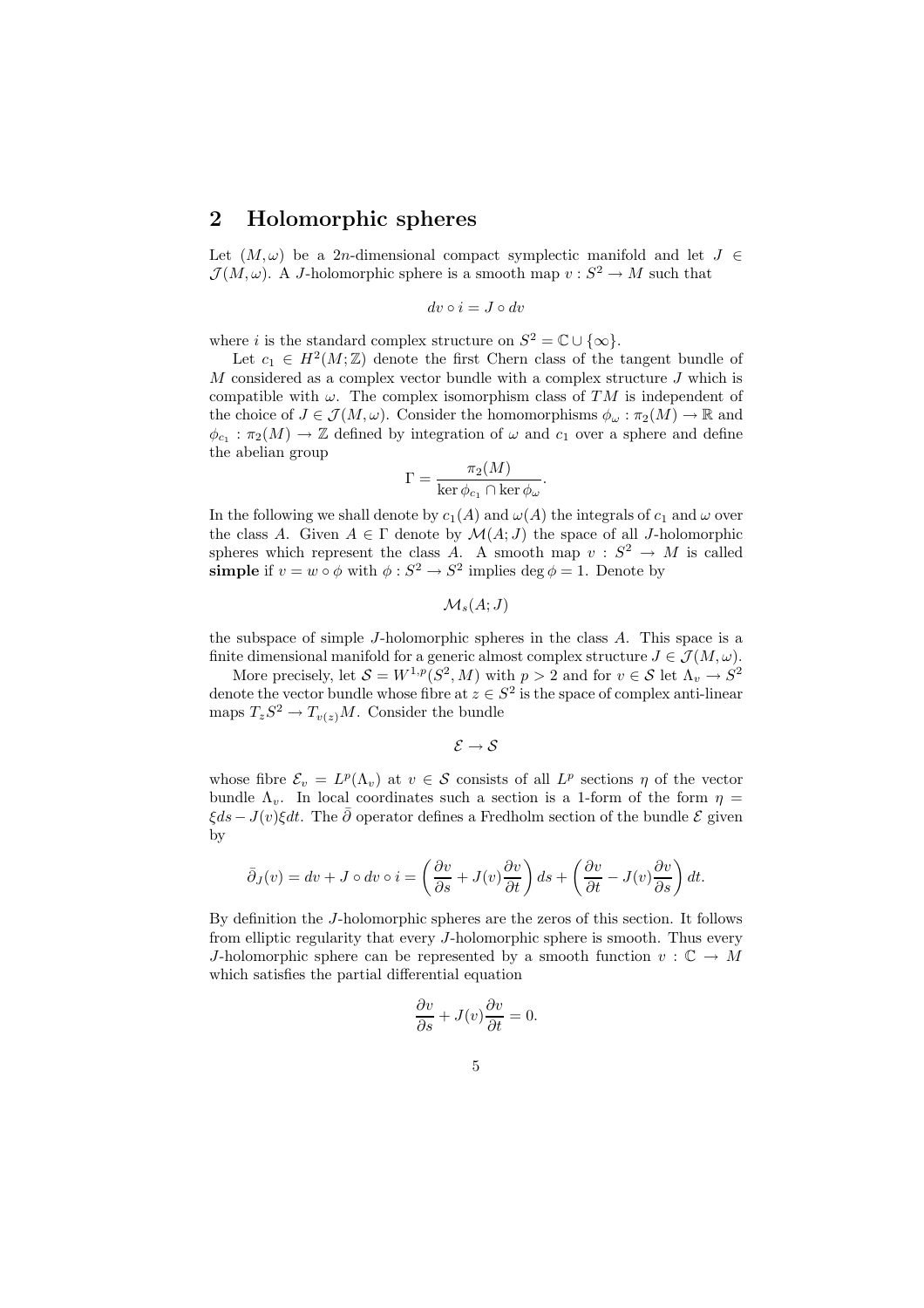Such a function extends to  $S^2$  if and only if it has finite energy

$$
E(v) = \frac{1}{2} \int_{\mathbb{C}} \left( \left| \frac{\partial v}{\partial s} \right|^2 + \left| \frac{\partial v}{\partial t} \right|^2 \right) ds dt = \int_{\mathbb{C}} v^* \omega < \infty.
$$

The linearization of  $\bar{\partial}_J$  at a zero  $v \in \mathcal{M}(A;J)$  defines a Fredholm operator  $D\bar{\partial}_J(v):W^{1,p}(v^*TM)\to L^p(\Lambda_v)$  whose Fredholm index, by the Riemann-Roch theorem, is given by

index 
$$
D\overline{\partial}_J(v) = 2n + 2 \int_{S^2} v^* c_1.
$$

The space  $\mathcal{M}(A;J)$  can only be expected to be a manifold if  $\overline{\partial}$  is transversal to the zero section. This means that the operator  $D\overline{\partial}_J(v)$  is onto for every  $v \in \mathcal{M}(A;J)$ . To achieve this we must perturb J and restrict ourselves to the class of simple curves. For the latter McDuff has proved the following result [14].

**Lemma 2.1** Assume that  $v : S^2 \to M$  is a nonconstant J-holomorphic sphere. Then there are only finitely many points  $z_1, \ldots, z_m \in S^2$  such that  $dv(z_j) = 0$ . If v is simple then there exists a point  $z_0 \in S^2$  such that  $dv(z_0) \neq 0$  and  $v(z) \neq v(z_0)$  for every  $z \neq z_0$ .

The tangent space  $T_J\mathcal{J}$  to  $\mathcal{J} = \mathcal{J}(M,\omega)$  is the vector space of smooth sections  $X \in C^{\infty}(\text{End}(TM, J, \omega))$  where  $\text{End}(TM, J, \omega) \subset \text{End}(TM)$  is the bundle over M whose fibre at  $x \in M$  is the space  $\text{End}(T_xM, J_x, \omega_x)$  of linear endomorphisms  $Y: T_xM \to T_xM$  which satisfy

$$
JY + YJ = 0, \qquad \omega_x(Y\xi, \eta) + \omega_x(\xi, Y\eta) = 0.
$$

Following Floer [6] we choose a sufficiently rapidly decreasing sequence  $\varepsilon_k > 0$ and denote by  $C_{\varepsilon}^{\infty}(\text{End}(TM, J, \omega))$  the subspace of those smooth sections  $Y \in$  $C^{\infty}(\text{End}(TM, J, \omega))$  for which

$$
||Y||_{\varepsilon} = \sum_{k=0}^{\infty} \varepsilon_k ||Y||_{C^k(M)} \quad < \quad \infty.
$$

This defines a separable Banach space of smooth sections which for a suitable choice of the sequence  $\varepsilon_k$  is dense in  $L^2(\text{End}(TM, J, \omega))$  [6]. For any sufficiently small section  $Y \in C^{\infty}(\text{End}(TM, J, \omega))$  we have  $J \exp(-JY) \in \mathcal{J}(M, \omega)$ . Given  $J_0 \in \mathcal{J}(M, \omega)$  and  $\delta > 0$  denote by  $\mathcal{U}_{\delta}(J_0)$  the set of all  $J = J_0 \exp(-J_0 Y) \in$  $\mathcal{J}(M,\omega)$  with  $||Y||_{\varepsilon} \leq \delta$ . We also denote by

$$
\mathcal{J}_{\text{reg}} = \mathcal{J}_{\text{reg}}(M,\omega)
$$

the set of all smooth almost complex structures  $J \in \mathcal{J}(M, \omega)$  such that  $D\overline{\partial}_J(v)$ is onto for every simple J-holomorphic sphere  $v : S^2 \to M$ . Using Lemma 2.1 one can prove the following result [14].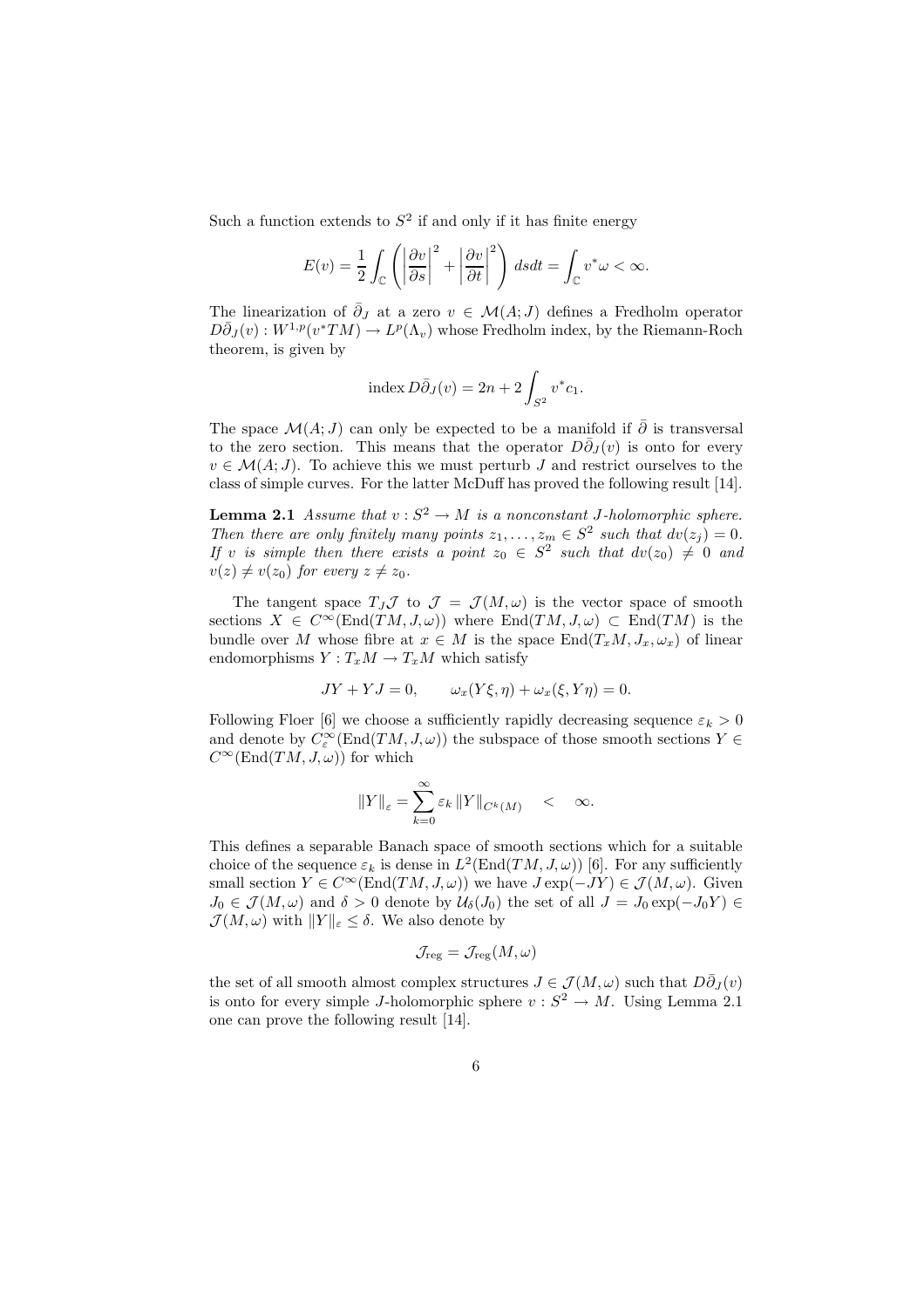**Theorem 2.2** For every  $J_0 \in \mathcal{J}(M,\omega)$  the set  $\mathcal{J}_{reg}(A) \cap \mathcal{U}_{\delta}(J_0)$  is generic in the sense of Baire (i.e. a countable intersection of open dense sets).

As a consequence of the implicit function theorem the space  $\mathcal{M}_s(A; J)$  is a finite dimensional manifold of dimension

$$
\dim \mathcal{M}_s(A;J) = 2n + 2c_1(A)
$$

whenever  $J \in \mathcal{J}_{reg}$ . The differentiable structure on this manifold is independent of the choice of the analytic setup. Moreover, it follows from Lemma 2.1 that the group  $G = PSL(2, \mathbb{C})$  of biholomorphic maps of the sphere acts freely on  $\mathcal{M}_s(A;J)$ . Hence the quotient  $\mathcal{M}_s(A;J)/G$  is a finite dimensional manifold of dimension

$$
\dim \mathcal{M}_s(A;J)/G = 2n + 2c_1(A) - 6.
$$

In particular this space must be empty whenever  $J \in \mathcal{J}_{reg}$  and  $c_1(A) < 3 - n$ .

**Proposition 2.3** Assume that  $(M, \omega)$  is a weakly monotone 2n-dimensional compact symplectic manifold. Let  $J \in \mathcal{J}_{reg}(M,\omega)$  and  $A \in \Gamma$ .

- (i) If  $c_1(A) < 0$  then  $\mathcal{M}(A; J) = \emptyset$ .
- (ii) If  $n = 2$  and  $A \neq 0$  with  $c_1(A) = 0$  then  $\mathcal{M}(A; J) = \emptyset$ .
- (iii) If  $n = 2$  and  $c_1(A) = 1$  then the moduli space  $\mathcal{M}(A; J)/G$  is a finite set.

**Proof:** To prove statement (i) note first that  $\mathcal{M}_s(B; J) = \emptyset$  for every  $B \in \Gamma$ with  $c_1(B) < 0$ . If  $c_1(B) < 3-n$  then this follows from the above dimension formula and if  $c_1(B) \geq 3 - n$  then this follows from the fact that M is weakly monotone and hence  $\omega(B) \leq 0$ . Now assume that  $c_1(A) < 0$  and  $v \in \mathcal{M}(A; J)$ . Then there exists a simple J-holomorphic map  $w : S^2 \to M$  and a rational map  $\phi: S^2 \to S^2$  of degree k such that  $v = w \circ \phi$ . Let  $B \in \Gamma$  denote the equivalence class of w. Then  $kc_1(B) = c_1(A) < 0$ . Since  $A \neq 0$  we have

$$
0 < E(v) = \int_{S^2} v^* \omega = k \int_{S^2} w^* \omega = kE(w),
$$

hence  $k > 0$ , and hence  $c_1(B) < 0$ . This implies  $\mathcal{M}_s(B; J) = \emptyset$  in contradiction to  $w \in \mathcal{M}_s(B;J)$ .

We prove statement (ii). In the case  $n = 2$  it follows from the dimension formula that  $\mathcal{M}_s(B; J) = \emptyset$  for every  $B \in \Gamma$  with  $c_1(B) = 0$ . Now the same argument as above shows that if  $\mathcal{M}(A; J) \neq \emptyset$  for some nonzero  $A \in \Gamma$  with  $c_1(A) = 0$  then there exists a  $B \in \Gamma$  with  $c_1(B) = 0$  such that  $\mathcal{M}_s(B; J) \neq \emptyset$ .

To prove statement (iii) note first that every sphere  $v : S^2 \to M$  in the homotopy class A is simple. Hence the space  $\mathcal{M}(A; J)$  is a 6-dimensional manifold for  $J \in \mathcal{J}_{reg}$ . Now every J-holomorphic curve  $v \in \mathcal{M}(A;J)$  has energy  $E(v) = \omega(A)$ . By Gromov's compactness theorem the space  $\mathcal{M}(A;J)/G$  can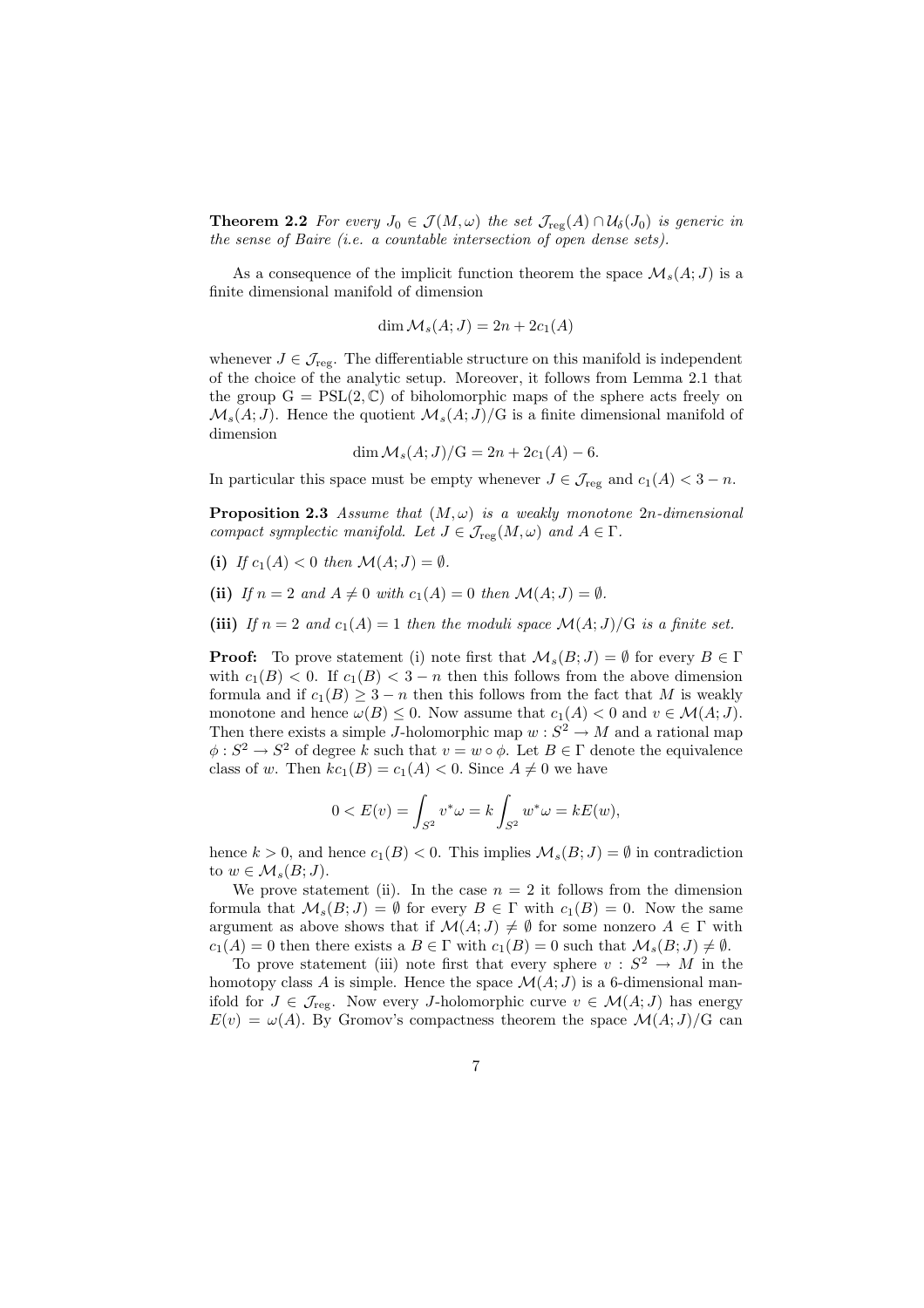only fail to be compact if J-holomorphic curves of nonpositive Chern number bubble off. (See for example [11], [19], and the appendix of this paper.) By (i) and (ii) such spheres do not exist.  $\Box$ 

In the following we denote by

$$
M_k(c;J)
$$

the set of points  $x \in M$  such that there exists a non-constant J-holomorphic sphere  $v : S^2 \to M$  such that  $c_1(v) \leq k$ ,  $E(v) \leq c$  and  $x \in v(S^2)$ .

**Proposition 2.4** Let  $(M, \omega)$  be a weakly monotone compact symplectic manifold of dimension  $2n \geq 6$  and assume that  $J \in \mathcal{J}_{reg}$ . Then the set  $M_k(c; J)$  is compact for every  $c > 0$  and every integer k.

**Proof:** Take a sequence  $x_{\nu} = v_{\nu}(z_{\nu})$  converging to  $x \in M$  where  $v_{\nu} : S^2 \to M$ is a sequence of J-holomorphic spheres with  $c_1(v_\nu) \leq k$  and  $E(v_\nu) \leq c$ . We must prove that  $x \in M_k(c; J)$ . To see this assume without loss of generality that the  $v_{\nu}$  all represent the same homotopy class A. By Theorem A.1 a subsequence of  $v_{\nu}$  converges to a finite collection of J-holomorphic spheres  $v^{j}: S^{2} \rightarrow M$ for  $j = 1, \ldots, \ell$  whose connected sum represents the homotopy class A. In particular

$$
\sum_{j=1}^{\ell} E(v^{j}) = \omega(A), \qquad \sum_{j=1}^{\ell} c_{1}(v^{j}) = c_{1}(A)
$$

and  $x \in v^j(S^2)$  for some j. Since  $E(v^j) > 0$  and  $c_1(v^j) \ge 0$  for all j the statement follows.  $\hfill \square$ 

For every  $A \in \Gamma$  the space  $\mathcal{M}_s(A; J) \times S^2$  is a manifold of dimension  $2n +$  $2c_1(A) + 2$  on which the group G acts freely by

$$
\phi^*(v, z) = (v \circ \phi, \phi^{-1}(z))
$$

for  $(v, z) \in \mathcal{M}_s(A; J) \times S^2$  and  $\phi \in G$ . Hence the quotient is a manifold of dimension

$$
\dim \mathcal{M}_s(A; J) \times_{\mathcal{G}} S^2 = 2n + 2c_1(A) - 4.
$$

Note that the evaluation map

$$
e_A: \mathcal{M}_s(A;J) \times_G S^2 \to M : (v,z) \mapsto v(z)
$$

is well defined. In particular the set  $M_0(\infty; J)$  is a countable union of images of smooth maps defined on manifolds of dimension  $2n-4$ . Hence the set  $M_0(\infty; J)$ is roughly speaking a subset of M of codimension 4. Similarly the set  $M_1(\infty; J)$ is a subset of codimension 2.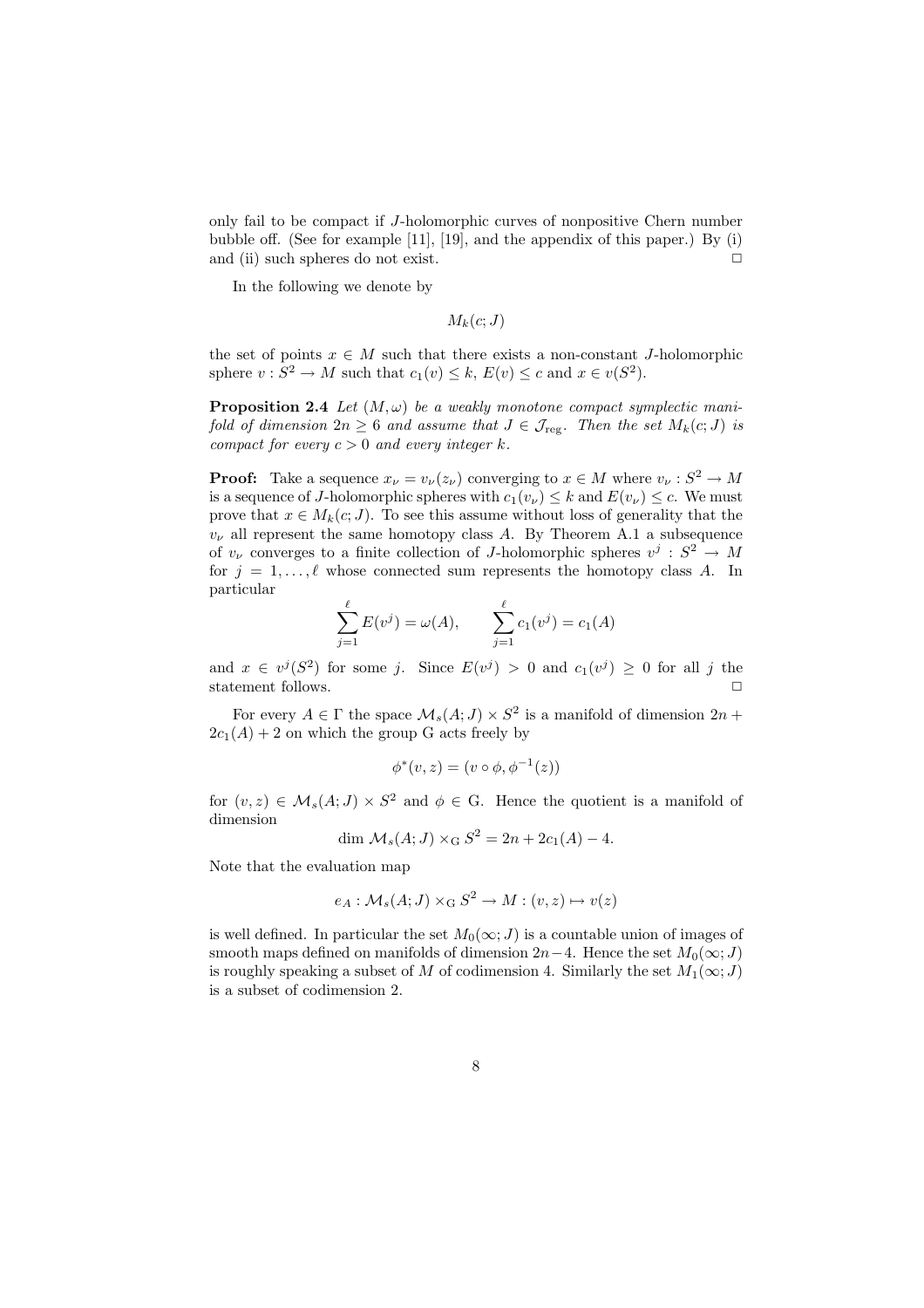## 3 Transversality and compactness

Throughout this section we assume that  $(M, \omega)$  is a weakly monotone compact symplectic manifold of dimension  $2n \geq 4$  and  $J \in \mathcal{J}_{reg}(M,\omega)$  is a regular almost complex structure compatible with  $\omega$ . Let  $C^{\infty}_{\varepsilon}(S^1 \times M)$  denote the Banach space of all smooth functions  $h: S^1 \times M \to \mathbb{R}$  such that

$$
\|h\|_{\varepsilon} = \sum_{k=0}^{\infty} \varepsilon_k \, \|h\|_{C^k(S^1 \times M)} \quad < \quad \infty.
$$

Here  $\varepsilon_k > 0$  is a sufficiently rapidly decreasing sequence such that  $C_{\varepsilon}^{\infty}$  is dense in  $L^2$ . The space  $C^{\infty}_{\varepsilon}(S^1 \times M)$  can be viewed as a closed subspace of a suitable separable Banach space and is therefore separable. Given any smooth Hamiltonian function  $H_0: S^1 \times M \to \mathbb{R}$  we denote by

$$
\mathcal{U}_{\delta}(H_0)
$$

the set of all Hamiltonians H with  $||H - H_0||_{\varepsilon} < \delta$ .

**Theorem 3.1** There is a generic set  $\mathcal{H}_0 \subset \mathcal{U}_{\delta}(H_0)$  such that the following holds for  $H \in \mathcal{H}_0$ .

- (i) Every periodic solution  $x \in \mathcal{P}(H)$  is non-degenerate.
- (ii)  $x(t) \notin M_1(\infty; J)$  for every  $x \in \mathcal{P}(H)$  and every  $t \in \mathbb{R}$ .

**Proof:** Let  $A \in \Gamma$  with  $c_1(A) \in \{0,1\}$ . Denote by  $\beta$  the Hilbert manifold of contractible  $W^{1,2}$  loops  $x : S^1 \to M$  and consider the bundle  $\mathcal{E} \to \mathcal{B}$  whose fibre at  $x \in \mathcal{B}$  is the Hilbert space of  $L^2$ -vector fields along x. Let the section  $\mathcal{F}: \mathcal{B} \times \mathcal{U}_{\delta}(H_0) \to \mathcal{E}$  be defined by

$$
\mathcal{F}(x,H) = \dot{x} - X_H(t,x).
$$

The differential of this section at a zero  $(x, H)$  is the linear operator

$$
D\mathcal{F}(x,H): W^{1,2}(x^*TM) \times C_{\varepsilon}^{\infty}(S^1 \times M) \to L^2(x^*TM)
$$

given by

$$
D\mathcal{F}(x,H)(\xi,h) = A_x \xi - X_h(t,x)
$$

where the operator  $A_x: W^{1,2}(x^*TM) \to L^2(x^*TM)$  is given by

$$
A_x \xi = \nabla \xi - \nabla_{\xi} X_H(t, x).
$$

We prove that  $d\mathcal{F}(x, H)$  is onto. Since  $A_x$  is a Fredholm operator (of Fredholm index zero) it suffices to show that  $d\mathcal{F}(x, H)$  has a dense range. To see this note that every  $C^{\infty}$  vectorfield  $\eta \in C^{\infty}(x^*TM)$  can be written in the form  $\eta(t) = X_h(t, x(t))$  for some smooth function  $h: S^1 \times M \to \mathbb{R}$ . Hence every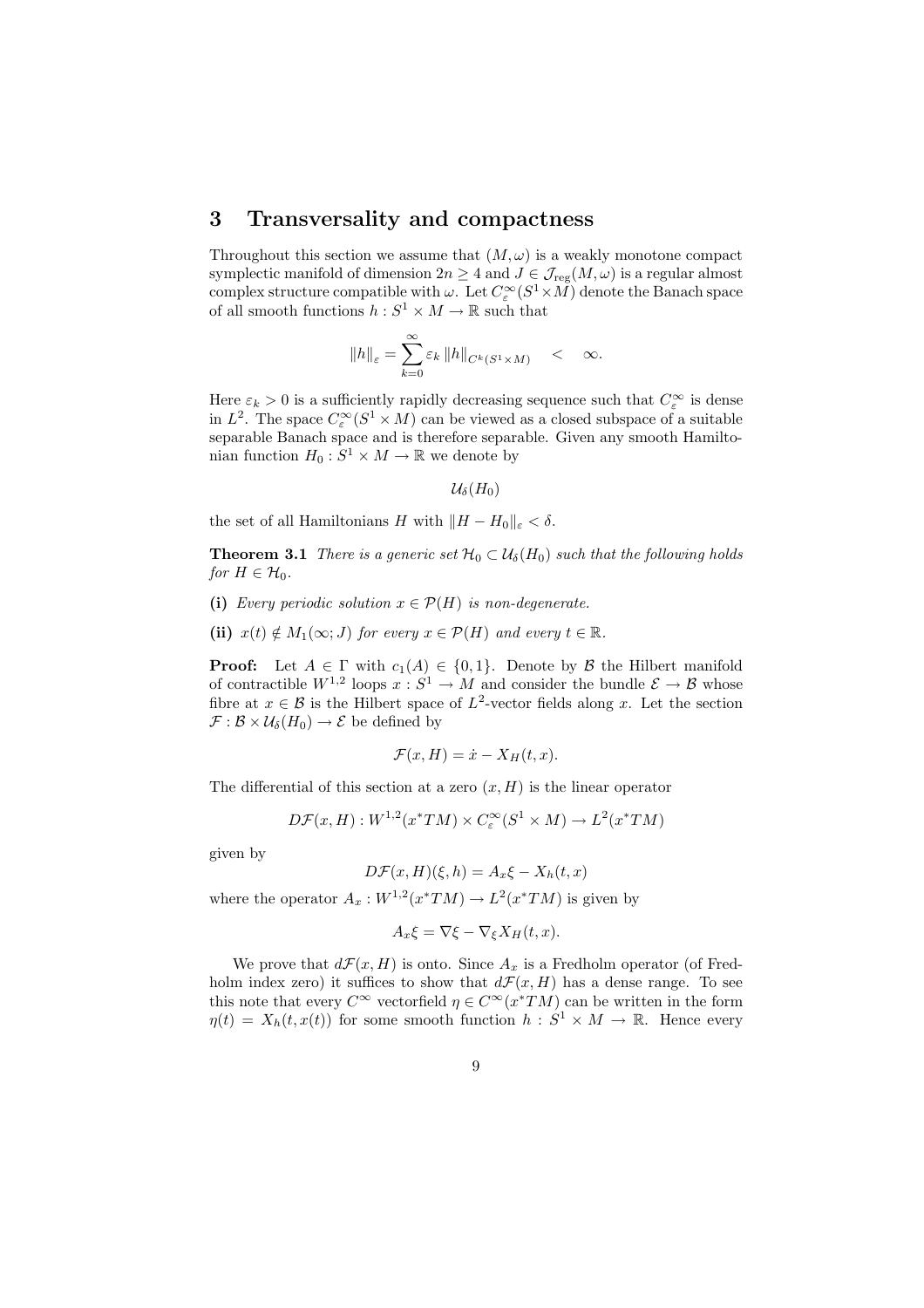$L^2$ -vector field  $\eta \in L^2(x^*TM)$  can be approximated by a sequence of vector fields of the form  $X_h(t, x(t))$  with  $h \in C_c^{\infty}(S^1 \times M)$ .

Thus we have proved that  $\mathcal F$  intersects the zero section of  $\mathcal E$  transversally. Hence the set

$$
\mathcal{P} = \{(x, H) \in \mathcal{B} \times \mathcal{U}_{\delta}(H_0) : \mathcal{F}(x, H) = 0\}
$$

is a separable infinite dimensional Banach manifold. A Hamiltonian  $H \in \mathcal{U}_{\delta}(H_0)$ is a regular value of the projection  $\mathcal{P} \to \mathcal{U}_{\delta}(H_0)$  onto the second factor if and only if every periodic solution  $x \in \mathcal{P}(H)$  is non-degenerate (or equivalently the operator  $A_x$  is onto). By the Sard-Smale theorem [23] the set  $\mathcal{H}'_0 \subset \mathcal{U}_\delta(H_0)$  of regular values is generic in the sense of Baire.

We prove that the evaluation map

$$
e_t: \mathcal{P} \to M, \qquad e_t(x, H) = x(t)
$$

is a submersion for every  $t \in S^1$ . The tangent space  $T_{(x,H)}\mathcal{P}$  is the Banach space of all pairs  $(\xi, h) \in W^{1,2}(x^*TM) \times C_{\varepsilon}^{\infty}(S^1 \times M)$  such that

$$
A_x \xi = X_h(t, x).
$$

The differential of  $e_t$  at  $(x, H)$  is the linear functional

$$
De_t: T_{(x,H)}\mathcal{P} \to T_{x(t)}M, \qquad De_t(\xi, h) = \xi(t)
$$

and we must prove that this map is onto. Given  $\xi_0 \in T_{x(t)}M$  choose any  $\xi \in W^{1,2}(x^*TM)$  such that  $\xi(t) = \xi_0$ . Since  $A_x$  is a Fredholm operator the set of all vector fields  $\eta \in \text{range} A_x$  which are of the form form  $X_h(t, x(t))$  with  $h \in C_{\varepsilon}^{\infty}(S^1 \times M)$  is dense in the range of  $A_x$ . Hence there exists a sequence  $(\xi_{\nu}, h_{\nu}) \in T_{(x,H)}\mathcal{P}$  such that  $A_x \xi_{\nu}$  converges to  $A_x \xi$ . Since there is an estimate

$$
\inf_{A_x \zeta = 0} \|\xi - \zeta\|_{W^{1,2}} \le c \|A_x \xi\|_{L^2}
$$

we can choose  $\xi_{\nu}$  as to converge to  $\xi$  in the  $W^{1,2}$  norm. Hence  $\xi_{\nu}(t)$  converges to  $\xi(t) = \xi_0$ . This shows that  $De_t$  has a dense range. Since  $T_{x(t)}M$  is finite dimensional  $De<sub>t</sub>$  is onto.

Now consider the evaluation map

$$
\mathcal{M}_s(A;J) \times_G S^2 \times S^1 \times \mathcal{P} \to M \times M : ([v,z],t,x,H) \mapsto (v(z),x(t)).
$$

Since  $e_t : \mathcal{P} \to M$  is a submersion this map is transversal to the diagonal  $\Delta_M$ in  $M \times M$ . Hence the space

$$
\mathcal{N} = \{ ([v, z], t, x, H) : v(z) = x(t), (x, H) \in \mathcal{P} \}
$$

is an infinite dimensional Banach submanifold of  $\mathcal{M}_s(A; J) \times_G S^2 \times S^1 \times \mathcal{P}$  of codimension 2n.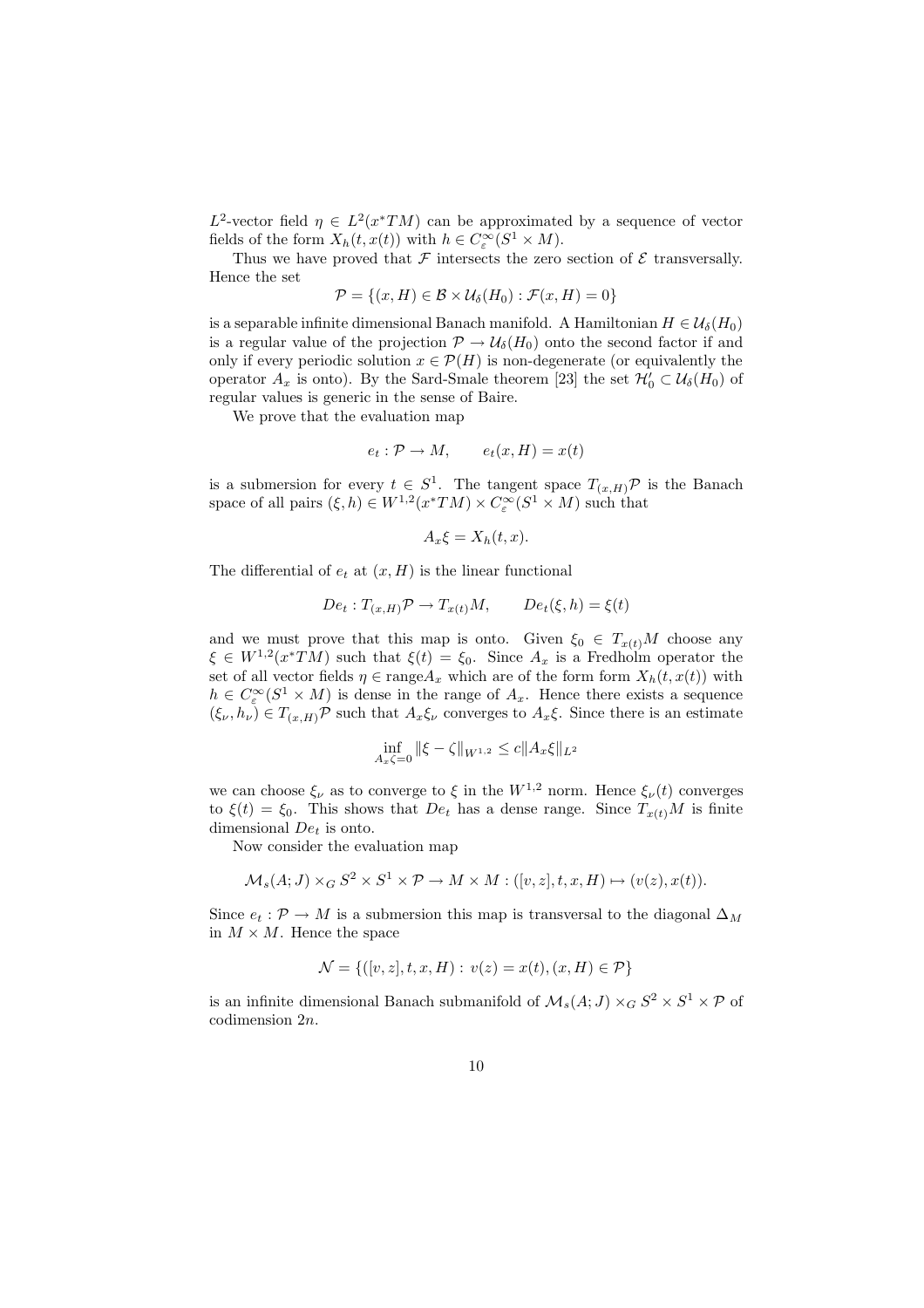The projection

$$
\mathcal{N} \to \mathcal{U}_{\delta}(H_0) : ([v, z], t, x, H) \mapsto H
$$

is a Fredholm map. The Fredholm index of this projection is  $2c_1(A) - 3$ . In the case  $c_1(A) \leq 1$  this number is negative and hence the regular values of the projection  $\mathcal{N} \to \mathcal{U}_{\delta}(H_0)$  are those which are not in the image. Now  $\mathcal{N}$  is separable and hence it follows from the Sard-Smale theorem [23] that the set  $\mathcal{H}_0(A)$  of regular values is of the second category in the sense of Baire. We conclude that the 1-periodic solutions of (1) do not touch the J-holomorphic spheres in the class A for  $H \in \mathcal{H}_0(A)$ . The required set  $\mathcal{H}_0$  is the is the intersection of  $\mathcal{H}'_0$  with the sets  $\mathcal{H}_0(A)$  where A ranges over the countable set of those  $A \in \Gamma$  for which  $c_1(A) \leq 1$ .

By the previous theorem there exists a Hamiltonian function  $H_0: S^1 \times M \to$ R such that all contractible 1-periodic solutions of (1) are nondegenerate and do not intersect the set  $M_1(\infty; J)$ . We denote by

 $\mathcal{V}_{\delta}(H_0)$ 

the set of all Hamiltonians H which satisfy  $||H - H_0||_{\varepsilon} < \delta$  and agree with  $H_0$  up to second order on the contractible 1-periodic solutions of (1). If  $\delta > 0$ is sufficiently small then the contractible 1-periodic solutions of  $H_0$  agree with those of H for every  $H \in \mathcal{V}_{\delta}(H_0)$ .

**Theorem 3.2** There is a generic set  $\mathcal{H}_1 \subset \mathcal{V}_\delta(H_0)$  such that the following holds for  $H \in \mathcal{H}_1$ .

- (i) The moduli space  $\mathcal{M}(x^-, x^+; H, J)$  of connecting orbits is a finite dimensional manifold for all  $x^{\pm} \in \mathcal{P}(H)$ .
- (ii)  $u(s,t) \notin M_0(\infty; J)$  for every  $u \in \mathcal{M}(x^-, x^+; H, J)$  with  $\mu(u) \leq 2$  and every  $(s,t)\in\mathbb{R}\times S^1$ .

**Proof:** We fix a pair  $x^{\pm} \in \mathcal{P}(H_0)$  with index difference 1 or 2 modulo 2N. We also choose  $A \in \Gamma$  with  $c_1(A) = 0$ . Following the same line of argument as in the proof of Theorem 3.1 denote by  $\beta$  the Banach manifold of  $W^{1,p}$  maps  $u : \mathbb{R} \times S^1 \to M$  which satisfy the limit condition (3) in the  $W^{1,p}$  sense with  $p > 2$  (see [6] and [8]). Consider the bundle  $\mathcal{E} \to \mathcal{B}$  whose fibre at  $u \in \mathcal{B}$  is the Banach space of  $L^p$ -vector fields along u. Let the section  $\mathcal{F}: \mathcal{B} \times \mathcal{V}_\delta(H_0) \to \mathcal{E}$ be defined by

$$
\mathcal{F}(u, H) = \frac{\partial u}{\partial s} + J(u)\frac{\partial u}{\partial t} - \nabla H(t, u).
$$

The differential of this section at a zero  $(u, H)$  is the linear operator

$$
D\mathcal{F}(u,H):W^{1,p}(u^*TM)\times T_H\mathcal{V}_\delta(H_0)\to L^p(u^*TM)
$$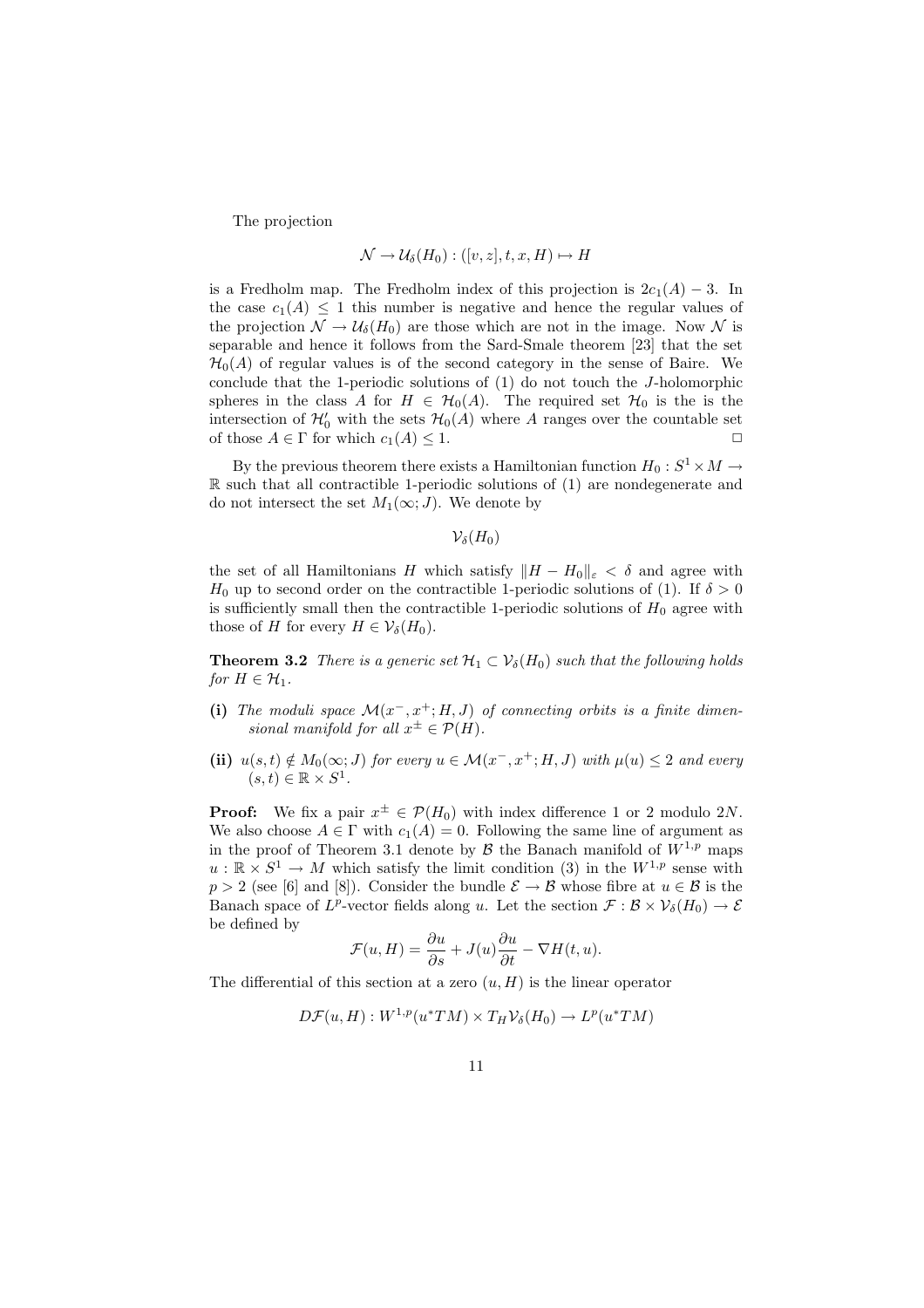given by

$$
D\mathcal{F}(u,H)(\xi,h) = D_u \xi - \nabla h(t,u)
$$

where the operator  $D_u: W^{1,p}(u^*TM) \to L^p(u^*TM)$  is given by

$$
D_u \xi = \nabla_s \xi + J(u) \nabla_t \xi + \nabla_\xi J(u) \frac{\partial u}{\partial t} - \nabla_\xi \nabla H(t, u).
$$

This is a Fredholm operator of Fredholm index  $\mu(u)$ . In [21] using results in [10] it is proved that  $\mathcal F$  intersects the zero section of  $\mathcal E$  transversally. Hence the set

$$
\mathcal{M}(x^-, x^+; J) = \{(u, H) \in \mathcal{B} \times \mathcal{V}_\delta(H_0) : \mathcal{F}(u, H) = 0\}
$$

is a separable infinite dimensional Banach manifold.

A Hamiltonian  $H \in \mathcal{U}_{\delta}(H_0)$  is a regular value of the projection

$$
\mathcal{M}(x^-, x^+; J) \to \mathcal{V}_\delta(H_0) : (u, H) \mapsto H
$$

if and only if the operator  $D_u$  is onto for every  $u \in \mathcal{M}(x^-, x^+; H, J)$  and hence  $\mathcal{M}(x^-, x^+; H, J)$  is a manifold whose dimension is the Fredholm index of  $D_u$ . By the Sard-Smale theorem [23] the set  $\mathcal{H}_2(x^-, x^+) \subset \mathcal{V}_\delta(H_0)$  of regular values is generic in the sense of Baire.

Now as in the proof of Theorem 3.1 the evaluation map

$$
e_t: \mathcal{M}(x^-, x^+; J) \to M, \qquad e_t(u, H) = u(0, t)
$$

is a submersion for every  $t \in S^1$ . The evaluation map at the point  $(s, t)$  is also a submersion due to the obvious action of  $\mathbb R$  on the solutions of (2). Since  $e_t$  is a submersion it follows that the evaluation map

$$
\mathcal{M}_s(A;J) \times_G S^2 \times S^1 \times \mathcal{M}(x^-, x^+; J) \to M \times M
$$

given by

$$
([v, z], t, u, H) \mapsto (v(z), u(0, t))
$$

is transversal to the diagonal  $\Delta_M$ . Hence the space

$$
\mathcal{N} = \{ ([v, z], t, u, H) : v(z) = u(0, t), (u, H) \in \mathcal{M}(x^-, x^+; J) \}
$$

is a Banach submanifold of  $\mathcal{M}_s(A; J) \times_G S^2 \times S^1 \times \mathcal{M}(x^-, x^+; J)$  of codimension 2n.

The projection

$$
\mathcal{N} \to \mathcal{V}_{\delta}(H_0) : ([v, z], u, t; H) \mapsto H
$$

is a Fredholm map. The Fredholm index of this projection is

$$
2c_1(A) + \mu(u) - 3.
$$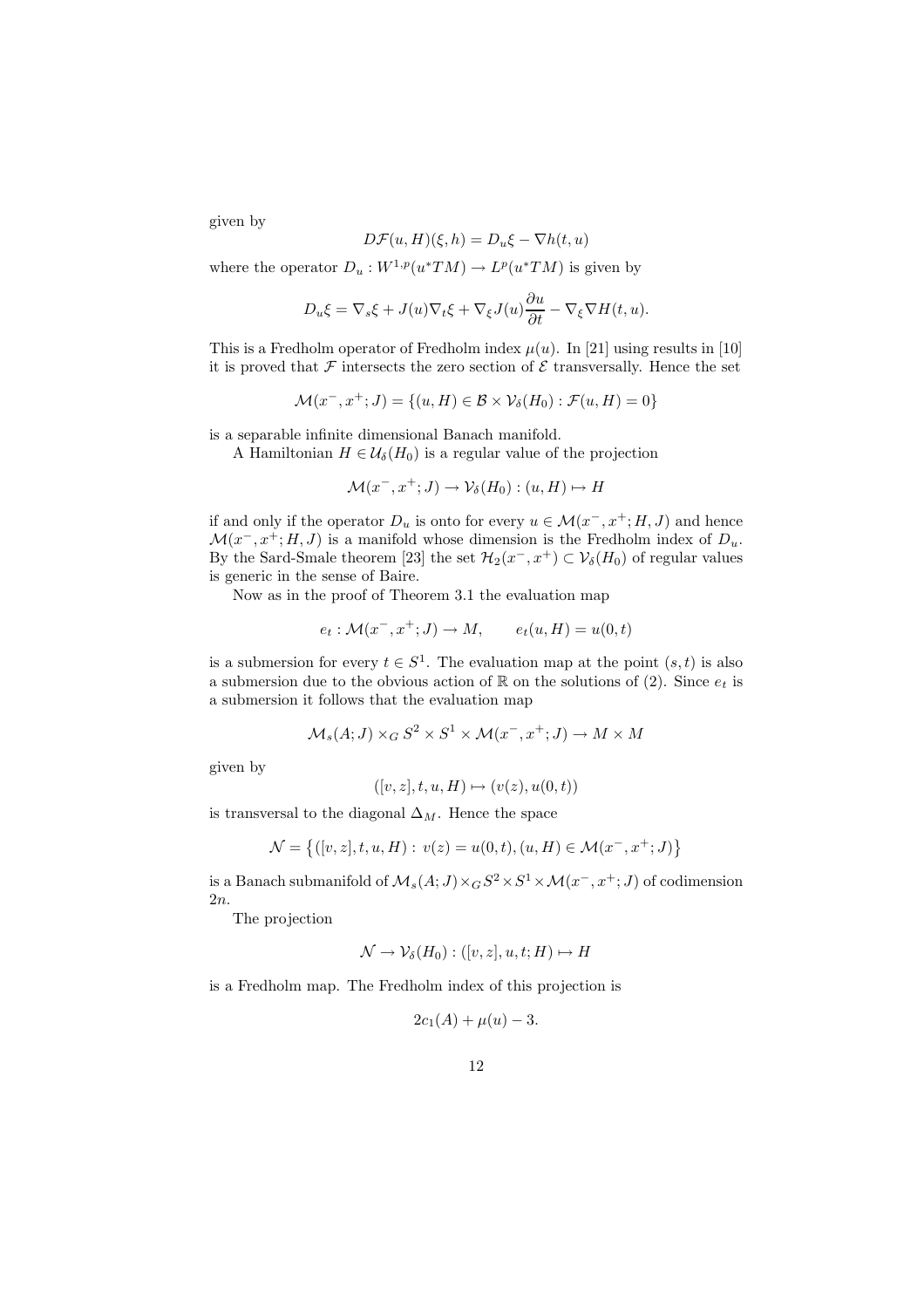In the case  $c_1(A) = 0$  and  $\mu(u) \leq 2$  this number is negative. Denote by  $\mathcal{H}_3(x^-, x^+, A)$  the set of regular values of the projection  $\mathcal{N} \to \mathcal{V}_\delta(H_0)$  and define

$$
\mathcal{H}_1(x^-, x^+, A) = \mathcal{H}_2(x^-, x^+) \cap \mathcal{H}_3(x^-, x^+, A).
$$

The required set  $\mathcal{H}_1$  is the countable intersection of the sets  $\mathcal{H}_1(x^-, x^+, A)$  where  $x^{\pm}$  runs over all pairs in  $\mathcal{P}(H_0)$  with index difference 1 or 2 and A runs over all spheres of Chern number 0.  $\Box$ 

For any pair  $(H, J)$  denote by

$$
M_k(c,H,J)
$$

the set of all point  $x = u(s, t) \in M$  where  $u : \mathbb{R} \times S^1 \to M$  is a contractible solution of (2) with energy

$$
E(u) = \frac{1}{2} \int_{-\infty}^{\infty} \int_{0}^{1} \left( \left| \frac{\partial u}{\partial s} \right|^{2} + \left| \frac{\partial u}{\partial t} - X_{H}(t, u) \right|^{2} \right) dt ds \leq c
$$

and  $\mu(u) \leq k$ . If the operator  $D_u$  is onto for every solution of u of (2) and (3) then  $M_k(c, H, J) = \emptyset$  for  $k < 0$  and the set

$$
M_0(H) = M_0(c, H, J)
$$

consists of all points lying on a contractible 1-periodic solution of (1). Let

$$
\mathcal{H}_{\textnormal{reg}}(J)
$$

denote the set of all smooth Hamiltonian functions  $H: S^1 \times M \to \mathbb{R}$  such that the contractible 1-periodic solutions of (1) are nondegenerate, the operator  $D_u$ is onto for every contractible solution  $u : \mathbb{R} \times S^1 \to M$  of (2) and (3), and

$$
M_0(H) \cap M_1(\infty; J) = \emptyset, \qquad M_2(\infty; H, J) \cap M_0(\infty; J) = \emptyset.
$$

It follows from Theorem 3.1 and Theorem 3.2 that for every  $J \in \mathcal{J}_{reg}$  the set  $\mathcal{H}_{reg}(J)$  is dense in  $C^{\infty}(S^1 \times M)$  with respect to the topology of uniform convergence with all derivatives.

**Theorem 3.3** Assume  $J \in \mathcal{J}_{reg}(M,\omega)$  and  $H \in \mathcal{H}_{reg}(J)$ . Then the sets  $M_1(c; H, J)$  and  $M_2(c; H, J)$  are compact for every  $c > 0$ .

**Proof:** We prove that there is positive number  $\hbar > 0$  such that

$$
E(v) \ge \hbar, \qquad E(u) \ge \hbar
$$

for every nonconstant *J*-holomorphic sphere  $v : S^2 \to M$  and every nontrivial s-dependent solution  $u : \mathbb{R} \times S^1 \to M$  of (2). For nonconstant *J*-holomorphic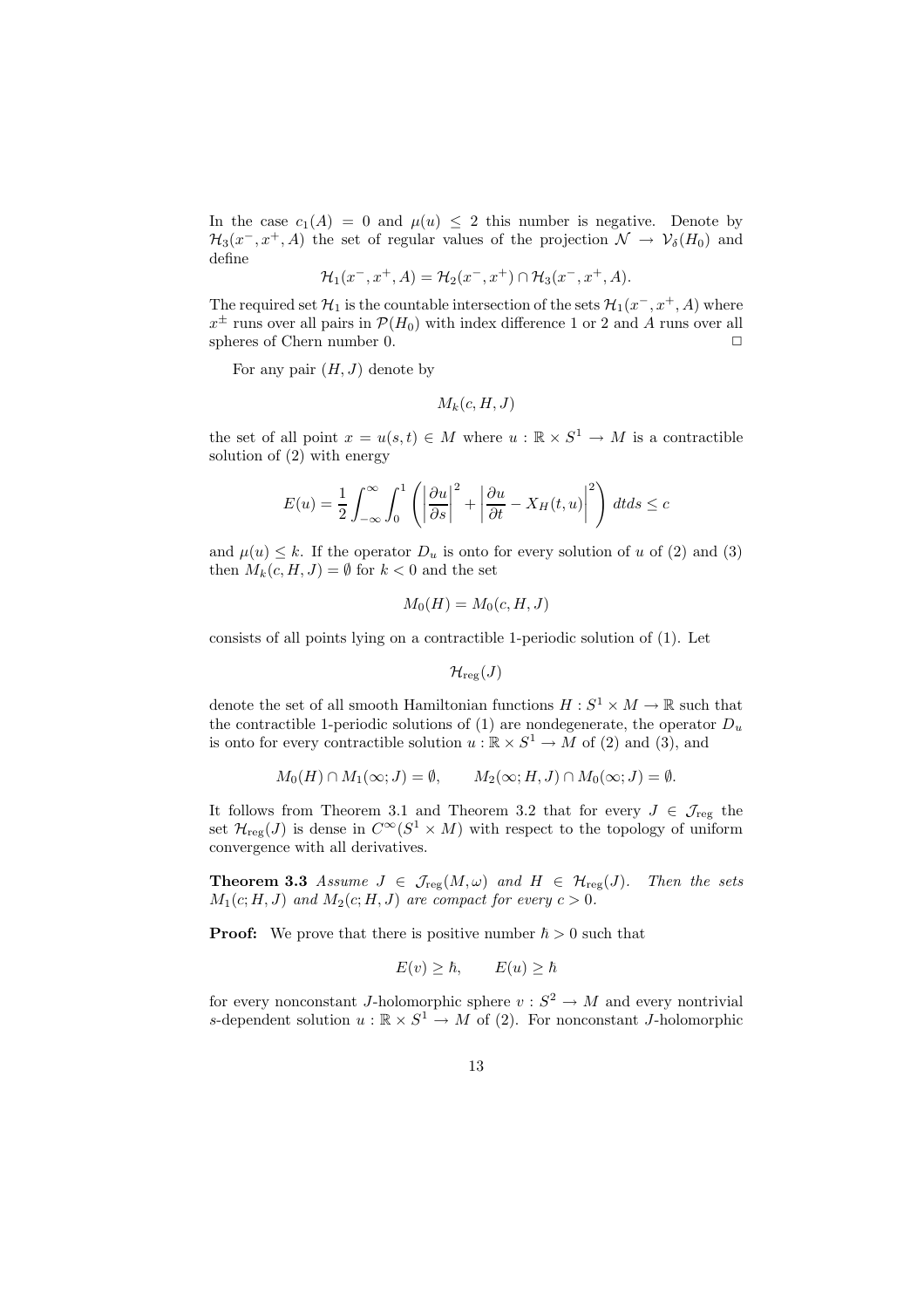spheres this follows from Gromov's compactness. Now assume that there is a sequence of solutions  $u_{\nu}$  of (2) with  $0 \neq E(u_{\nu}) \rightarrow 0$ .

We prove that  $\partial u_{\nu}/\partial s$  converges to zero uniformly on  $\mathbb{R}^2$  as  $\nu$  tends to  $\infty$ . Otherwise there would exist a sequence  $(s_{\nu}, t_{\nu})$  such that  $|\partial u_{\nu}/\partial s(s_{\nu}, t_{\nu})| \ge \delta$ 0. Assume without loss of generality that  $s_{\nu} = 0$ . Since  $E(u_{\nu})$  converges to zero no bubbling can occur and hence a subsequence of  $u_{\nu}(s,t)$  converges with its derivatives uniformly on compact sets to a solution  $u : \mathbb{R} \times S^1 \to M$  of (2) with  $|\partial u_{\nu}/\partial s(0,t^*)| \ge \delta$  and  $E(u) = 0$ . But the latter implies that  $u(s,t) \equiv x(t)$  in contradiction to the former.

Thus we have proved that  $\partial u_{\nu}/\partial s$  converges to zero uniformly and, passing to a subsequence, that  $u_{\nu}(s,t)$  converges with its derivatives uniformly on compact sets to a periodic solution  $x(t)$  of (1). We prove that  $u_{\nu}(s,t)$  converges to  $x(t)$  uniformly on  $\mathbb{R}^2$ . To see this choose  $\varepsilon > 0$  such that  $d(x, y) =$  $\sup_t d_M(x(t), y(t)) < \varepsilon$  for every  $y \in \mathcal{P}(H)$ ,  $y \neq x$ . Then there exists a  $\delta > 0$  such that for every  $C^1$ -function  $z : S^1 \to M$  with  $d(z, x) = \varepsilon$  we have  $\sup_t |z(t) - X_H(t, z)| \ge \delta$ . (Otherwise, by the Arzela-Ascoli theorem, there would exist a periodic solution  $y \in \mathcal{P}(H)$  with  $d(x, y) = \varepsilon$ .) Now choose  $\nu$  sufficiently large such that  $|\partial u_{\nu}/\partial s| < \delta$ . Then it follows that  $d_M(u_{\nu}(s,t), x(t)) < \varepsilon$ for all  $s$  and  $t$ .

Thus we have proved that  $u_{\nu}(s,t)$  converges to  $x(t)$  uniformly on  $\mathbb{R}^2$ . In particular this implies that  $u_{\nu}$  satisfies the limit condition (3) with  $x^{-} = x^{+} = x$ and  $u_{\nu}$  represents a trivial homology class. Now the energy of  $u_{\nu}$  is given by

$$
E(u_{\nu}) = \int_{-\infty}^{\infty} \int_{0}^{1} \left| \frac{\partial u_{\nu}}{\partial s} \right|^{2} dt ds
$$
  
\n
$$
= \int_{-\infty}^{\infty} \int_{0}^{1} \left\langle \frac{\partial u_{\nu}}{\partial s}, \nabla H(t, u_{\nu}) - J(u_{\nu}) \frac{\partial u_{\nu}}{\partial t} \right\rangle dt ds
$$
  
\n
$$
= \int_{-\infty}^{\infty} \int_{0}^{1} \omega \left( \frac{\partial u_{\nu}}{\partial s}, \frac{\partial u_{\nu}}{\partial t} \right) dt ds + \int_{-\infty}^{\infty} \frac{d}{ds} \int_{0}^{1} H(t, u_{\nu}) dt ds
$$
  
\n
$$
= 0.
$$

The last identity follows from Stokes' theorem and contradicts our assumption that  $E(u_{\nu}) \neq 0$ .

Now let  $u_{\nu}$  be a sequence of solutions of (2) and (3) with fixed limits such that

$$
\mu(u_{\nu}) = 2, \qquad E(u_{\nu}) \leq c.
$$

Assume without loss of generality that  $E(u_\nu)$  converges. Using a standard argument as in [20] one can show that there exist a subsequence (still denoted by  $u_{\nu}$ ), periodic solutions  $x^{-} = x^{0}, x^{1}, \ldots, x^{\ell-1}, x^{\ell} = x^{+}$  (not necessarily distinct), and connecting orbits  $u^j \in \mathcal{M}(x^j, x^{j-1}; H, J)$  for  $j = 1, ..., \ell$  with total energy

$$
\sum_{j=1}^{\ell} E(u^j) \le c
$$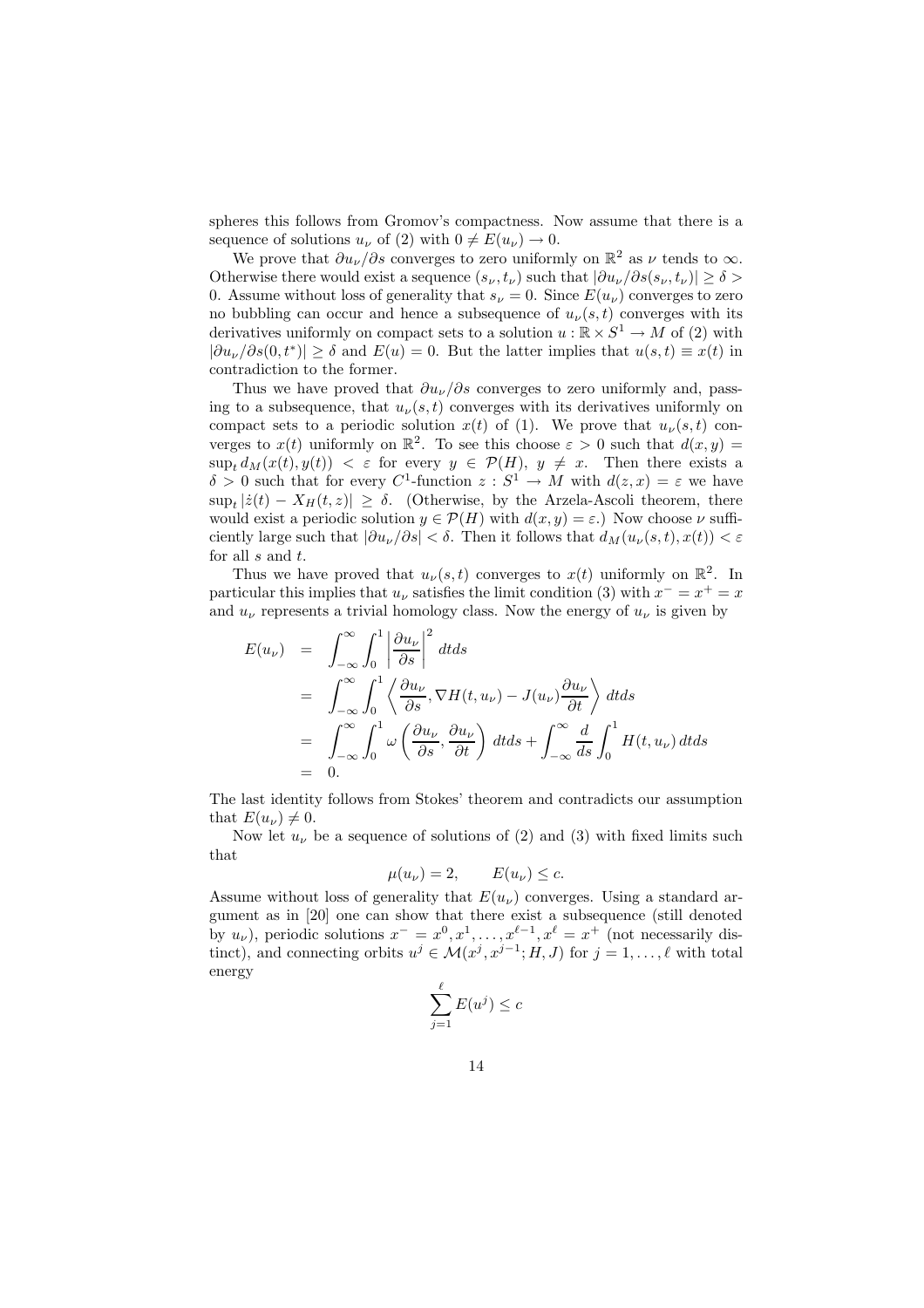such that the following holds. Given any sequence  $s_{\nu} \in \mathbb{R}$  the sequence  $v_{\nu}(s,t)$  $u_{\nu}(s+s_{\nu},t)$  has a subsequence which converges modulo bubbling either to  $u^{j}(s+$  $s^j, t$  for some  $s^j$  or to  $x^j(t)$  for some j. Here convergence modulo bubbling means that there exist finitely many points in  $\mathbb{R} \times S^1$  such that  $v_\nu$  converges with its derivatives uniformly on every compact subset of the complement of these points. Moreover, every  $u^j$  is such a limit and no other connecting orbit can be approximated by  $u_{\nu}$  in this way.

We prove that bubbling cannot occur. By Theorem A.1 there are only finitely many J-holomorphic spheres which can bubble off in our limit process. Denote these spheres by  $v^1, \ldots, v^m$ . It follows from Theorem A.1 that

$$
\sum_{j=1}^{m} E(u^{j}) + \sum_{j=1}^{\ell} E(v^{j}) = \lim_{\nu \to \infty} E(u_{\nu})
$$

and

$$
\sum_{j=1}^{m} \mu(u^{j}) + \sum_{j=1}^{\ell} 2c_{1}(v^{j}) = 2.
$$

Since there is no J-holomorphic sphere with negative Chern number this implies that  $\mu(u^j) \leq 2$  for every j. The key point in our argument is that, again by Theorem A.1, the spheres  $v^j$  together with the connecting orbits  $u^j$  and the periodic solutions  $x^j$  form a connected family. So if bubbling occurs then one of the spheres  $v^j$  must intersect one of the connecting orbits  $u^j$  or one of the periodic solutions  $x^j$ . Since  $M_2(\infty; H, J) \cap M_0(\infty; J) = \emptyset$  there must be a j with  $c_1(v^j) > 0$ . This implies

$$
\sum_{j=1}^{m} \mu(u^j) \le 0.
$$

But since  $H \in \mathcal{H}_{reg}(J)$  there is no nonconstant connecting orbit u with  $\mu(u) \leq 0$ . Hence  $x^{-} = x^{+}$ ,  $m = 1$ , and one of the spheres  $v^{j}$  must intersect the periodic solution  $x^{\pm}$  contradicting the fact that  $M_0(H) \cap M_1(\infty; J, H) = \emptyset$ . The same argument works for  $\mu(u_{\nu}) = 1$  and this proves the theorem.

# 4 Generalized Laurent series

Let  $\Gamma$  be a group with a **weight homomorphism**  $\phi : \Gamma \to \mathbb{R}$  and let  $\mathbb{F}$  be an integral domain. Consider the F-module

$$
\Lambda = \Lambda(\Gamma, \phi; \mathbb{F})
$$

of all functions  $\Gamma \to \mathbb{F} : A \mapsto \lambda_A$  such that the set

$$
\{A \in \Gamma : \lambda_A \neq 0, \, \phi(A) < c\}
$$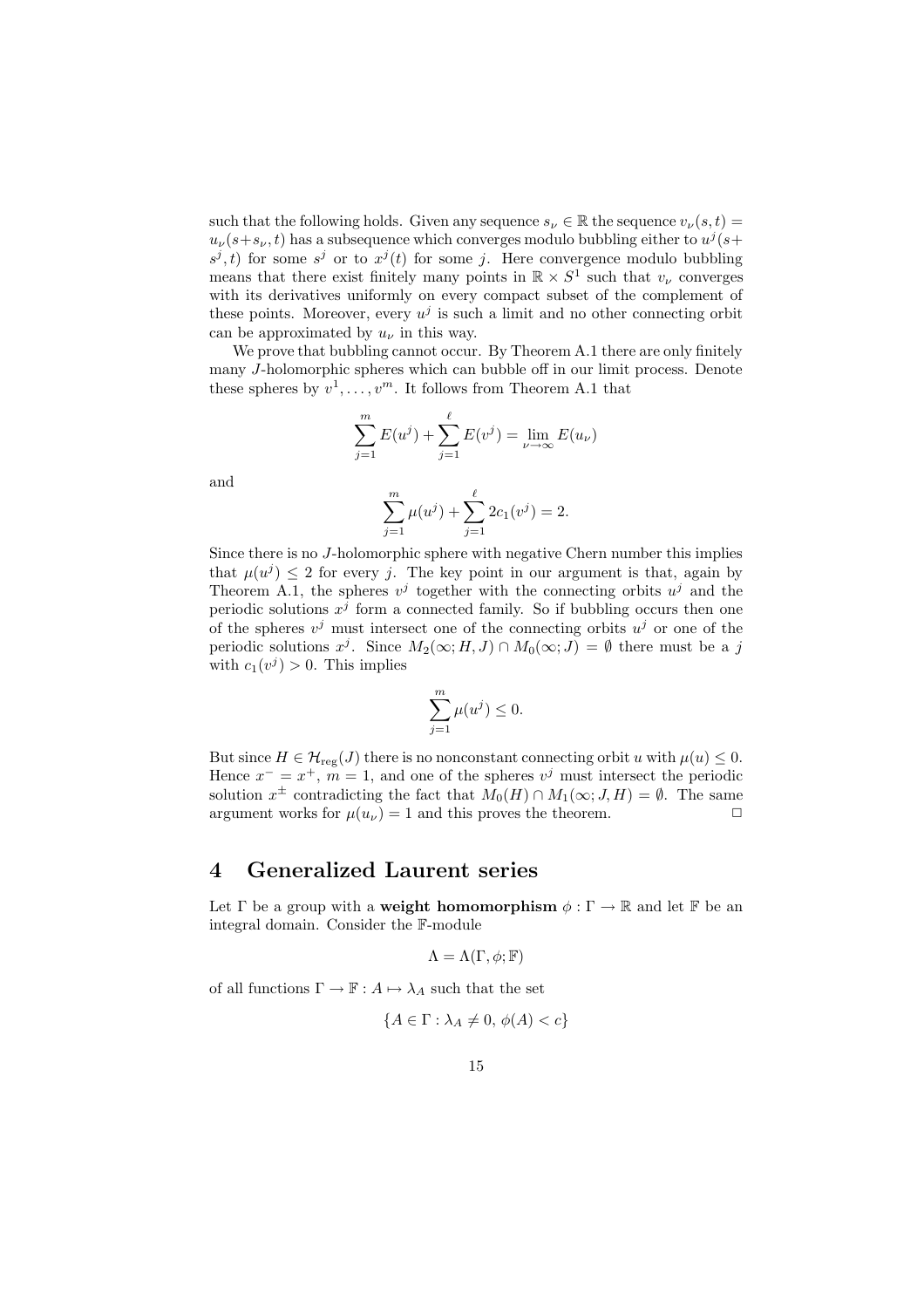is finite for every constant  $c \in \mathbb{R}$ . This space is a ring with the product given by the convolution

$$
(\lambda*\theta)_A=\sum_{B\in\Gamma}\lambda_B\theta_{B^{-1}A}.
$$

This is a finite sum and  $\lambda * \theta \in \Lambda$ . The unit element is the delta function  $\delta : \Gamma \to \mathbb{F}$  defined by  $\delta_1 = 1$  and  $\delta_A = 0$  for  $A \neq \mathbb{I}$ . In the case  $\mathbb{F} = \mathbb{Z}$  and  $\phi = 0$ the module  $\Lambda(\Gamma, 0; \mathbb{Z})$  is the group ring.

Now assume that  $\phi : \Gamma \to \mathbb{R}$  is injective. Then  $\Lambda(\Gamma, \phi; \mathbb{F})$  is an integral domain. Moreover, the group  $\Gamma$  is necessarily isomorphic to a free abelian group with finitely many generators. Hence we assume  $\Gamma = \mathbb{Z}^m$  and

$$
\phi(k_1,\ldots,k_m)=\sum_{j=1}^m \omega_j k_j=\omega\cdot k
$$

where the  $\omega_i$  are positive and rationally independent. In this case we can identify  $\Lambda(\Gamma, \phi; \mathbb{F}) = \Lambda(\omega; \mathbb{F})$  with the space of formal power series

$$
f(t) = \sum_{k} a_{k} t^{k}
$$

where  $t = (t_1, \ldots, t_m)$ ,  $k = (k_1, \ldots, k_m)$ , and  $t^k = t_1^{k_1} \cdots t_m^{k_m}$ . The coefficients are subject to the condition

$$
\#\left\{k:\,a_k\neq 0,\,\omega\cdot k\leq c\right\}<\infty
$$

for every constant  $c \in \mathbb{R}$ . We call such a power series f a **generalized Laurent** series. The map  $d : \Lambda \setminus \{0\} \to \mathbb{R}$  defined by

$$
d(f) = \inf\{\omega \cdot k : a_k \neq 0\}
$$

for  $f = \sum_k a_k t^k$  is a homomorphism

$$
d(fg) = d(f) + d(g).
$$

Here we have used the fact that  $\mathbb F$  has no zero divisors. Moreover, it follows from our definitions that for  $f \neq 0$  there exists a unique  $k = k(f) \in \mathbb{Z}^m$  such that  $\omega \cdot k = d(f)$ . We call the term  $a_{k(f)}t^{k(f)}$  the **leading term** of f and  $a_{k(f)}$ the leading coefficient.

**Theorem 4.1** Assume that the numbers  $\omega_i > 0$  are rationally independent. Then  $f \in \Lambda(\omega;\mathbb{F})$  is invertible if and only if the leading coefficient is invertible in F. In particular,  $\Lambda(\omega; \mathbb{F})$  is a field if and only if  $\mathbb{F}$  is a field.

Proof: Assume without loss of generality that the leading term is 1. We shall construct a sequence  $g_{\nu} = 1 + q_{\nu} \in \Lambda$  such that  $d(q_{\nu}) > 0$  and

$$
\lim_{\nu \to \infty} d(q_{\nu}) = \infty, \qquad \lim_{\nu \to \infty} d(g_{\nu} \cdots g_2 g_1 f - 1) = \infty.
$$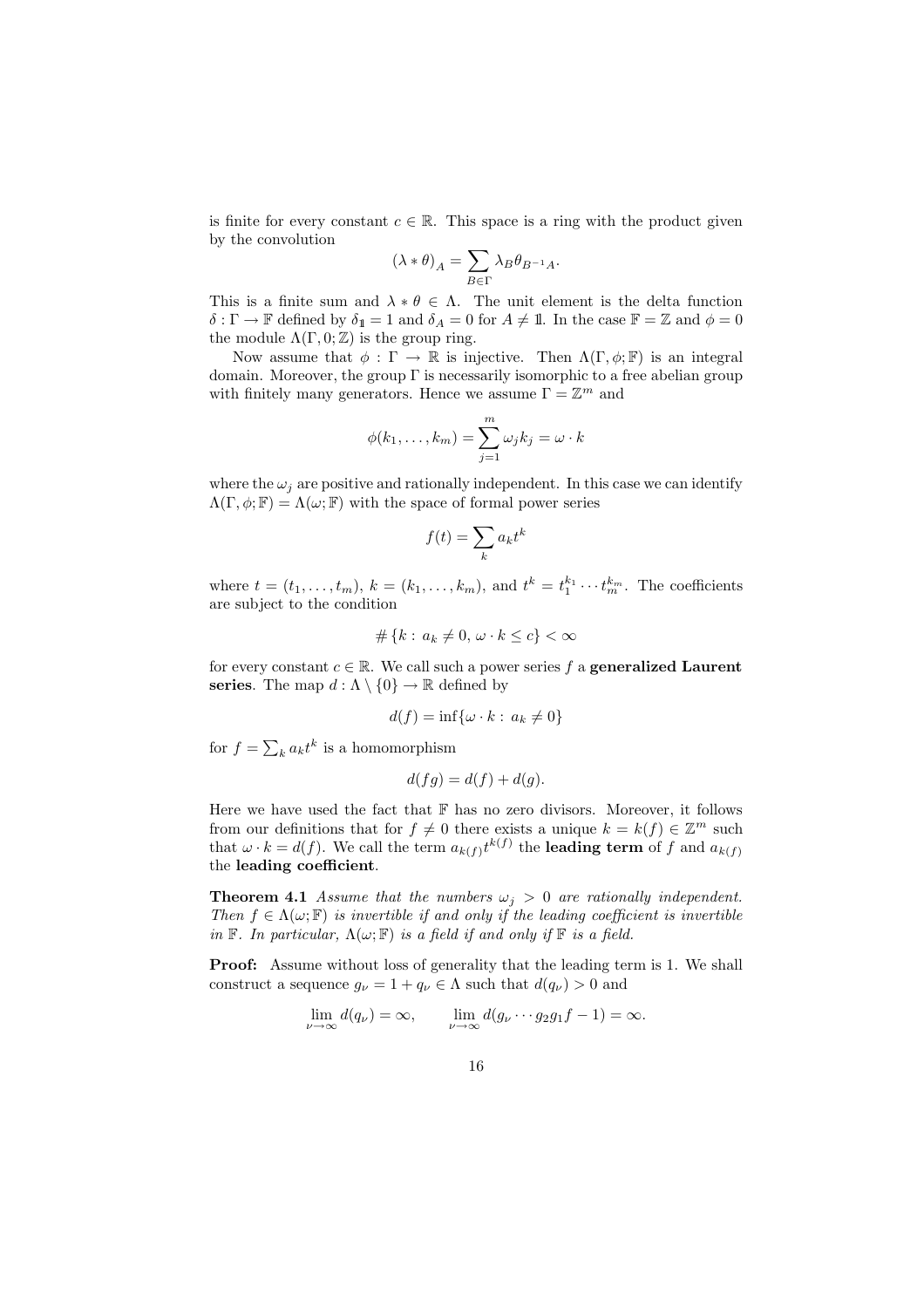For any such sequence the infinite product

$$
g = \prod_{\nu=1}^{\infty} g_{\nu} \in \Lambda
$$

is well defined and is the inverse of  $f$ .

The set  $\{\omega \cdot k : a_k \neq 0\}$  can be written as an increasing sequence  $d_0(f)$  <  $d_1(f) < d_2(f) < \cdots$  converging to infinity with  $d_0(f) = d(f) = 0$ . Since the  $\omega_i$ are rationally independent there exists a unique sequence  $k_{\nu} \in \mathbb{Z}^{m}$  such that  $\omega \cdot k_{\nu} = d_{\nu}(f)$ . Assume that  $f \neq 1$  and define

$$
g_1(t) = 1 - a_{k_1} t^{k_1}
$$

to obtain

$$
d_1(g_1) = d_1(f), \qquad d_1(g_1 f) > d_1(f).
$$

The last inequality follows from the fact that either  $d_1(q_1f) = d_2(f)$  or  $d_1(q_1f) =$  $2d_1(f)$ . More generally we find that  $d_{\nu}(g_1f) \in \Sigma(f)$  for every  $\nu$  where  $\Sigma(f)$  denotes the set of finite linear combinations of the  $d_{\nu}(f)$  with nonnegative integer coefficients. Hence

$$
\Sigma(g_1f)\subset\Sigma(f).
$$

Now proceed by induction and construct a (possibly finite) sequence  $g_{\nu} \in \Lambda$ with leading term 1 such that

$$
d_1(g_{\nu}) = d_1(g_{\nu-1}\cdots g_1f), \qquad d_1(g_{\nu}\cdots g_1f) > d_1(g_{\nu-1}\cdots g_1f)
$$

Moreover  $\Sigma(g_{\nu} \cdots g_1 f) \subset \Sigma(g_{\nu-1} \cdots g_1 f)$  and hence  $d_1(g_{\nu})$  is a strictly increasing sequence in  $\Sigma(f)$ . Hence  $d_1(g_\nu)$  converges to infinity and this proves the theorem. □

**Theorem 4.2** Assume that the numbers  $\omega_j > 0$  are rationally independent. Then  $\Lambda(\omega;\mathbb{F})$  is a principal ideal domain if and only if  $\mathbb{F}$  is a principal ideal domain.

**Proof:** First assume that  $\Lambda = \Lambda(\omega, \mathbb{F})$  is a PID. If  $I \subset \mathbb{F}$  is an ideal then  $I\Lambda$  is an ideal in  $\Lambda$  and is therefore generated by a single element f. Assume without loss of generality that  $d(f) = 0$  and let  $a_0$  be the leading coefficient of f. Then every  $a \in I$  can be viewed as a generalized Laurent series in IA. Hence  $a = gf$ for some  $g \in \Lambda$  and hence  $a = xa_0$  for some  $x \in \mathbb{F}$ .

Conversely, suppose that  $\mathbb F$  is a PID and let  $I \subset \Lambda$  be an ideal. Then the set  $I_0 \subset \mathbb{F}$  of leading coefficients of elements of I is an ideal in  $\mathbb{F}$ . Hence  $I_0$  is generated by a single element  $a_0$ . Choose  $f_0 \in I$  with  $d(f_0) = 0$  and leading coefficient  $a_0$ . We prove that I is generated by  $f_0$ . Let  $f \in I$  and assume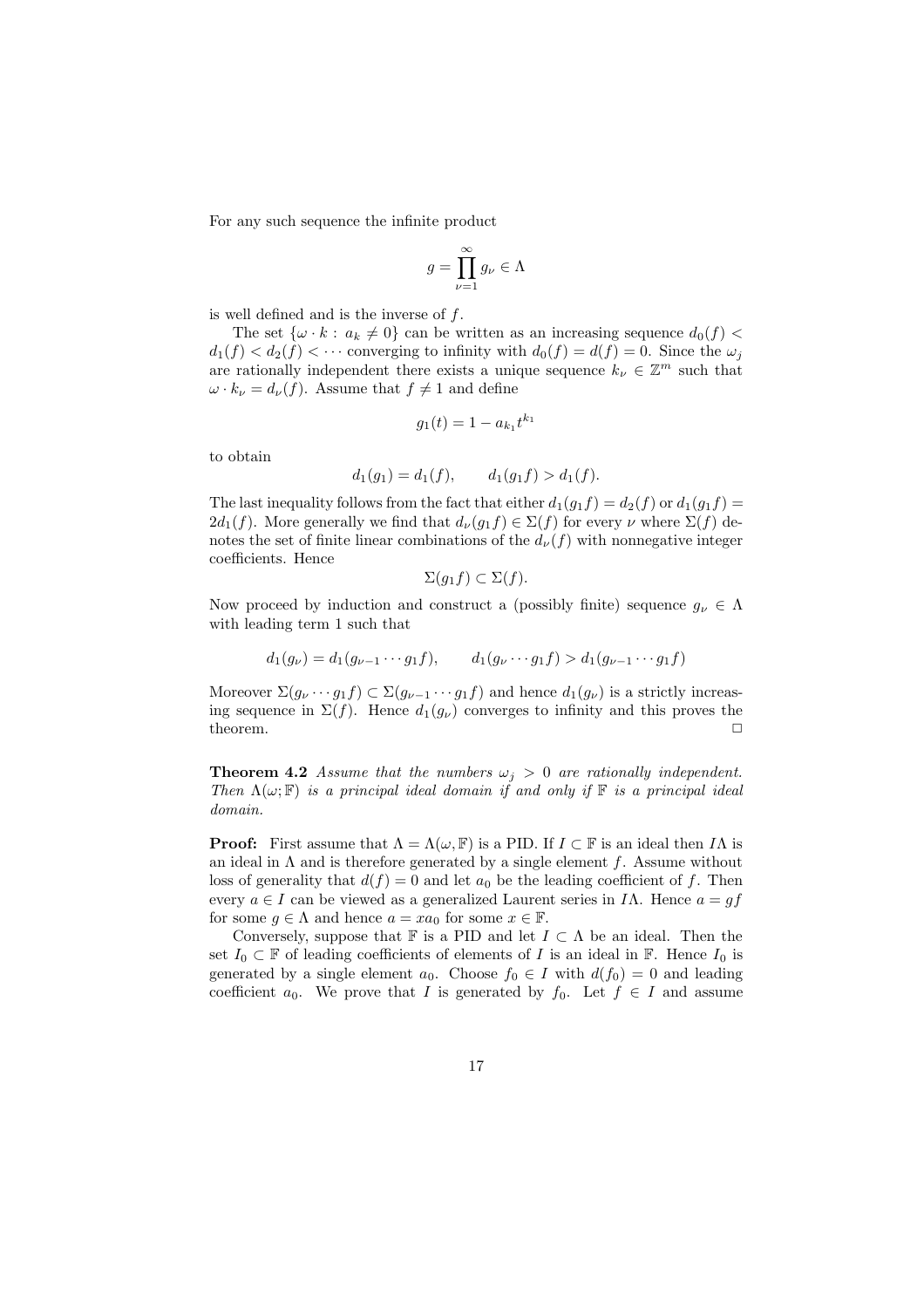without loss of generality that  $d(f) = 0$ . Since the leading coefficient of f is an element of  $I_0$  it must be a multiple of  $a_0$ . Hence there exists a  $b_0 \in \mathbb{F}$  such that

$$
d(f - b_0 f_0) > d(f) = 0.
$$

Note in fact that either  $f-b_0f_0 = 0$  or  $d(f-b_0f_0) \in \Sigma(f) \cup \Sigma(f_0) \subset \Sigma(f) + \Sigma(f_0)$ . More generally

$$
\Sigma(f - b_0 f_0) \subset \Sigma(f) + \Sigma(f_0).
$$

Since  $f - b_0 f_0 \in I$  its leading coefficient is again a multiple of  $a_0$  and hence there exists a  $b_1 \in \mathbb{F}$  and a  $k_1 \in \mathbb{Z}^m$  such that

$$
d(f - b_0f_0 - b_1t^{k_1}f_0) > d(f - b_0f_0) = k_1 \cdot \omega.
$$

Proceed by induction and construct a sequence

$$
g_{\nu}=b_0+b_1t^{k_1}+\cdots+b_{\nu}t^{k_{\nu}}\in\Lambda
$$

such that

$$
d(f - g_{\nu} f_0) > d(f - g_{\nu-1} f_0) = k_{\nu} \cdot \omega.
$$

Then  $k_{\nu} \cdot \omega$  is a strictly increasing sequence in  $\Sigma(f) + \Sigma(f_0)$ . Hence  $k_{\nu} \cdot \omega$  converges to infinity and hence  $a_{\nu}$  converges to  $a \in \Lambda$  with  $f = af_0$ converges to infinity and hence  $g_{\nu}$  converges to  $g \in \Lambda$  with  $f = gf_0$ .

### 5 Floer cohomology

Let  $(M, \omega)$  be a 2n-dimensional compact weakly monotone symplectic manifold with a regular almost complex structure  $J \in \mathcal{J}_{reg}(M,\omega)$  in the sense of section 2 and let  $H \in \mathcal{H}_{reg}(J)$  be a regular Hamiltonian in the sense of section 3. Let  $\mathcal{L}$ denote the space of contractible loops  $x : S^1 \to M$ . The universal cover of  $\mathcal L$ is the set of equivalence classes of pairs  $(x, u)$  where  $x \in \mathcal{L}$  and  $u : D \to M$  is a smooth disc such that  $u(e^{2\pi it}) = x(t)$ . Two such pairs  $(x, u)$  and  $(y, v)$  are equivalent if  $x = y$  and u is homotopic to v with fixed boundary. We shall, however, use a weaker equivalence relation

$$
[x, u_0] \equiv [x, u_1] \qquad \Longleftrightarrow \qquad \int_D u_0^* c_1 = \int_D u_1^* c_1, \qquad \int_D u_0^* \omega = \int_D u_1^* \omega.
$$

Here  $c_1$  denotes a 2-form which represents the first Chern class of TM. The definition of the equivalence relation is independent of the choice of this form. For simplicity of notation we fix a point  $x_0 \in M$  and assume that all discs satisfy  $u(0) = x_0$ . We denote by  $\mathcal L$  the set of all such equivalence classes. The group

$$
\Gamma = \frac{\pi_2(M)}{\ker \phi_{c_1} \cap \ker \phi_{\omega}}
$$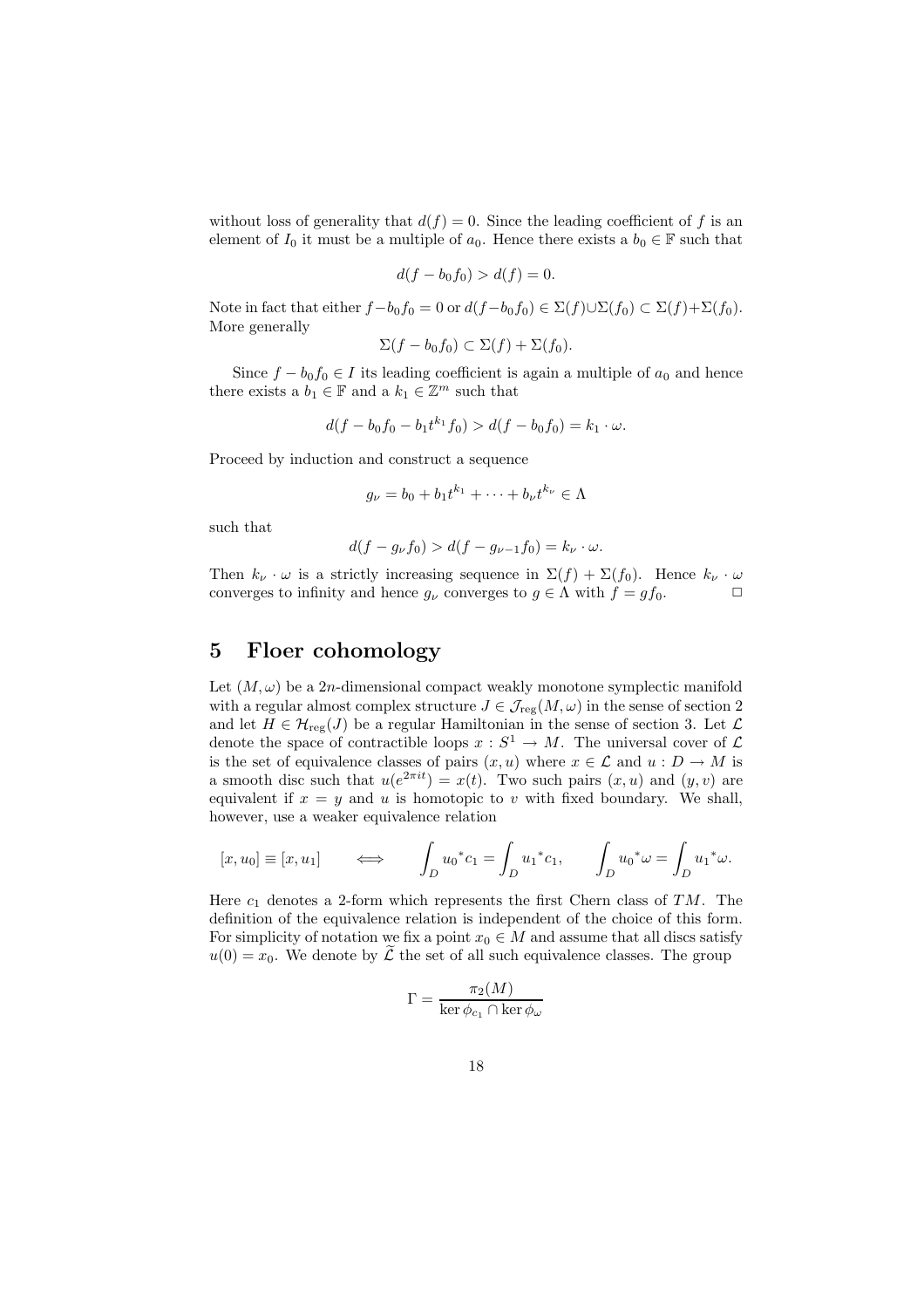acts on the space  $\widetilde{\mathcal{L}}$  via  $[x, u] \mapsto [x, A\#u]$ . Here  $A\#u$  denotes the equivalence class of the connected sum  $v \# u$  for  $v \in A$ . More explicitly, choose  $v \in A$  with  $v(0) = v(\infty) = x_0$  and define the connected sum by  $v \# u(z) = v((1 - 2|z|)^{-1}z)$ for  $|z| \le 1/2$  and  $v \# u(z) = u((2 - |z|^{-1})z)$  for  $|z| \ge 1/2$ . Note in fact that

$$
\mathcal{L}=\mathcal{L}/\Gamma.
$$

Let  $\mathcal{P}(H)$  denote the subset of those pairs  $[x, u] \in \mathcal{L}$  where  $x \in \mathcal{P}(H)$  is a contractible 1-periodic solution of (1). These are the critical points of the action functional  $a_H : \widetilde{\mathcal{L}} \to \mathbb{R}$  defined by

$$
a_H([x, u]) = \int_D u^* \omega + \int_0^1 H(t, x(t)) dt.
$$

The solutions of (2) are the gradient flow lines of  $a_H$ . Given  $[x^{\pm}, u^{\pm}] \in \mathcal{P}(H)$ denote by

$$
\mathcal{M}([x^-,u^-],[x^+,u^+];H,J)
$$

the set of those connecting orbits  $u \in \mathcal{M}(x^-, x^+; H, J)$  for which  $[x^+, u^- \# u] \equiv$  $[x^+, u^+]$ . More explicitly we introduce the function  $\beta(s) = (1 + s^2)^{-1/2} s$ . Then the connected sum  $u^- \# u$ :  $D \to M$  is defined by  $u^- \# u(z) = u^-(e^{4\pi z})$  for  $|z| \le e^{-4\pi}$  and  $u^- \# u(e^{2\pi(\beta(s)+it-1)}) = u(s,t)$  for  $(s,t) \in \mathbb{R}^2$ . It follows from the energy identity in the proof of Theorem 3.3 that

$$
E(u) = a_H([x^+, u^+]) - a_H([x^-, u^-])
$$

for  $u \in \mathcal{M}([x^-, u^-], [x^+, u^+], H; J)$ . Note that

$$
a_H([x, A#u]) - a_H([x, u]) = \omega(A).
$$

for every  $[x, u] \in \widetilde{\mathcal{L}}$  and every  $A \in \Gamma$ .

The dimension of the space  $\mathcal{M}([x^-, u^-], [x^+, u^+], H; J)$  can be expressed in terms of the Conley-Zehnder index which is defined as follows. Given  $[x, u] \in$  $\widetilde{\mathcal{P}}(H)$  choose a symplectic trivialization  $\Phi(t) : \mathbb{R}^{2n} \to T_{x(t)}M$  of  $x^*TM$  which extends over the disc  $u$ . Now linearize the Hamiltonian differential equation  $(1)$ along  $x(t)$  to obtain a path of symplectic matrices

$$
\Psi(t) = \Phi(t)^{-1} d\psi_t(x(0)) \Phi(0) \in Sp(2n; \mathbb{R}).
$$

Here the symplectomorphism  $\psi_t : M \to M$  denotes the time-t-map of (1). Then  $\Psi(0) = 1$  and  $\Psi(1)$  is conjugate to  $d\psi_1(x(0))$  so that  $\det(1 - \Psi(1)) \neq 0$ . The homotopy class of the path  $\Psi$  subject to these conditions is independent of the choice of the trivialization and is determined by the Conley-Zehnder index  $\mu([x, u]) = \mu(\Psi)$  (see [5]). In [21] it is shown that the dimension of the space of connecting orbits is given by the formula

$$
\dim \mathcal{M}([x^-,u^-],[x^+,u^+];H,J)=\mu([x^+,u^+])-\mu([x^-,u^-]).
$$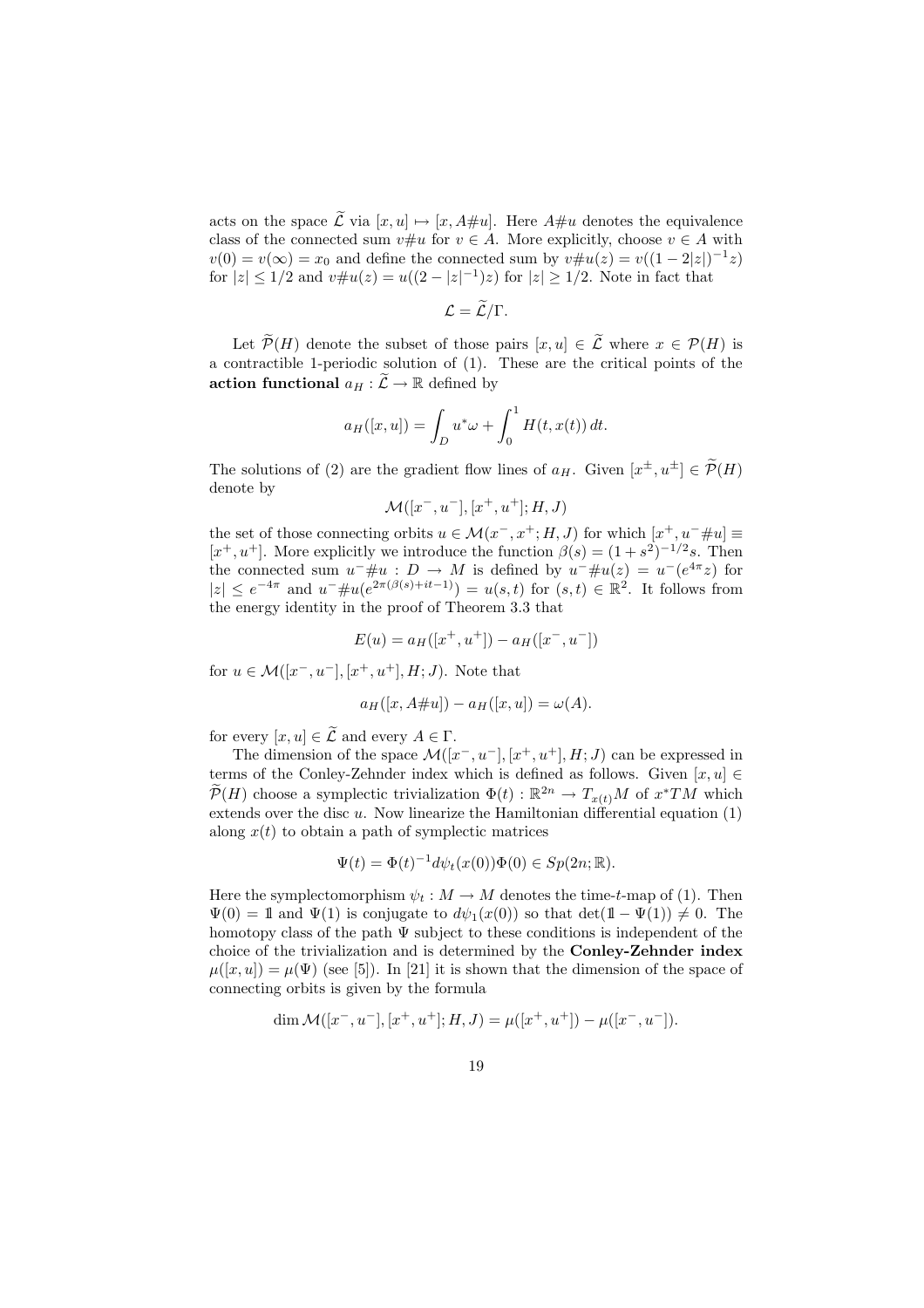Moreover, the Conley-Zehnder index satisfies the identity

$$
\mu([x, A\# u]) - \mu([x, u]) = 2c_1(A).
$$

In particular the Conley-Zehnder index  $\mu(x)$  of a periodic solution  $x \in \mathcal{P}(H)$ of  $(1)$  is well defined modulo 2N where N is the minimal Chern number of  $(M, \omega).$ 

Denote by  $\widetilde{\mathcal{P}}_k(H)$  the subset of all  $[x, u] \in \widetilde{\mathcal{P}}(H)$  with  $\mu([x, u]) = k$  and consider the cochain complex whose  $k$ -th cochain group

$$
C^k = C^k(H)
$$

consists of all functions  $\widetilde{\mathcal{P}}_k(H) \to \mathbb{Z}_2 : [x, u] \mapsto \xi_{[x, u]}$  for which there are only finitely many nonzero entries in every region of finite symplectic action, i.e.

$$
\#\left\{ [x,u] \in \widetilde{\mathcal{P}}_k(H) : \xi_{[x,u]} \neq 0, \, a_H([x,u]) \ge c \right\} \quad < \quad \infty
$$

for every constant  $c > 0$ . This is an infinite dimensional vector space over  $\mathbb{Z}_2$ but a finite dimensional vector space over the field  $\Lambda_{\omega} = \Lambda(\Gamma_0, \phi_{\omega}; \mathbb{Z}_2)$  where

$$
\Gamma_0 = \frac{\ker \phi_{c_1}}{\ker \phi_{c_1} \cap \ker \phi_{\omega}}.
$$

The scalar multiplication of  $\xi \in C^k$  with  $\lambda \in \Lambda_\omega$  is given by

$$
(\lambda * \xi)_{[x,u]} = \sum_{A \in \Gamma_0} \lambda_A \xi_{[x, (-A) \# u]}.
$$

The reader may check that this is a finite sum for every  $[x, u] \in \mathcal{P}(H)$  and that  $\lambda * \xi \in C^k$ . The dimension of  $C^k$  as a vector space over  $\Lambda_\omega$  is precisely the number of contractible 1-periodic solutions  $x \in \mathcal{P}(H)$  of (1) with Conley-Zehnder index  $\mu(x) = k \pmod{2N}$ . An explicit basis is a set of pairs  $[x, u_x]$  with one representative for each periodic solution. Thus we may identify  $C^k$  with the vector space

$$
C^k = \bigoplus_{\substack{x \in \mathcal{P}(H) \\ \mu(x) = k \pmod{2N}}} \Lambda_\omega x.
$$

Now it follows from Theorem 3.3 that the space  $\mathcal{M}([x^-, u^-], [x^+, u^+]; H, J)$ consists of finitely many orbits (modulo time shift) whenever

$$
\mu([x^+, u^+]) - \mu([x^-, u^-]) = 1.
$$

We denote by  $n_2([x^-, u^-], [x^+, u^+])$  the number modulo 2 of these connecting orbits. The coboundary map  $\delta^k: C^k \to C^{k+1}$  is defined by

$$
\delta[x, u] = \sum_{\mu([y, v]) = k+1} n_2([x, u], [y, v]) [y, v]
$$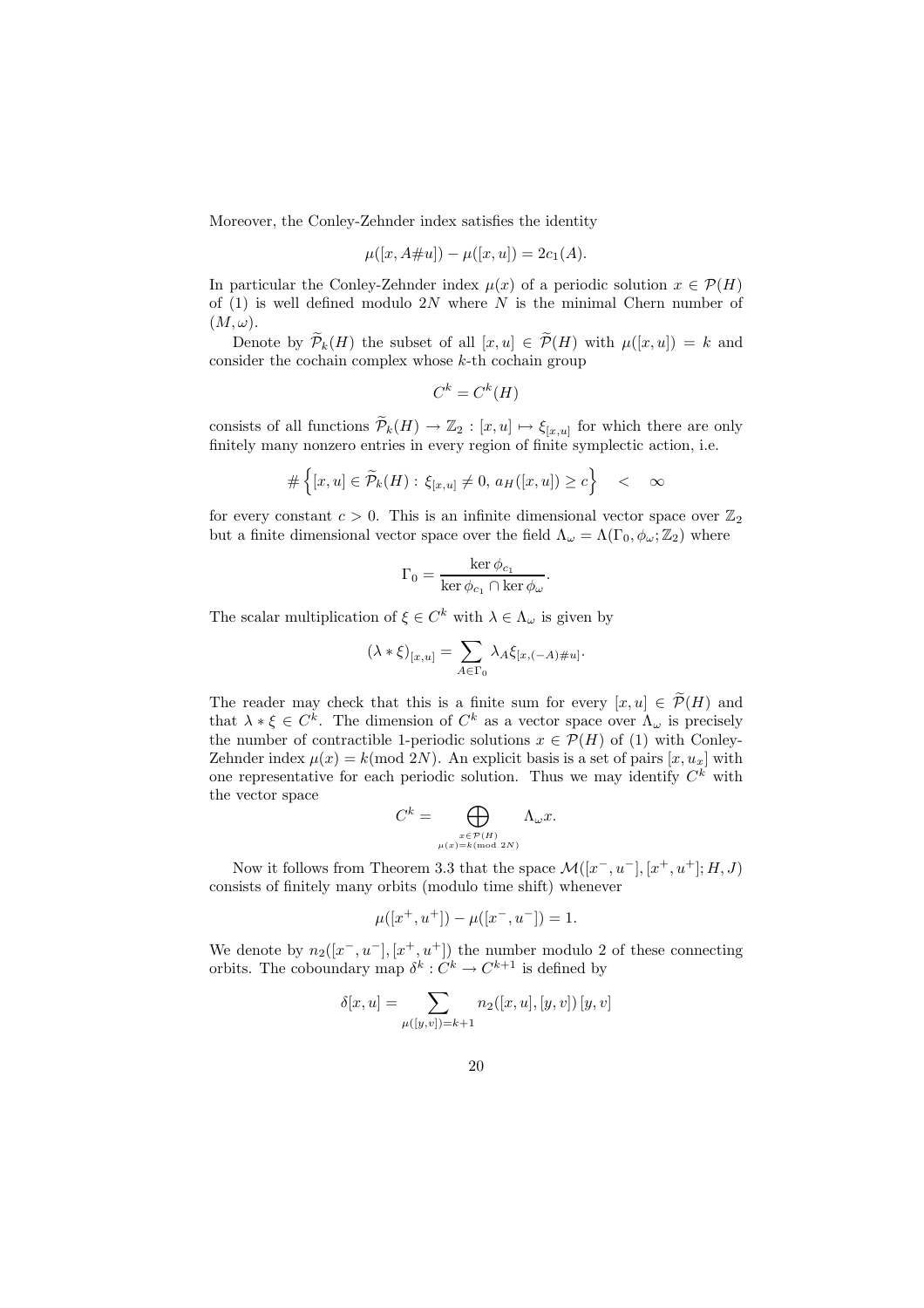for  $[x, u] \in \widetilde{\mathcal{P}}(H)$  with  $\mu([x, u]) = k$ . By Theorem 3.3 there are only finitely many connecting orbits from x to y in every region of finite energy and hence  $\delta[x, u] \in C^k$ . The reader may check that  $\delta$  is a  $\Lambda_\omega$ -linear map.

#### Theorem 5.1  $\delta \circ \delta = 0$ .

**Proof:** The argument is the same as in Floer's original work [8], [15] and we shall only sketch the main idea. We must prove that

$$
\sum_{\mu([y,v])=k} n_2([x,u],[y,v]) \cdot n_2([y,v],[z,w]) = 0
$$

whenever  $[x, u], [z, w] \in \widetilde{\mathcal{P}}(H)$  with

$$
\mu([x,u]) = k - 1, \qquad \mu([z,w]) = k + 1.
$$

This follows by examining the ends of the 1-manifold  $\mathcal{M}([x, u], [z, w]; H, J)/\mathbb{R}$ . Here  $\mathbb R$  acts by translation in the s-variable. Since all the connecting orbits in  $\mathcal{M}([x, u], [z, w]; H, J)$  have index  $\mu = 2$  and energy  $E = a_H([z, w])$  $a_H([x, u])$  it follows from the proof of Theorem 3.3 that no bubbling can occur. Hence the usual glueing argument shows that the ends of the 1-manifold  $\mathcal{M}([x, u], [z, w]; H, J)/\mathbb{R}$  are in one-to-one correspondence with the pairs of connecting orbits from  $[x, u]$  to  $[y, v]$  and from  $[y, v]$  to  $[z, w]$  [10], [15]. Hence the number of such pairs is even and this proves the theorem.  $\Box$ 

The cohomology groups

$$
HF^k(M, \omega, H, J; \mathbb{Z}_2) = \frac{\ker \delta^k}{\operatorname{im} \delta^{k-1}}
$$

are called the **Floer cohomology groups** of the quadruple  $(M, \omega, H, J)$  with coefficients in  $\mathbb{Z}_2$ . The Floer cohomology groups are finite dimensional vector spaces over the field  $\Lambda_{\omega}$  and they are graded modulo 2N

$$
HF^k = HF^{k+2N}.
$$

It follows by the same arguments as in [8] that these groups are independent of the choice of the Hamiltonian  $H$  and the almost complex structure  $J$  used to define them (see also [15] and [21]). This is stated more precisely in the next theorem.

**Theorem 5.2** Given  $J^{\alpha}, J^{\beta} \in \mathcal{J}_{reg}(M, \omega)$  and  $H^{\alpha} \in \mathcal{H}_{reg}(J^{\alpha}), H^{\beta} \in \mathcal{H}_{reg}(J^{\beta})$ there exists a natural vector space homomorphism

$$
HF^{\beta\alpha}: HF^*(M, \omega, H^{\alpha}, J^{\alpha}; \mathbb{Z}_2) \to HF^*(M, \omega, H^{\beta}, J^{\beta}; \mathbb{Z}_2)
$$

which preserves the grading by the Conley-Zehnder index. If  $(H^{\gamma}, J^{\gamma})$  is any other such pair then

$$
HF^{\gamma\beta} \circ HF^{\beta\alpha} = HF^{\gamma\alpha}, \qquad HF^{\alpha\alpha} = id.
$$

In particular,  $HF^{\beta\alpha}$  is an isomorphism.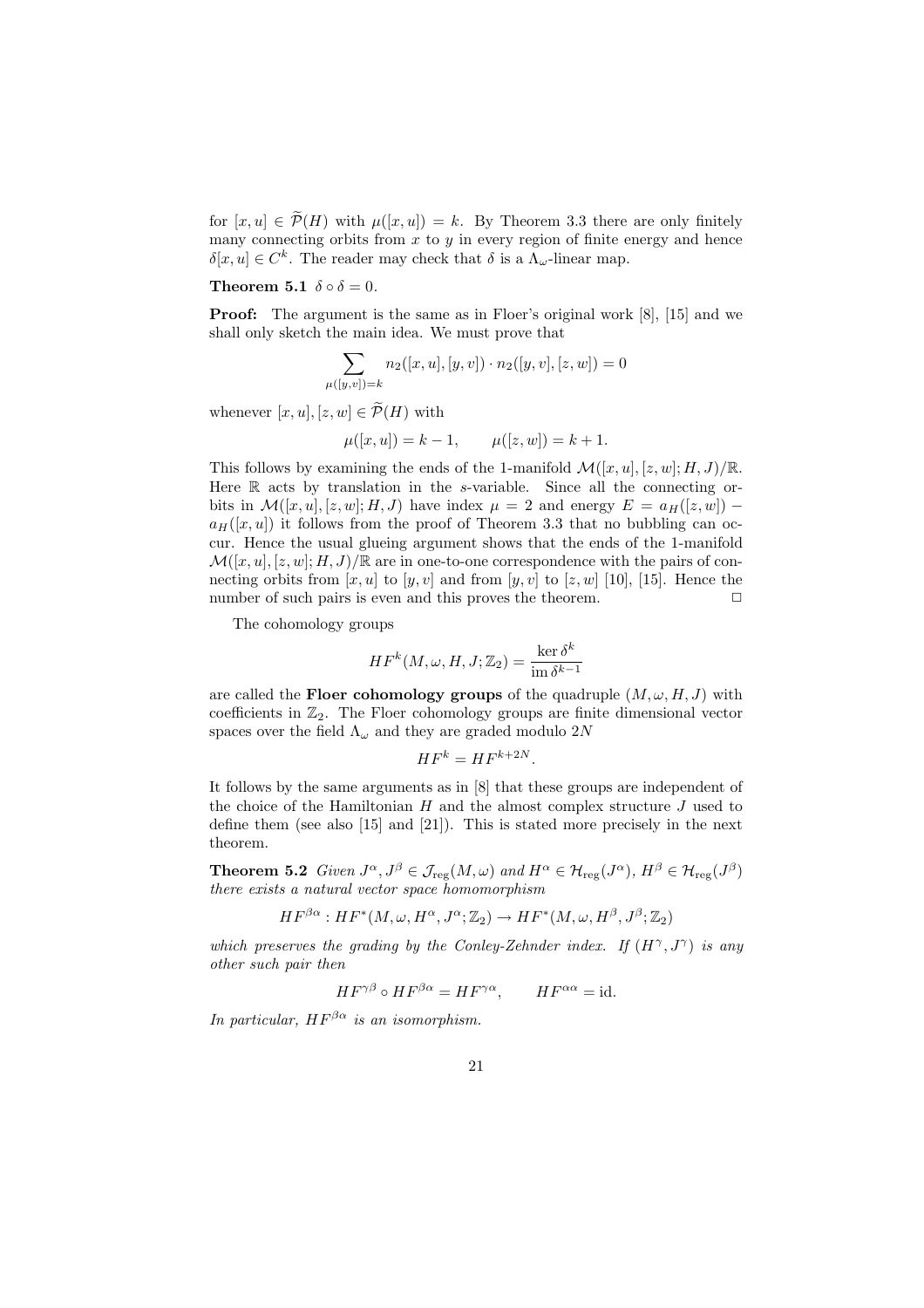**Proof:** Choose a regular homotopyy  $J_s \in \mathcal{J}(M,\omega)$  of almost complex structures connecting  $J_0 = J_\alpha$  to  $J_1 = J_\beta$  such that the parametrized versions of the results of section 2 hold. We may assume that  $J_s$  extends to a smooth function on  $s \in \mathbb{R}$  such that  $J_s = J_\alpha$  for  $s \leq 0$  and  $J_s = J_\beta$  for  $s \geq 1$ . The analogue of Theorem 2.2 now states that the set

$$
\mathcal{M}_s(A; \{J_s\}) = \{(s, v) : v \in \mathcal{M}_s(A; J_s)\}
$$

is a manifold of dimension

$$
\dim \mathcal{M}_s(A; \{J_s\}) = 2n + 2c_1(A) + 1
$$

for a generic family  $\{J_s\}$ . This space will be empty in the case  $c_1(A) < 3 - n$ . In the case  $c_1(A) = 0$  the set of pairs  $(s, p)$  such that p is a point on a  $J_s$ holomorphic curve in the class A is roughly speaking a set of codimension 4 in  $\mathbb{R} \times M$ .

The results of section 3 now apply to the solutions of the equation

$$
\frac{\partial u}{\partial s} + J(s, u)\frac{\partial u}{\partial t} - \nabla H(s, t, u) = 0\tag{4}
$$

where  $H(s,t,x) = H_s(t,x)$  is a generic homotopy of Hamiltonians connecting  $H_0 = H_\alpha$  to  $H_1 = H_\beta$ . In particular, the solutions with index difference 0 or 1 do not intersect the set  $M_0(\infty; \{J_s\})$  of  $J_s$ -holomorphic curves of Chern number 0. (Note that  $J_s$ -holomorphic spheres bubble off at parameter values  $(s,t)$ .) The solutions of (4) determine a cochain homomorphism from the Morse complex of the pair  $(H^{\alpha}, J^{\alpha})$  to the Floer chain complex of the pair  $(H^{\beta}, J^{\beta})$ .

It follows by the same arguments as in Floer's original work that this cochain homomorphism induces an isomorphism on cohomology. For details we refer to  $[8], [9], [15],$  and  $[21].$ 

In the terminology of Conley the above theorem states that the Floer homology goups corresponding to regular pairs  $(H, J)$  form a connected simple system. They can be viewed as the middle dimensional cohomology of the Γ-cover  $\mathcal L$  of the space  $\mathcal L$  of contractible loops in M with coefficients in the field  $\Lambda_\omega$  viewed as a representation of Γ. In section 7 we shall prove that these cohomology groups are naturally isomorphic to the homology groups of M with coefficients in  $\Lambda_{\omega}$ .

# 6 Morse inequalities

Let  $H : M \to \mathbb{R}$  be a Morse function and choose a regular almost complex structure  $J \in \mathcal{J}_{reg}(M,\omega)$  such that the gradient flow of H is of Morse-Smale type. If  $H$  is sufficiently small then the periodic solutions of  $(1)$  are precisely the critical points of H. For each such critical point we fix a disc  $u_x(re^{i\theta}) = \gamma_x(r)$ where  $\gamma_x(0) = x_0$  and  $\gamma_x(1) = x$ . The equivalence class  $[x, u_x]$  is independent of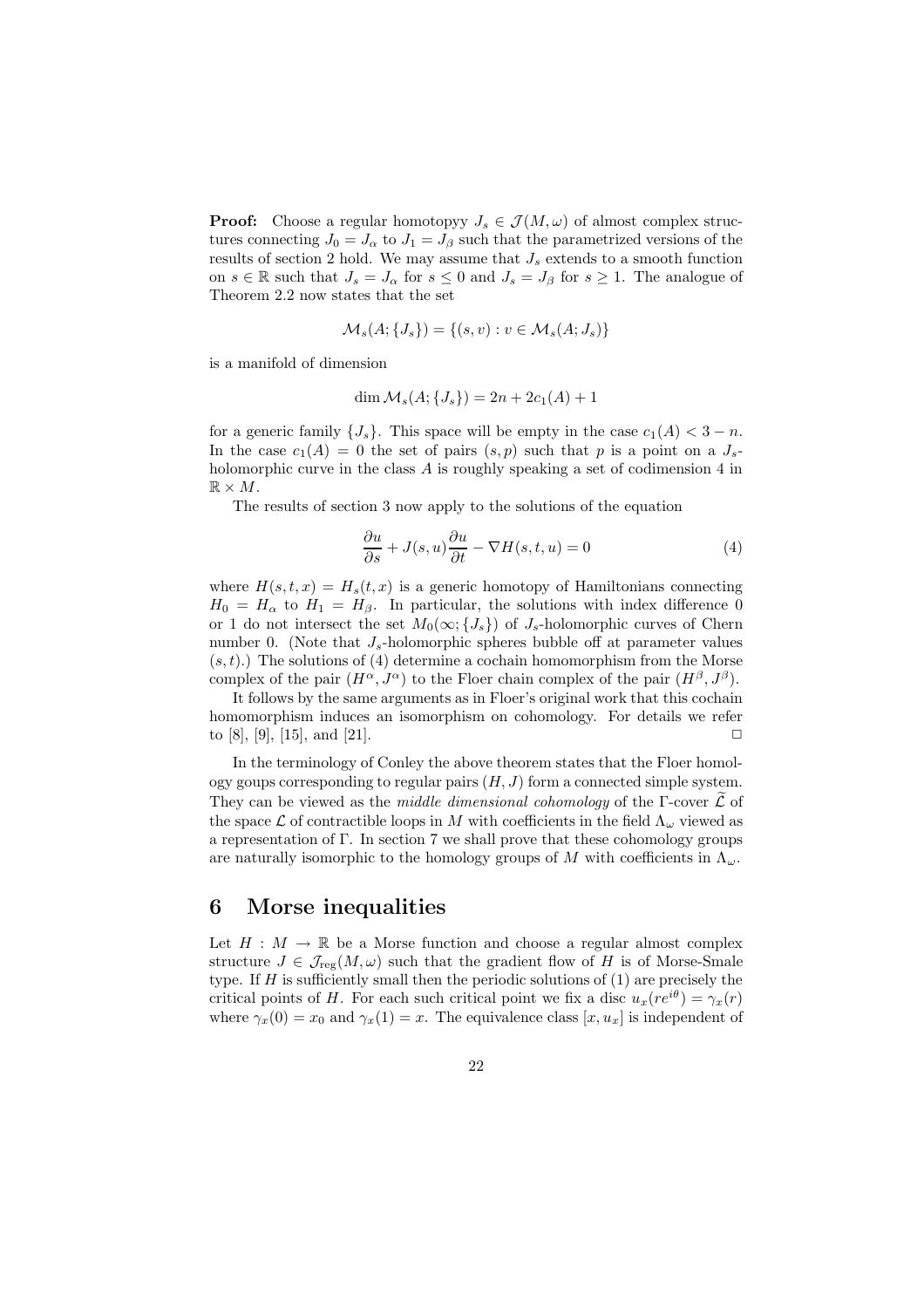the choice of the path  $\gamma_x$ . These equivalence classes form a natural basis of the cochain complex  $C^*$ . In [21] it was proved that if the second derivatives of H are sufficiently small then the Conley-Zehnder index of the pair  $(x, u_x)$  is given by

$$
\mu(x) = \text{ind}_H(x) - n
$$

where  $\text{ind}_{H}(x)$  denotes the Morse index of x as a critical point of H. Note that every solution u of  $(2)$  which is independent of t is a gradient flow line of H

$$
\frac{d}{ds}u(s) = \nabla H(u(s)).\tag{5}
$$

Since (5) is a Morse-Smale flow there are only finitely many conecting orbits from x to y whenever  $\mu_H(y) - \mu_H(x) = 1$ . We denote the number of these connecting orbits modulo 2 by  $n_2(x, y)$ . Let  $C^k$  denote the  $\mathbb{Z}_2$ -vector space generated by the critical points x of H with Morse index  $\mu_H(x) = k \text{ (mod } 2N)$ and let

$$
\delta^k : C^k \to C^{k+1}
$$

denote the linear map whose  $(x, y)$  entry is the number  $n_2(x, y)$  whenever the index difference is 1. Then  $\delta$  is a coboundary operator and its homology agrees with the cohomology of M

$$
H^k(C, \delta) = \bigoplus_{j=k \pmod{2N}} H^j(M; \mathbb{Z}_2).
$$

(See [24] and [20].) It follows from the universal coefficient theorem that

$$
H^k(C\otimes\Lambda_\omega,\delta\otimes 1\!\!1)=\bigoplus_{j=k(\text{mod }2N)}H^j(M;\mathbb{Z}_2)\otimes\Lambda_\omega.
$$

Now the Morse function  $H : M \to \mathbb{R}$  will in general not be regular in the sense of section 3 since there may be solutions  $u : \mathbb{R}^2 \to M$  of (2) and (3) which are not independent of  $t$ . We shall, however, prove that these nontrivial solutions cannot occur with index difference  $1$  provided that  $H$  is sufficiently small. This leads to the following theorem which in the monotone case was proved by Floer [8]. We postpone the proof to section 7.

**Theorem 6.1** Let  $(M, \omega)$  be a compact symplectic manifold of dimension  $2n$ . Assume either that M is monotone or  $c_1(\pi_2(M)) = 0$  or the minimal Chern number is  $N \geq n$ . Then for every  $J^{\alpha} \in \mathcal{J}_{reg}(M,\omega)$  and every  $H^{\alpha} \in \mathcal{H}_{reg}(J^{\alpha})$ there exists a natural isomorphism

$$
HF^{\alpha}: HF^{k}(M, \omega, H^{\alpha}, J^{\alpha}; \mathbb{Z}_{2}) \to \bigoplus_{j=k \pmod{2N}} H^{j+n}(M; \Lambda_{\omega})
$$

If  $(H^{\beta}, J^{\beta})$  is any other such pair then  $HF^{\beta} \circ HF^{\beta \alpha} = HF^{\alpha}$ .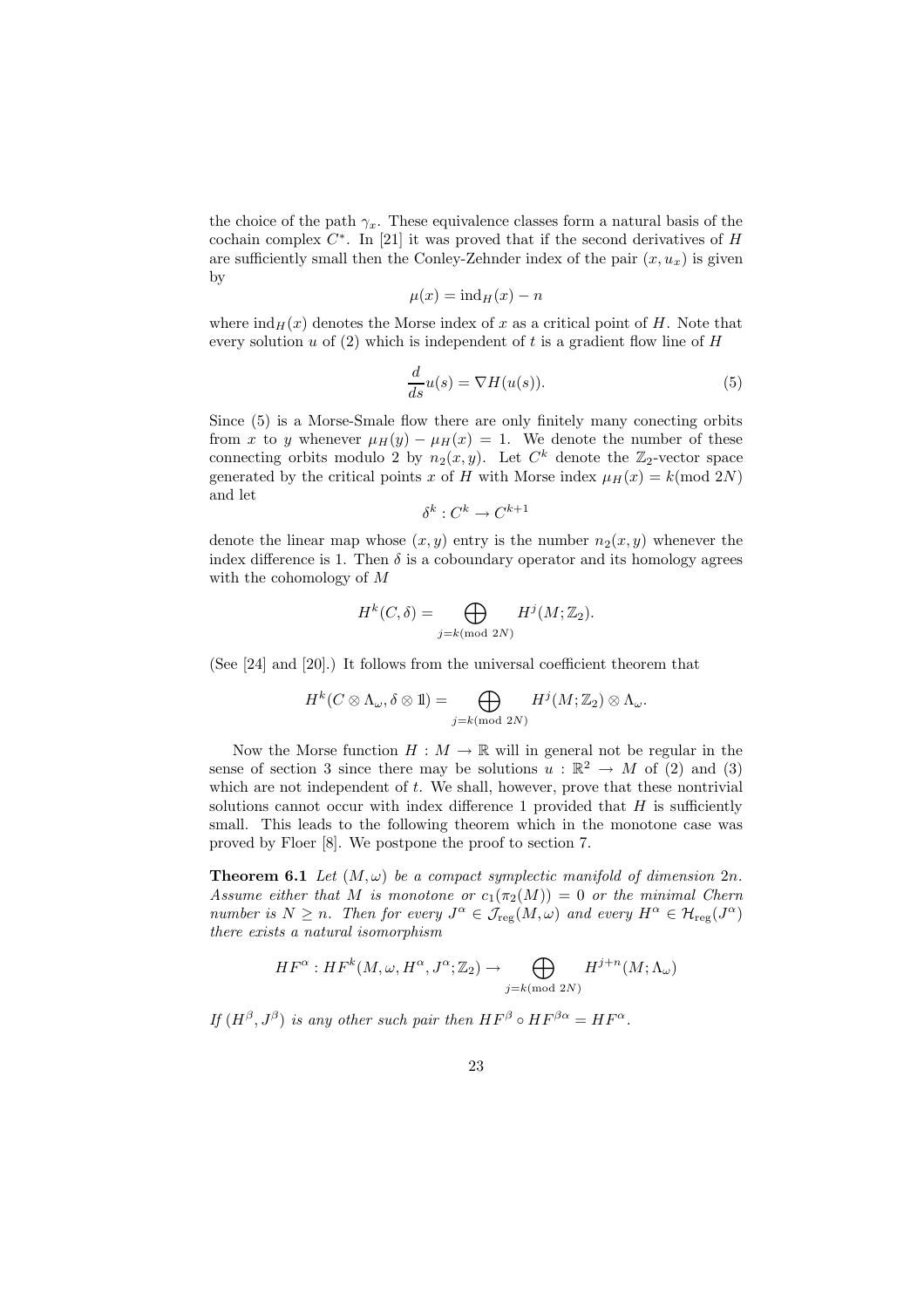**Remark 6.2** If the manifold  $M$  admits a Morse function which has only critical points of even index then the conclusions of Theorem 6.1 are obviously satisfied. However, in this case the Arnold conjecture follows already from the Lefschetz fixed point theorem.

Given any Hamiltonian  $H: S^1 \times M \to \mathbb{R}$  with nondegenerate 1-periodic solutions we define the numbers

$$
p_k = # \{ x \in \mathcal{P}(H) : \mu(x) = k \, (\text{mod } 2N) \}.
$$

Note that  $p_k = p_{k+2N}$ . By Theorem 6.1 these numbers are related to the 2Nperiodic Betti numbers

$$
b_k = \sum_{j=k \pmod{2N}} \dim H^j(M; \mathbb{Z}_2).
$$

via the Morse inequalities.

**Theorem 6.3** Assume that  $(M, \omega)$  satisfies the requirements of Theorem 6.1 and let  $H : S^1 \times M \to \mathbb{R}$  be a Hamiltonian with nondegenerate 1-periodic solutions. If  $N = 0$  then we have

$$
p_{\ell} - p_{\ell-1} + \dots + \pm p_{-k} \ge b_{n+\ell} - b_{n+\ell-1} + \pm b_{n+\ell-k}
$$

for any two integers k and  $\ell$  and equality holds for  $\ell$  and  $-k$  sufficiently large. In the case  $N \neq 0$  the morse inequalities are satisfied when  $\ell - k$  even and equality holds for  $\ell - k = 2N - 1$ . In both cases we have

$$
p_k \ge b_{n+k}
$$

for every integer k.

- Remark 6.4 (i) The Floer homology groups can be defined with coefficients in  $\mathbb{Z}$  (rather than  $\mathbb{Z}_2$ ) or in any other principal ideal domain. In that case the number  $n([x^-, u^-], [x^+, u^+])$  must be defined by counting the connecting orbits with appropriate signs as in [9].
- (ii) The Conley-Zehnder index of a nondegenerate periodic solution  $x \in \mathcal{P}(H)$ of (1) satisfies the identity

$$
sign det(\mathbb{1} - d\psi_1(x(0)) = (-1)^{\mu(x)+n}.
$$

Hence we recover the Lefschetz fixed point formula

$$
(-1)^{n} \chi(M) = \sum_{k=0}^{2N-1} (-1)^{k} \dim_{\Lambda_{\omega}} HF^{k}(M, \omega, H, J; \mathbb{Z}_{2}) = \sum_{x \in \mathcal{P}(H)} (-1)^{\mu(x)}
$$

from our Morse inequalities.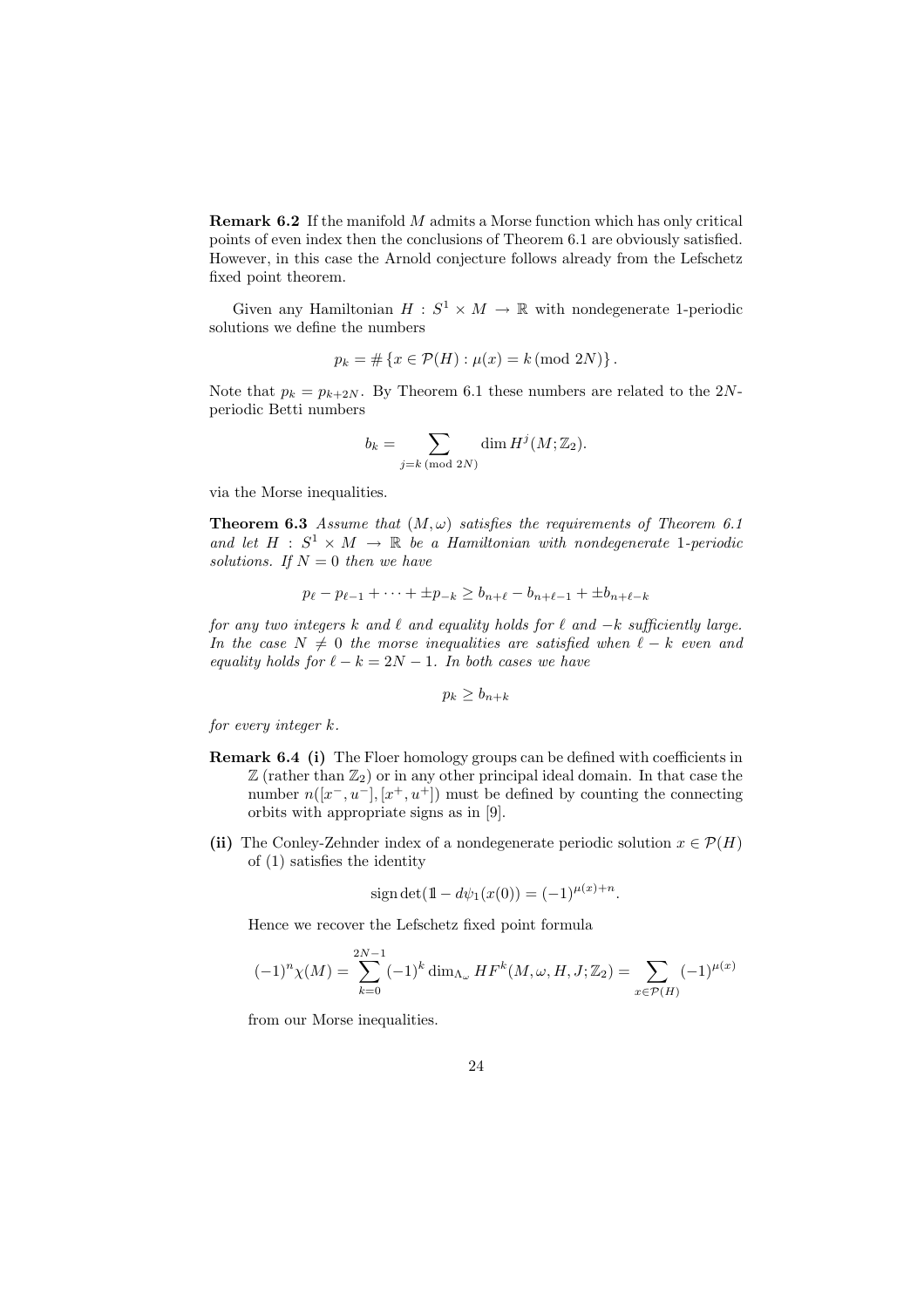(iii) Poincaré duality can be expressed in the form

$$
HFk(M, \omega, H, J; \mathbb{Z}_2) = HF-k(M, \omega, -H, J; \mathbb{Z}_2).
$$

To see this replace  $x \in \mathcal{P}(H)$  by  $y(t) = x(-t)$  and  $u \in \mathcal{M}(x^-, x^+; H, J)$ by  $v(s,t) = u(-s,-t)$ . This duality will remain valid in cases where the Floer cohomology groups are not isomorphic to the cohomology of M.

- (iv) An interesting class of symplectic manifolds is where the first Chern class vanishes. In this case the Conley-Zehnder index of a nondegenerate periodic solution  $x \in \mathcal{P}(H)$  is a well defined integer and hence the Floer homology groups are graded by the integers. If in addition the complex structure J is integrable then  $(M, \omega, J)$  is called a **Calabi-Yau manifold**. A Calabi-Yau metric is one where the first Chern form of the curvature vanishes. Manifolds of this type have received considerable interest in the recent physics literature [3], [4].
- (v) Our construction can be used to recover the Novikov-homology groups associated to a closed 1-form  $\alpha$  on a compact Riemannian manifold M with nondegenerate zeros [17]. In this case the associated ring is  $\Lambda_{\alpha}(\mathbb{F}) =$  $\Lambda(\Gamma,\phi_{\alpha};\mathbb{F})$  where  $\phi_{\alpha}:\pi_1(M)\to\mathbb{R}$  is the homomorphism induced by  $\alpha$ and  $\Gamma = \pi_1(M)/\ker \phi_\alpha$ . The Novikov homology groups can be recovered as the homology groups of a chain complex generated by the zeros of  $\alpha$ . The boundary operator is determined by the one dimensional connecting orbits in the covering space  $M \to M$  with fiber Γ. As in the case of Calabi-Yau manifolds the index of a zero is well defined. This construction is a natural generalization of Witten's approach to Morse theory for functions [24]. The details will be carried out elsewhere.

# 7 Proof of Theorem 6.1

In order to compute the Floer cohomology groups we must study the partial differential equation  $(2)$  with a time independent Hamiltonian function  $H$ :  $M \to \mathbb{R}$ 

$$
\frac{\partial u}{\partial s} + J(u)\frac{\partial u}{\partial t} - \nabla H(u) = 0.
$$
\n(6)

The gradient flow lines  $\gamma(s)$  of H appear as solutions  $u(s,t) = \gamma(s)$  of (6) which are independent of  $t$ . If the gradient flow of  $H$  is of Morse-Smale type then the gradient flow lines determine a chain complex whose homology agrees with the homology of  $M$  [24], [7], [20]. As in [8] we shall use this fact to prove that the Floer cohomology groups are naturally isomorphic to the cohomology of M. The main problem is to prove that every solution of (6) with relative Morse index 1 must be independent of  $t$ . We outline a proof here and refer the reader to [10] for complete details.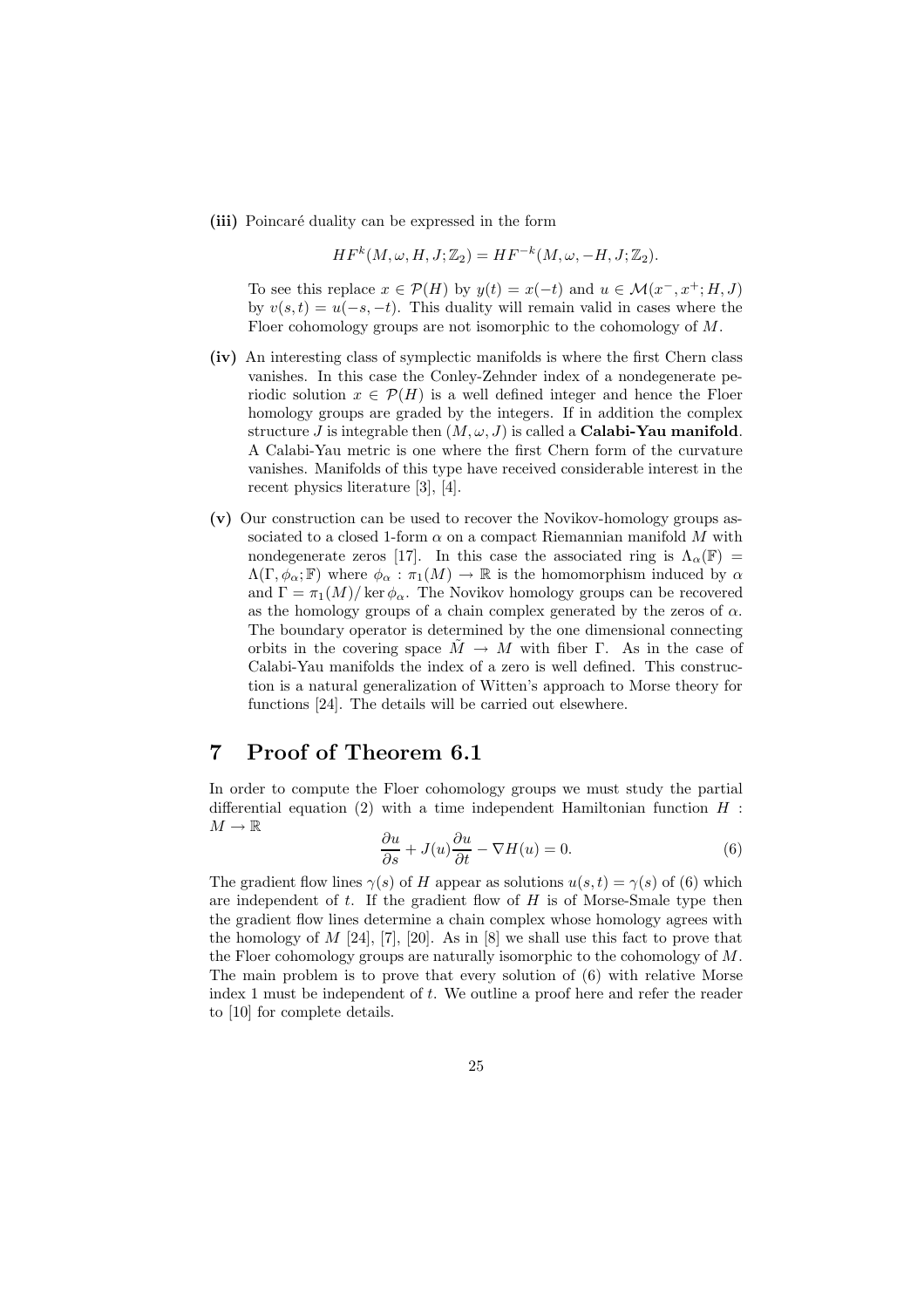Fix an almost complex structure  $J \in \mathcal{J}_{reg}(M,\omega)$  which is regular in the sense of section 3. For every Hamiltonian function  $H$  which is sufficiently small the 1-periodic solutions  $x \in \mathcal{P}(H)$  are constant (Yorke's estimate) and hence agree with the critical points of  $H$ . Moreover, for a generic Hamiltonian function  $H$ , the gradient flow with respect to the metric induced by  $J$  is of Morse-Smale type. Now every solution  $u(s,t) = u(s,t+1)$  of (6) with limits

$$
\lim_{s \to \pm \infty} u(s, t) = x^{\pm}, \qquad dH(x^{\pm}) = 0,
$$
\n(7)

determines a homotopy class in  $\pi_2(M)$ . The energy and the index of u are given by

$$
E(u) = H(x^{+}) - H(x^{-}) + \int u^{*} \omega
$$
\n(8)

and

$$
\mu(u) = \text{ind}_{H}(x^{+}) - \text{ind}_{H}(x^{-}) + 2 \int u^{*} c_{1}.
$$
\n(9)

Equation (8) follows from the energy identity in the proof of Theorem 3.3 and the fact that the limit orbits  $x^{\pm}$  are critical points of H. Equation (9) follows from the relation between the Conley-Zehnder index and the Morse index when  $H$  is sufficiently small.

**Lemma 7.1** Fix  $J \in \mathcal{J}_{reg}(M,\omega)$  and let  $H : M \to \mathbb{R}$  be a smooth Morse function whose gradient flow is of Morse-Smale type with respect to the metric induced by J. Then there exists a constant  $\tau_0 > 0$  such that every solution  $u(s,t) = u(s,t+1)$  of

$$
\frac{\partial u}{\partial s} + J(u)\frac{\partial u}{\partial t} - \tau \nabla H(u) = 0
$$
\n(10)

and (7) with  $\tau < \tau_0$ , and

$$
\int u^*\omega\leq 0
$$

is independent of t.

**Proof:** By Gromov's compactness there exists a constant  $\hbar > 0$  such that

$$
E(v) = \int v^* \omega \ge \hbar
$$

for every nonconstant  $J_0$ -holomorphic sphere  $v : S^2 \to M$ . Now assume that the statement of the lemma were false. Then there would exist a sequence of solutions  $u_{\nu}$  of (6) and (3) with  $\tau = \tau_{\nu}$  converging to zero,  $J = J_{\nu}$  converging to  $J_0$ , and with

$$
\int u_{\nu}^* \omega \le 0, \qquad \frac{\partial u_{\nu}}{\partial t} \not\equiv 0.
$$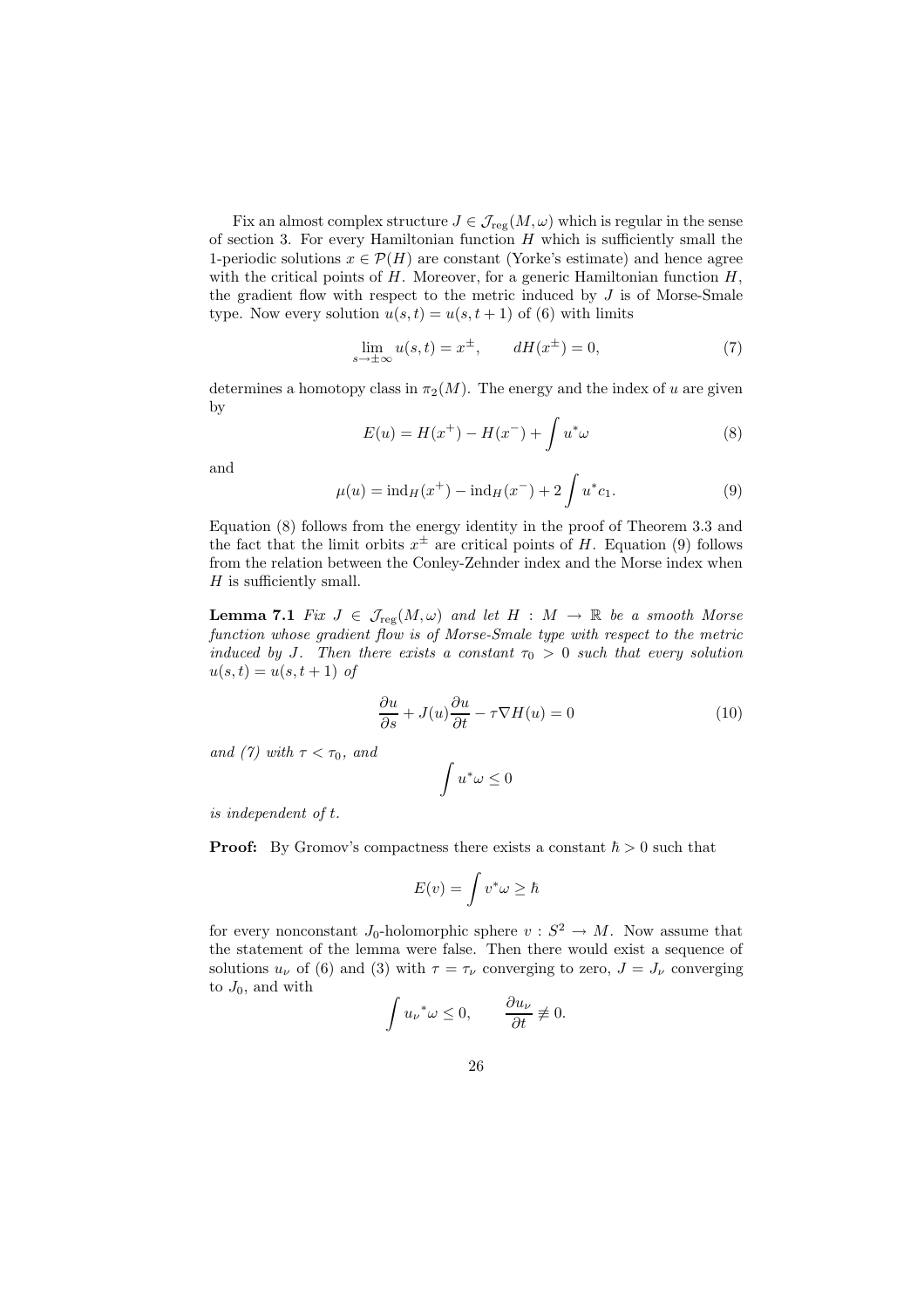Passing to a subsequence we may assume without loss of generality that the limit points  $x^{\pm}$  are independent of  $\nu$ . Choose a sequence of integers  $k_{\nu}$  converging to infinity such that

$$
k_{\nu}\tau_{\nu}\to\tau>0.
$$

Choose  $\tau$  so small that the index formula (9) holds for  $\tau H_0$  and that

$$
\tau\left(H_0(x^+) - H_0(x^-)\right) \le \frac{\hbar}{2}.
$$

Now define

$$
v_{\nu}(s,t) = u_{\nu}(k_{\nu}s, k_{\nu}t) = v_{\nu}(s, t + 1/k_{\nu}).
$$

Then it follows from equation (8) that

$$
E(v_{\nu}) = k_{\nu} \tau_{\nu} (H_0(x^+) - H_0(x^-)) + k_{\nu} \int u_{\nu}^* \omega
$$
  
\n
$$
\leq k_{\nu} \tau_{\nu} (H_0(x^+) - H_0(x^-))
$$
  
\n
$$
\leq \hbar/2.
$$

Hence bubbling cannot occur and it follows as in the proof of Theorem 3.3 that  $v_{\nu}$  converges to a finite collection  $v^1, \ldots, v^m$  of  $J_0$ -gradient flow lines of  $\tau H_0$ connecting  $x^j$  to  $x^{j+1}$  where  $x^0, \ldots, x^m$  are critical points of  $H_0$  with  $x^0 = x^$ and  $x^m = x^+$ . Now in [21] it is shown that for  $\tau$  sufficiently small the tindependent solutions of (10) are isolated in the space of all solutions. Hence  $v_{\nu}(s,t) \equiv v_{\nu}(s)$  for  $\nu$  sufficiently large in contradiction to our assumption. This proves Lemma 7.1. proves Lemma 7.1.

The following example shows that the statement of Lemma 7.1 becomes false without the assumption  $\int u^*\omega \leq 0$ .

**Example 7.2** Consider the symplectic manifold  $M = S^2 = \mathbb{C} \cup \{\infty\}$  with the standard symplectic form

$$
\omega = \frac{dx \wedge dy}{\left(x^2 + y^2 + 1\right)^2}.
$$

Here we denote by  $z = x + iy$  a point in  $S^2$  and by  $\zeta = \xi + i\eta$  an associated tangent vector. The standard complex structure is multiplication by  $i = \sqrt{-1}$ and the induced metric is

$$
\langle \zeta, \zeta' \rangle = \frac{\xi \xi' + \eta \eta'}{\left(x^2 + y^2 + 1\right)^2}.
$$

The gradient of the Hamiltonian function

$$
H(x,y) = \frac{x^2 + y^2 - 1}{x^2 + y^2 + 1}
$$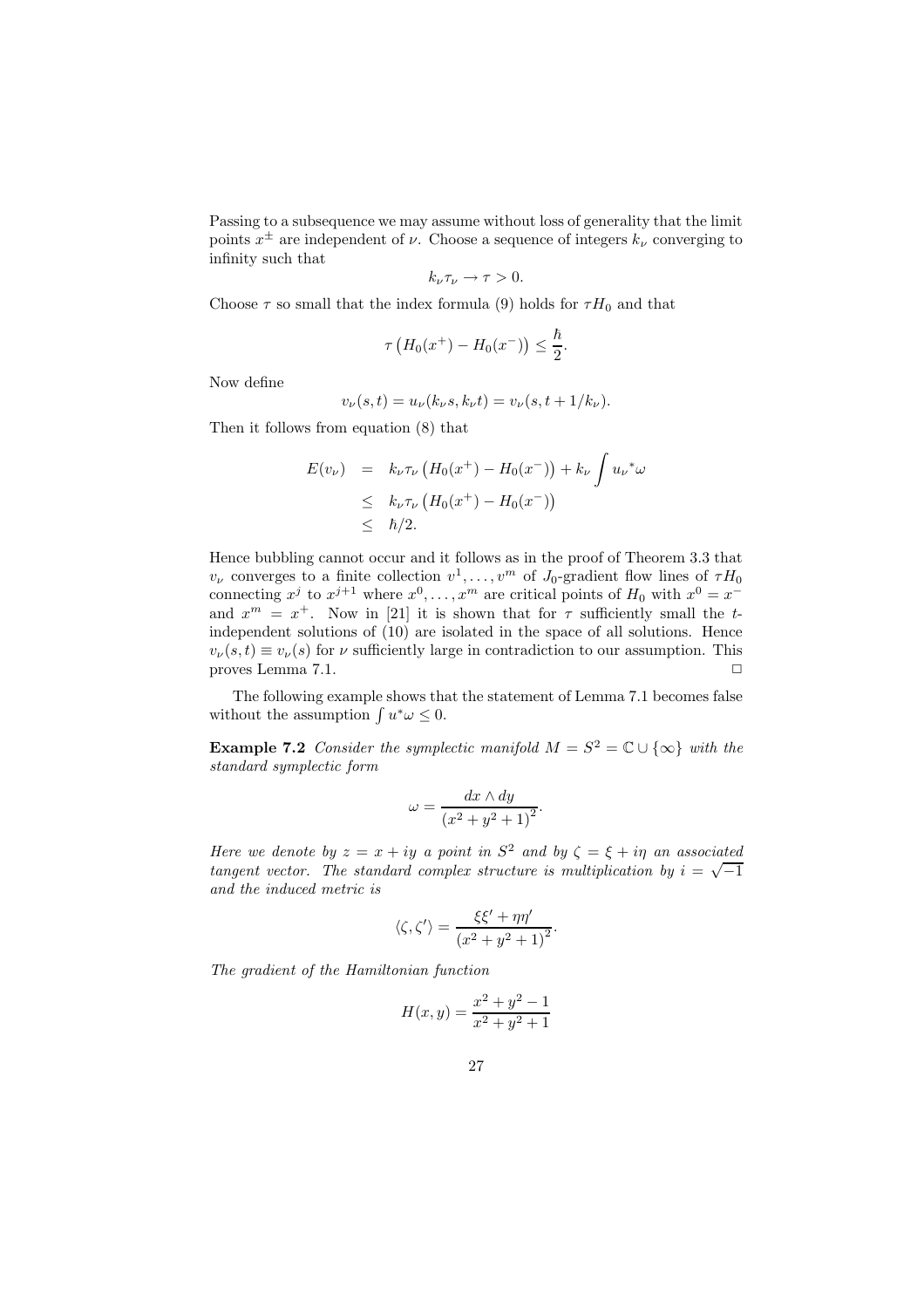with respect to this metric is  $\nabla H(z) = 4z$ . Hence equation (6) reads

$$
\frac{\partial u}{\partial s} + i \frac{\partial u}{\partial t} = 4\tau u.
$$

The critical points of H are  $z = 0$  and  $z = \infty$  and we require u to satisfy the limit condition

$$
\lim_{s \to -\infty} u(s, t) = 0, \qquad \lim_{s \to +\infty} u(s, t) = \infty.
$$

Explicit solutions are given by

$$
u_k(s,t) = e^{4\tau s} e^{2\pi k(s+it)}, \quad \pi k + 2\tau > 0.
$$

This example is rather degenerate since all the integral curves of the Hamiltonian vector field  $X_H(z) = -4iz$  are periodic with the same period  $T = \pi/2$ . The critical values  $\tau = -k\pi/2$  are those where the integral curves of  $\tau X_H$  are of period 1. In particular, the fixed points 0 and  $\infty$  are nondegenerate as 1-periodic solutions of  $\tau X_H$  if and only if  $2\tau/\pi \notin \mathbb{Z}$ . Their Conley-Zehnder index (with the constant disc) is

$$
\mu(0) = -1 - 2[2\tau/\pi],
$$
\n $\mu(\infty) = 1 + 2[2\tau/\pi].$ 

Moreover we have

$$
\int u_k^* \omega = \pi k, \qquad \int u_k^* c_1 = 2k
$$

and hence

$$
E(u_k) = \pi k + 2\tau
$$
,  $\mu(u_k) = 4[k + 2\tau/\pi] + 2$ 

whenever  $\pi k + 2\tau > 0$  and  $2\tau/\pi \notin \mathbb{Z}$ . It is also of interest to consider the solutions  $u_{-k}$  with  $\pi k - 2\tau > 0$ . These are connecting orbits from  $\infty$  to 0 and they satisfy

$$
\int u_{-k}^* \omega = \pi k, \qquad \int u_{-k}^* c_1 = 2k
$$

and

$$
E(u_{-k}) = \pi k - 2\tau, \qquad \mu(u_{-k}) = 4[k - 2\tau/\pi] + 2.
$$

In particular, there is no solution with  $\int u^*\omega < 0$  whenever  $0 < \tau < \pi/2$ . But there are always solutions with  $\int u^*\omega > 0$  however small we choose  $\tau$ . These solutions are stable and cannot be destroyed by a perturbation. They all have positive index  $\mu(u) > 2$ .

In the usual coordinates  $(x_1, x_2, x_3) \in S^2 \subset \mathbb{R}^3$ , related to  $z = (1-x_3)^{-1}(x_1 +$  $(ix_2)$  via stereographic projection, the symplectic form is  $\omega = (4x_3)^{-1}dx_2 \wedge dx_1$ and the Hamiltonian is the height function  $H(x) = x_3$ .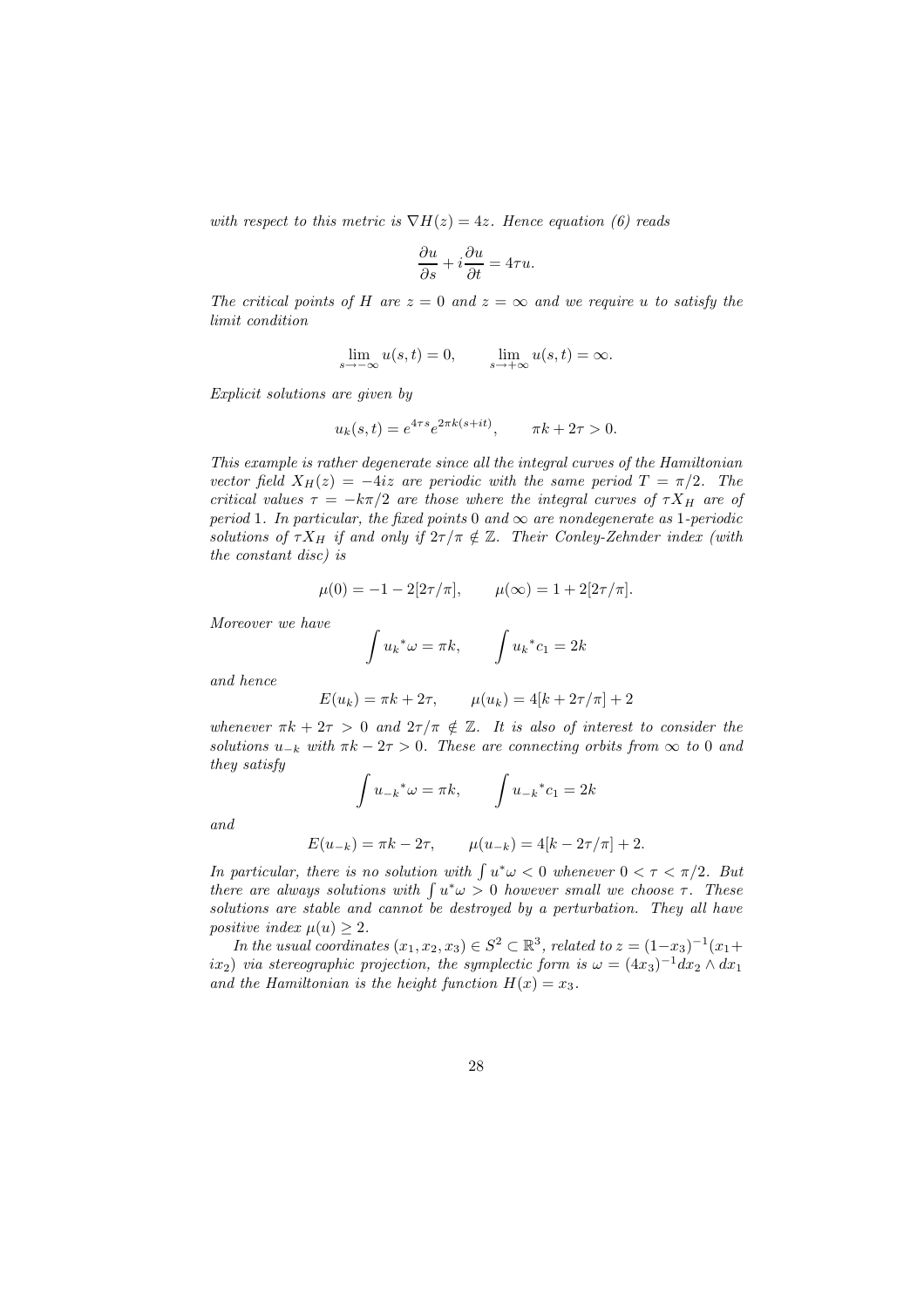Our aim is to prove that the situation of the previous example is the general one, i.e. for a generic almost complex structure J every solution  $u(s,t)$  =  $u(s,t+1)$  of (6) and (7) with  $\mu(u) \leq 1$  must be independent of t. Since the Hamiltonian function is required to be time independent it is more difficult to prove that the solutions of (6) and (7) form finite dimensional manifolds and we can only do this for simple solutions. This difficulty is similar to the one that arises in the study of J-holomorphic curves and was discussed in section 3. A function  $u : \mathbb{R} \times S^1 \to M$  is called **simple** if for every integer  $m > 1$  there exists a point  $(s,t) \in \mathbb{R}^2$  such that  $u(s,t+1/m) \neq u(s,t)$ . For any two critical points  $x^{\pm}$  of H denote by

$$
\mathcal{M}_s(x^-, x^+, H, J)
$$

the space of all simple solutions of (6) and (7). We point out that the gradient flow lines of  $H$  are not simple solutions of  $(6)$ .

In [10] it is proved, roughly speaking, that given a sufficiently small Morse function  $H : M \to \mathbb{R}$  there exists a generic set

$$
\mathcal{J}_0=\mathcal{J}_0(H)\subset \mathcal{J}(M,\omega)
$$

of almost complex structures on M such that for every  $J \in \mathcal{J}_0$  the simple solutions  $u$  of  $(6)$  and  $(7)$  are regular in the sense that the linearized operator  $D_u$  is surjective. (See the proof of Theorem 3.2 for the definition of  $D_u$ .) This implies that the moduli space  $\mathcal{M}_s(x^-, x^+, H, J)$  is a finite dimensional manifold whose local dimension near u is the number  $\mu(u)$  given by (9). This result is stated more precisely in the following theorem which is proved in [10], Theorem 7.2.

**Theorem 7.3** There exist a (sufficiently small) Morse function  $H : M \to \mathbb{R}$ , an open set  $\mathcal{J} = \mathcal{J}(H) \subset \mathcal{J}(M,\omega)$ , and a generic set  $\mathcal{J}_0 = \mathcal{J}_0(H) \subset \mathcal{J}(H)$ (in the sense of Baire with respect to the  $C^{\infty}$ -topology) such that the following holds for every  $J \in \mathcal{J}_0$ .

(i) Every nonconstant periodic solution

$$
x(t) = x(t+T)
$$

of the Hamiltonian differential equation

$$
\dot{x} = X_H(x)
$$

has period

$$
T>1.
$$

(ii) The moduli space  $\mathcal{M}_s(x^-, x^+, H/m, J)$  is a manifold of local dimension

$$
\dim_u \mathcal{M}_s(x^-, x^+, H/m, J) = \mathrm{ind}_H(x^+) - \mathrm{ind}_H(x^-) + 2 \int u^* c_1
$$

near u for any two critical points  $x^{\pm}$  of H and any integer  $m \geq 1$ .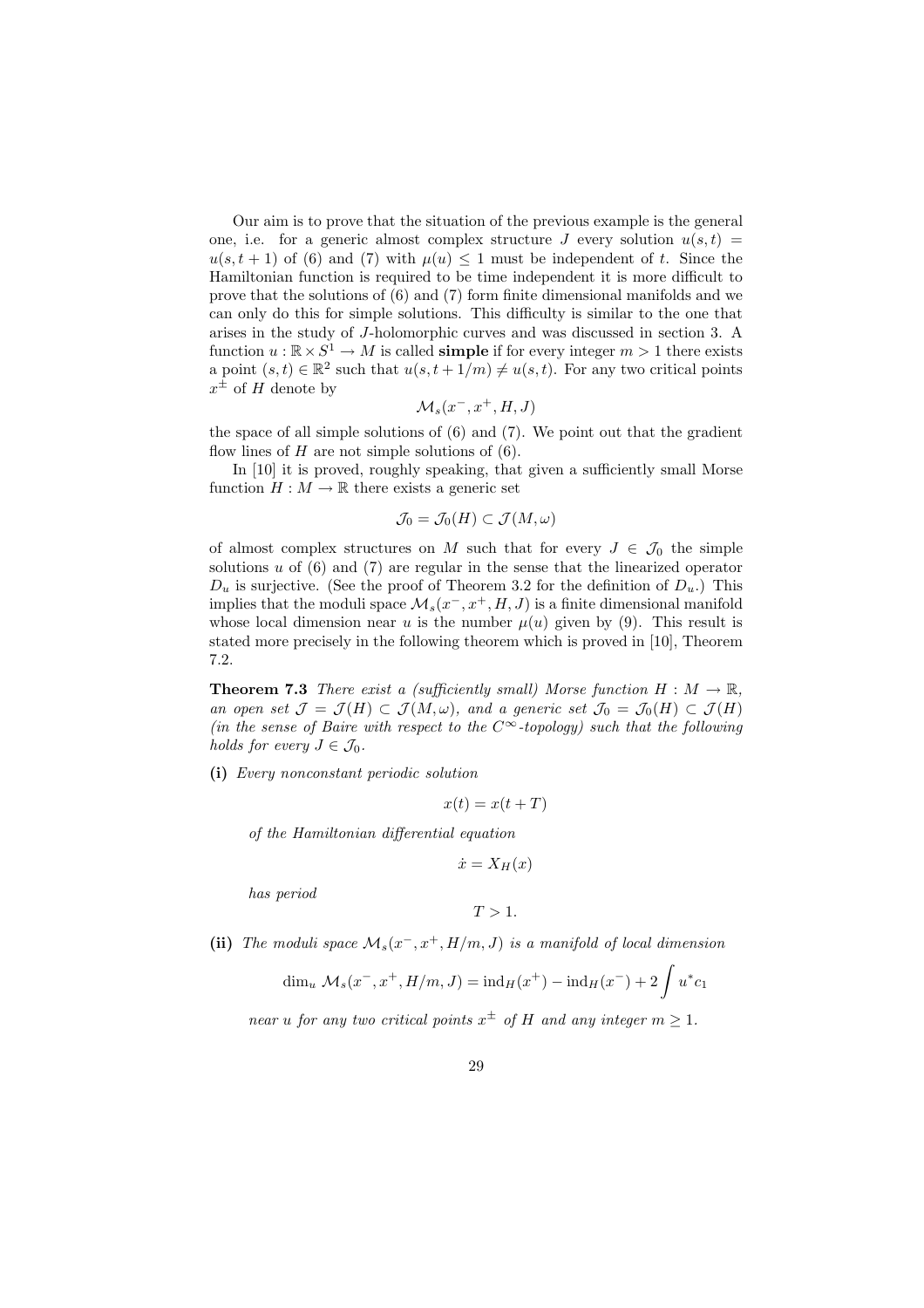The assertions of the previous theorem hold in fact for an open and dense set of sufficiently small Morse functions on  $M$  but in [10] it is not proved for all Morse functions. Also, it is not proved in [10] that the set  $\mathcal{J}(H)$  can be chosen dense in  $\mathcal{J}(M,\omega)$ .

Now the almost complex structure  $J \in \mathcal{J}_0(H)$  can be chosen such that in addition to (i) and (ii) the following conditions are satisfied.

- (iii)  $J \in \mathcal{J}_{reg}(M,\omega)$  is regular in the sense of section 2.
- (iv) The gradient flow of  $H$  with respect to the metric induced by  $J$  is of Morse-Smale type.

These conditions can be achieved by a generic perturbation of the almost complex structure. For (iii) this follows from the results of Section 2 and for (iv) from Theorem 8.1 in [21]. Theorem 7.3 ensures that this perturbation of  $J$  can be chosen without destroying conditions (i) and (ii).

**Proposition 7.4** Let  $(M, \omega)$  be a compact symplectic manifold of dimension 2n. Assume either that M is monotone or  $c_1(\pi_2(M)) = 0$  or the minimal Chern number is  $N \geq n$ . Assume that the Morse function  $H : M \to \mathbb{R}$  and the almost complex structure  $J \in \mathcal{J}(M,\omega)$  satisfy the conditions (i) and (ii) in the statement of Theorem 7.3. Then there exists a number  $m_0 = m_0(H) > 0$  such that every solution u of (10) and (7) with  $\mu(u) \leq 1$  and  $\tau^{-1} \in \{m_0, m_0 + 1, \ldots\}$ is independent of t.

**Proof:** Choose  $\tau_0 > 0$  as in Lemma 7.1 and let  $u(s,t) = u(s,t+1)$  be a solution of (10) and (7) with  $0 < \tau < \tau_0$ ,  $\tau^{-1} \in \mathbb{Z}$ , and

$$
\mu(u) = \text{ind}_{H}(x^{+}) - \text{ind}_{H}(x^{-}) + 2 \int u^{*} c_{1} \leq 1.
$$

Assume, by contradiction, that  $u(s,t)$  is not independent of t. Then it follows from Lemma 7.1 that

$$
\int u^*\omega>0.
$$

If u is simple then u must be independent of t since otherwise the functions  $(s,t) \mapsto u(s_0 + s,t_0 + t)$  form a 2-dimensional family of simple solutions in contradiction with the dimension formula of (ii). If  $u$  is not simple then there exists an integer  $m > 1$  such that

$$
u(s, t + 1/m) \equiv u(s, t).
$$

Let  $m$  be the largest such integer. (If there is no largest integer with this property then  $u(s,t)$  is independent of t.) Then the function

$$
v(s,t) = u(s/m, t/m) = v(s,t+1)
$$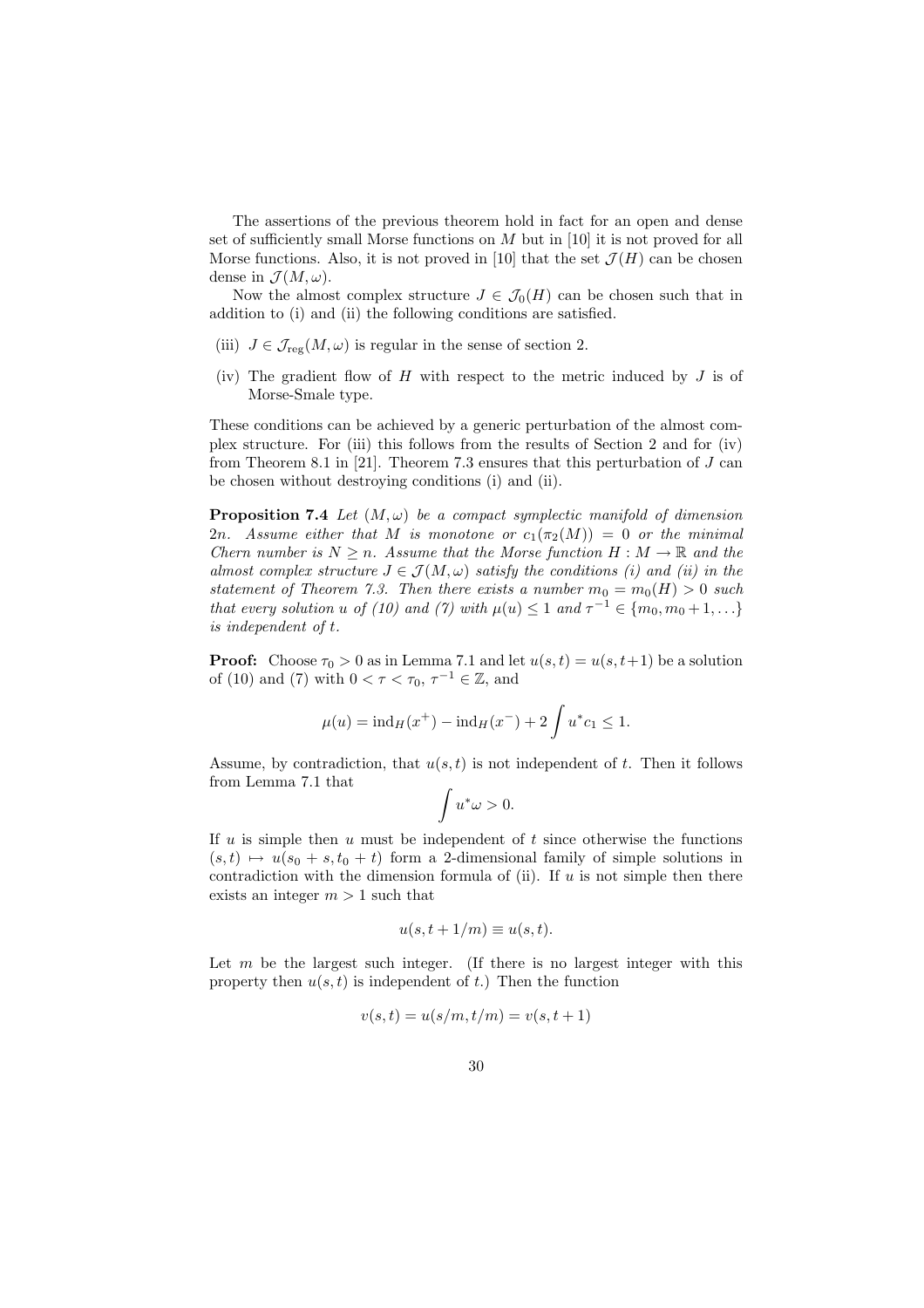is a simple solution of (10) with  $H\tau$  replaced by  $\tau/m$  and index

$$
\mu(v) = \text{ind}_{H}(x^{+}) - \text{ind}_{H}(x^{-}) + 2 \int v^{*} c_{1}.
$$

If

$$
\int u^*c_1\geq 0
$$

then

$$
\int v^* c_1 = \frac{1}{m} \int u^* c_1 \le \int u^* c_1.
$$

and hence  $\mu(v) \leq 1$ . If

$$
\int u^*c_1<0.
$$

then M is not monotone and hence must have minimal Chern number  $N \geq n$ or  $N = 0$ . In the former case

$$
\int v^* c_1 \le -N \le -n
$$

and hence  $\mu(v) \leq 0$ . In the latter case  $\mu(v) = \mu(u) \leq 1$ . In all three cases v is a simple solution of (10) and (7) with  $\tau = 1/m$  and  $\mu(v) \leq 1$ . But this contradicts the dimension formula of (ii) because the solution  $v$  belongs to a 2-dimensional family. This proves the proposition.  $\Box$ 

Remark 7.5 The argument in the proof of Proposition 7.4 fails for 2n-dimensional manifolds if the minimal Chern number is  $n - 1$ . In this case there might be a sequence of connecting orbits  $u_{\nu}$  of period  $1/2$  with  $\text{ind}_{H}(x^{+})$  –  $\text{ind}_{H}(x^{-}) = 2n$  and  $\int u_{\nu}^{*} c_1 = 2 - 2n$ . Such connecting orbits would have index  $\mu(u_{\nu}) = 4 - 2n \leq 0$ . If the energy  $E(u_{\nu})$  converges to infinity then we cannot employ a compactness argument to arrive at a contradiction. Also considering the connecting orbits  $v_{\nu}(s,t) = u_{\nu}(s/2,t/2)$  does not help since  $\mu(v_{\nu}) = 2$  and therefore the dimension argument does not apply.

Proof of Theorem 6.1: In view of Theorem 5.2 the Floer cohomology groups are independent of the choice of  $J$  and  $H$  up to natural isomorphisms. Hence choose a time independent Morse function  $H : M \to \mathbb{R}$  and an almost complex structure  $J \in \mathcal{J}(M, \omega)$  which satisfy the conditions (i-iv) above. Replace H by  $H_0 = H/m$  with  $m > 0$  sufficiently large. Then every solution u of (6) and (7) with  $H = H_0$  and  $\mu(u) \leq 1$  is independent of t. Hence the coboundary of the Floer chain complex agrees with the coboundary operator of the Morse complex of H.

Note that our time independent Hamiltonian  $H$  need not be regular in the sense of section 3. However, by condition (iv) the gradient flow of  $H$  is of Morse-Smale type, and hence, by Corollary 4.3 and Theorem 7.3 in [21], the linearized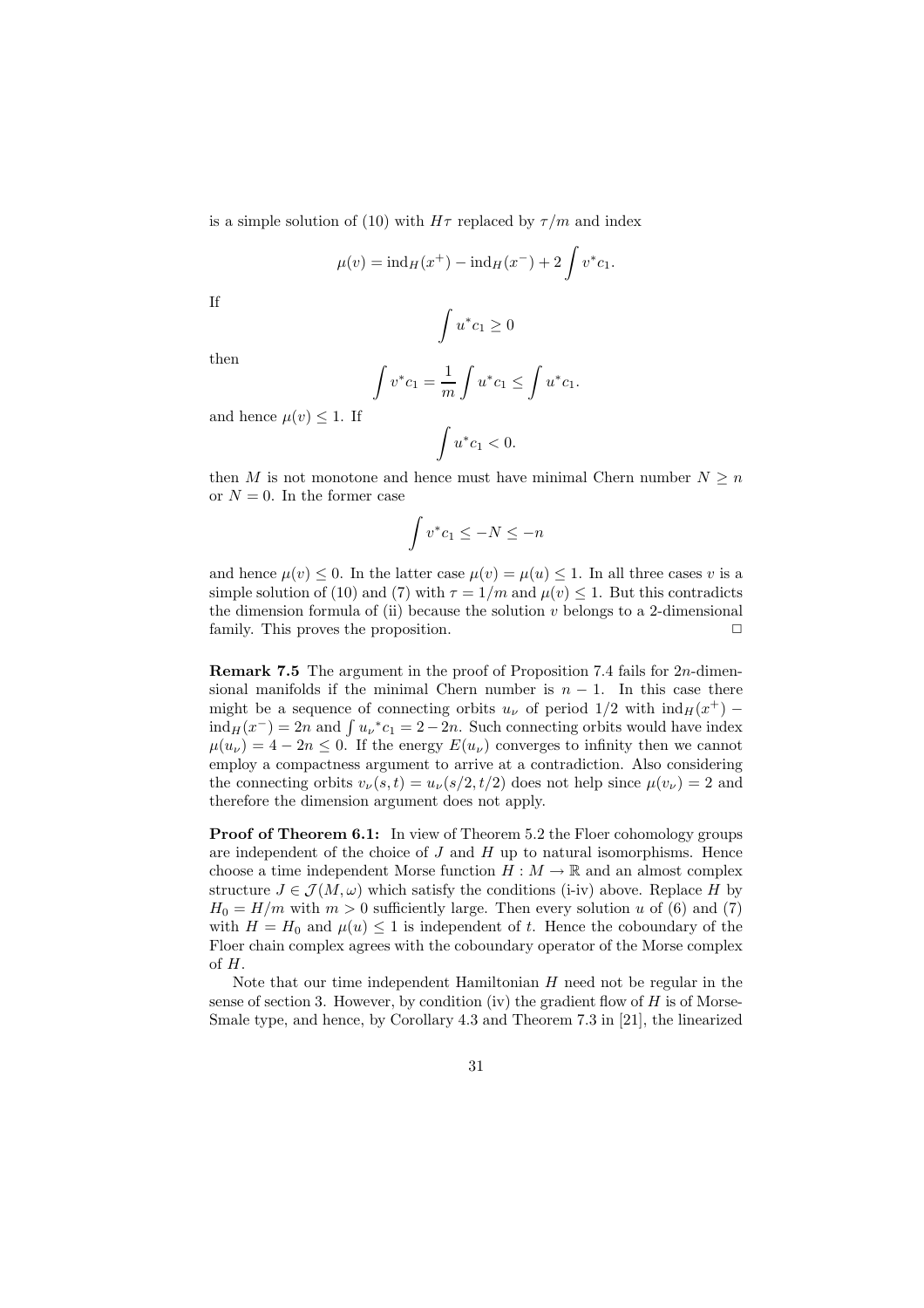operator  $D_u$  is onto for every solution u of (6) and (7) which is independent of t, and in particular for every solution with  $\mu(u) \leq 1$ . Using this one can prove directly that the continuation argument of Theorem 5.2 remains valid in the case where  $H(s,t,x)$  is a homotopy from a time independent Hamiltonian function  $H^{\alpha} = H_0$  as above to a regular Hamiltonian  $H^{\beta} \in \mathcal{H}_{reg}(J)$  in the sense of section 3. It is here that the condition (iii) is required to obtain compactness. The details are left to the reader.  $\Box$ 

## 8 Examples

The product of  $n$  spheres

 $M = S^2 \times \cdots \times S^2$ 

with the symplectic form  $\omega = \omega_1 \times \cdots \times \omega_n$  is monotone if and only if all forms  $\omega_i$  have the same volume. On the other hand the minimal Chern number of  $(M, \omega)$  is 2 and hence the manifold is weakly monotone whenever  $n \leq 4$ . Our general theory only applies in the case  $n = 1$  or  $n = 2$ . However, for arbitrary n an almost complex structure of the form  $J = J_1 \times \cdots \times J_n$  is generic in the sense of section 2 and does not admit any J-holomorphic spheres of negative Chern number. Since there exists a Morse function whose critical points have only even indices our methods give the following refinement of the Lefschetz fixed point theorem.

**Theorem 8.1** Let  $(M, \omega)$  be the n-fold product  $S^2 \times \cdots \times S^2$  with any product symplectic structure. Then every 1-periodic Hamiltonian system on M with nondegenerate 1-periodic solutions has at least  $2^{n-1}$  such solutions x with Conley Zehnder index  $\mu(x) = 0 \pmod{4}$  and the same number with Conley-Zehnder index  $\mu(x) = 2 \pmod{4}$ .

Example 8.2 A 4-dimensional example of a Calabi-Yau manifold is the quartic surface

$$
X = \left\{ [z_0 : \ldots : z_3] \in \mathbb{C}P^3 : \sum_{j=0}^3 z_j^4 = 0 \right\}.
$$

This is a compact, connected, simply connected 4-dimensional Kähler manifold with  $c_1 = 0$ . All 4-manifolds with these properties are diffeomorphic and they are called K3-surfaces. Their second Betti number is  $b_2 = 22$ . K3-surfaces have played an important role in 4 dimensional topology.

Example 8.3 A similar example in 3 complex dimensions is the hypersurface of degree d in  $\mathbb{C}P^4$ 

$$
Z_d = \left\{ [z_0 : \ldots : z_4] \in \mathbb{C}P^4 \mid \sum_{j=0}^4 z_j{}^d = 0 \right\}.
$$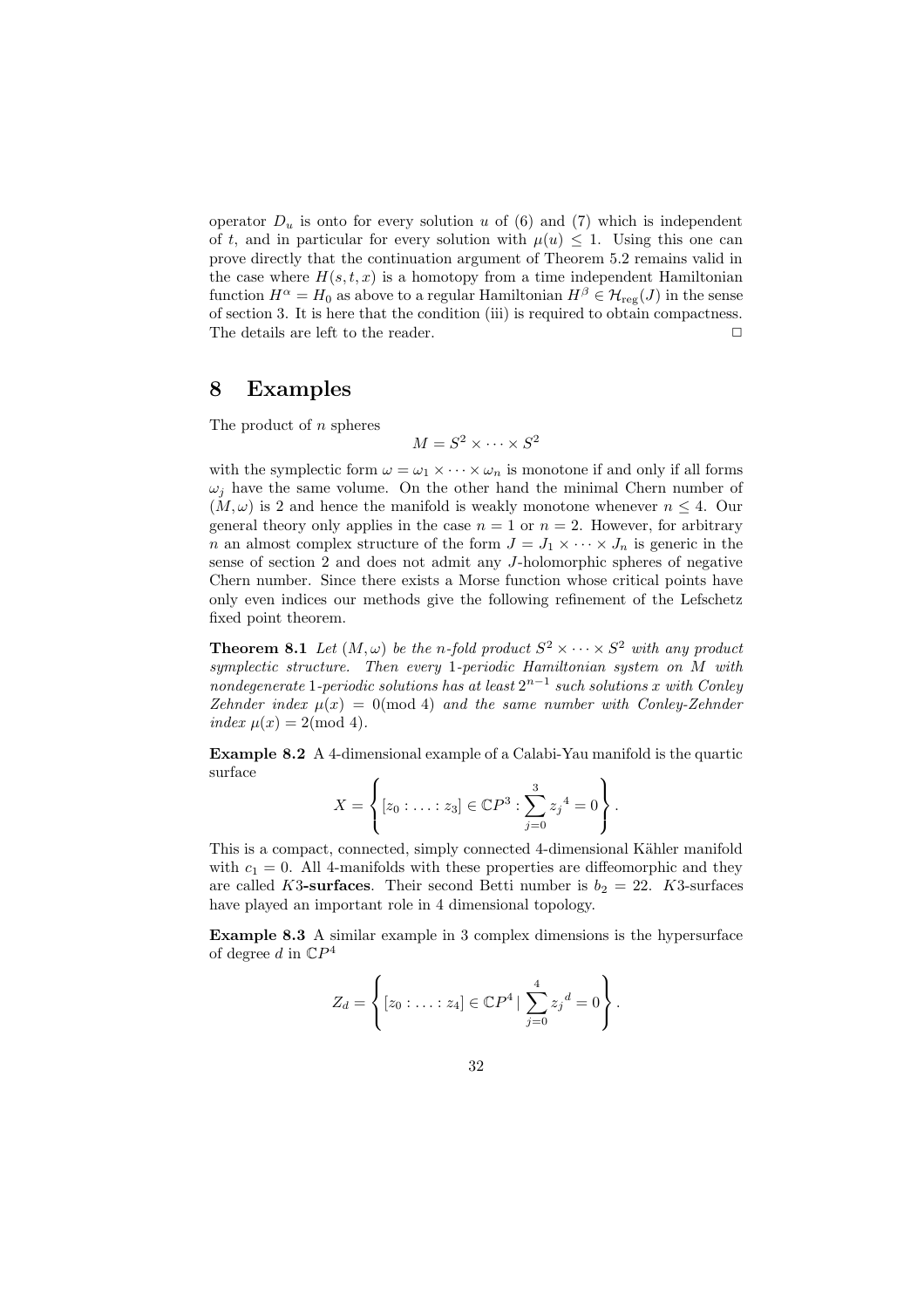This manifold is simply connected and has Betti numbers

$$
b_2 = 1, \qquad b_3 = d^4 - 5d^3 + 10d^2 - 10d + 4.
$$

In particular  $\pi_2(Z_d) = \mathbb{Z}$  and the symplectic form  $\omega$  does not vanish over  $\pi_2(Z)$ . Moreover the first Chern class of  $Z_d$  is given by

$$
c_1 = (5 - d)\iota_d * h
$$

where  $h \in H^2(\mathbb{C}P^4, \mathbb{Z})$  is the standard generator of the cohomology of  $\mathbb{C}P^4$  and  $\iota_d : Z_d \to \mathbb{C}P^4$  is the natural embedding of  $Z_d$  as a hypersurface in  $\mathbb{C}P^4$ . In particular the quintic hypersurface  $Z_5$  is an example of a Calabi-Yau manifold.

Now let  $A \in \pi_2(Z_d)$  be the generator of the homotopy group with  $\omega(A) > 0$ . An explicit representative of A is given by the holomorphic curve

$$
[z_0:z_1] \mapsto [z_0:z_1:iz_0:iz_1:0]
$$

when d is even and by  $[z_0 : z_1] \mapsto [z_0 : z_1 : -z_0 : -z_1 : 0]$  when d is odd. Evaluating the first Chern class on this generator gives

$$
\langle c_1(TZ_d), A \rangle = 5 - d.
$$

So for  $d \leq 4$  the manifold  $Z_d$  is monotone. For  $d = 5$  and  $d \geq 8$  the Arnold conjecture holds by Theorem 6.3 above. The manifold  $Z_d$  is always weakly monotone but our methods do not apply to the cases  $d = 6$  and  $d = 7$ . In these cases, however, the Arnold conjecture follows from the recent work of Ono [18].

Example 8.4 An interesting example from the point of view of the Arnold conjecture is the 6-dimensional manifold

$$
M = \mathbb{T}^2 \times X
$$

This manifold has Euler characteristic 0 whereas the sum of the Betti numbers is 96. Thus the Lefschetz fixed point theorem does not give any periodic solution whereas our results show that a time dependent Hamiltonian flow on  $\mathbb{T}^2 \times X$ with 1-periodic coefficients must have at least 96 contractible periodic solutions of period 1 provided that they are all nondegenerate.

# A Bubbling off analysis

Throughout let  $(M, \omega)$  be a compact symplectic manifold with an  $\omega$ -tame almost complex structure J. Consider the Riemann sphere  $S^2 = \mathbb{C} \cup \{\infty\}$  covered by two charts with transition map  $z \mapsto z^{-1}$ . The group of biholomorphic maps of  $S^2$  is  $G = \text{PSL}(2, \mathbb{C})$ . It acts on  $S^2$  by fractional linear transformations

$$
\phi_A(z) = \frac{az+b}{cz+d}, \qquad A = \begin{pmatrix} a & b \\ c & d \end{pmatrix} \in SL(2, \mathbb{C}).
$$

We shall use the notation  $\phi \in G$  for  $\phi = \phi_A$  with  $A \in SL(2, \mathbb{C})$ .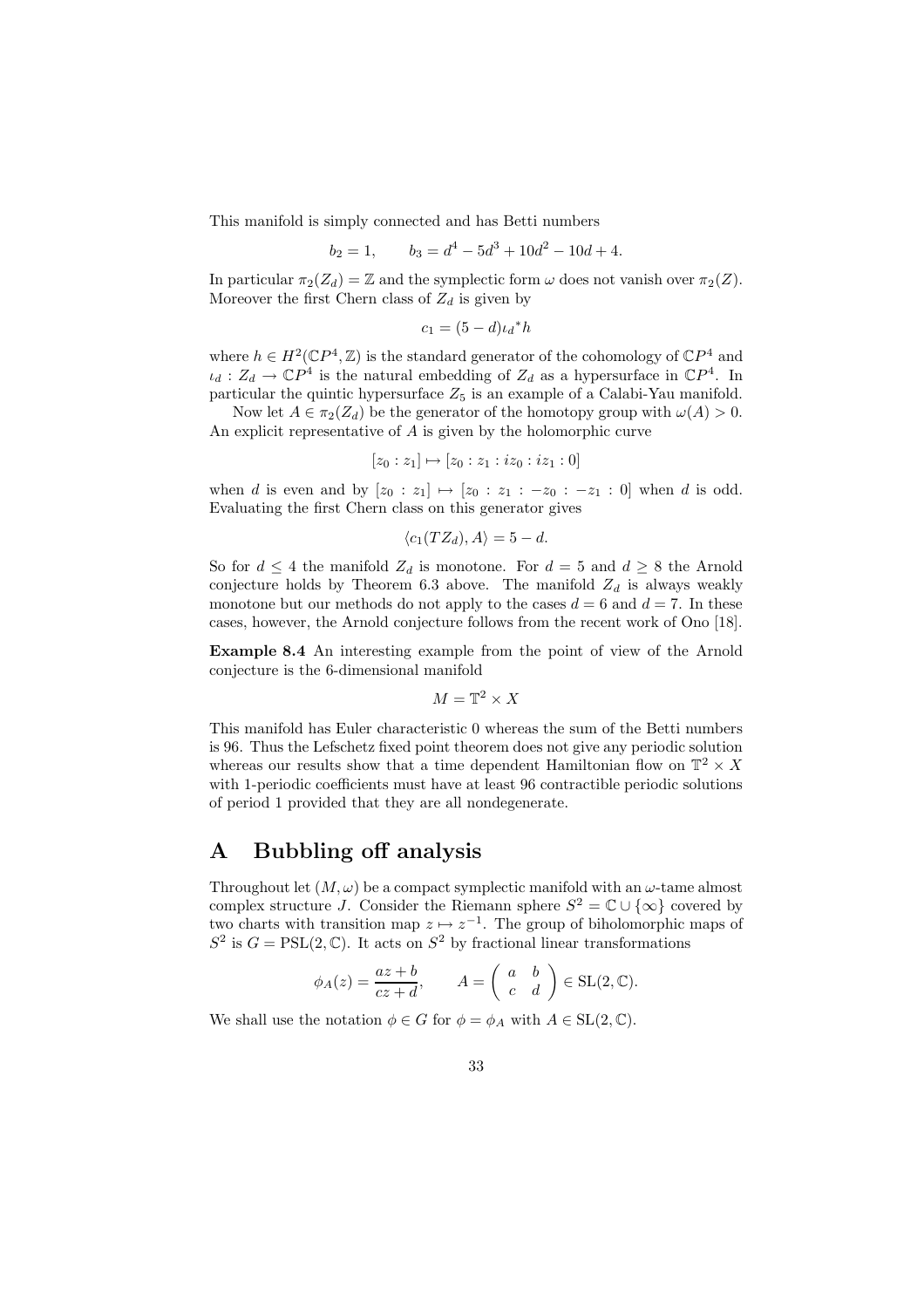**Theorem A.1** For every sequence  $u_{\nu}$  :  $S^2 \rightarrow M$  of J-holomorphic spheres representing a fixed homotopy class  $A \in \pi_2(M)$  there exist a subsequence (still denoted by  $u_{\nu}$ ), sequences  $\phi_{\nu}^{j} \in G$  for  $j = 1, \ldots, \ell$ , and J-holomorphic spheres  $v^1, \ldots, v^\ell$  such that the following holds.

- (i) The reparametrized curves  $u_{\nu} \circ \phi_{\nu}^{j}$  converge to  $v^{j}$  with all derivatives uniformly on every compact subset of  $S^2 \setminus C^j$  where  $C^j \subset S^2$  is a finite set.
- (ii) The connected sum  $v^1 \# v^2 \# \cdots \# v^{\ell}$  represents the homotopy class A. In particular

$$
\sum_{j=1}^{\ell} E(v^j) = \omega(A), \qquad \sum_{j=1}^{\ell} c_1(v^j) = c_1(A).
$$

- (iii) The set  $\Sigma = \bigcup_{j=1}^{\ell} v^j(S^2)$  is connected.
- (iv) For every neighbourhood U of  $\Sigma$  there exists a  $\nu_0 > 0$  such that  $u_{\nu}(S^2) \subset U$ for every  $\nu \geq \nu_0$ .

The importance of J-holomorphic curves in symplectic geometry was discovered by Gromov in his seminal paper [11]. He also discussed in detail the phenomenon of bubbling and gave a geometric proof of Theorem A.1. A more analytical proof was recently given by Parker and Wolfson [19]. We sketch here the main ideas of the proof. As a first step we state an a-priori estimate for the derivatives of a nonconstant J-holomorphic curve with sufficiently small energy.

**Lemma A.2 (A-priori estimate)** Assume that  $(M, \omega)$  is a compact symplectic manifold and J is a smooth almost complex structure on M which is  $\omega$ -tame. Then there exists a constant  $\hbar > 0$  such that the following holds. If  $r > 0$  and  $v : B_r \to M$  is a J-holomorphic curve such that

$$
E(u)=\int_{B_r}|dv|^2<\hbar
$$

then

$$
|dv(0)|^2 \le \frac{8}{\pi r^2} \int_{B_r} |dv|^2.
$$

The proof relies on a partial differential inequality of the form  $\Delta e \ge -Ae^2$ for the *energy density*  $e = |dv|^2$ . The details are carried out in [20] for example.

**Remark A.3** (i) If  $\hbar$  is as in Lemma A.2 then

$$
E(v) = \int_{S^2} v^* \omega \ge \hbar
$$

for every non-constant holomorphic sphere  $v : S^2 \to M$ . To see this identify  $S^2 = \mathbb{C} \cup \{\infty\}$  and assume  $E(v) < \hbar$ . Since the mean value of  $|dv|^2$  on the ball  $B_r(z)$  converges to zero as  $r \to \infty$  we have, by Lemma A.2,  $dv(z) = 0$  for every  $z \in \mathbb{C}$  and hence v is constant.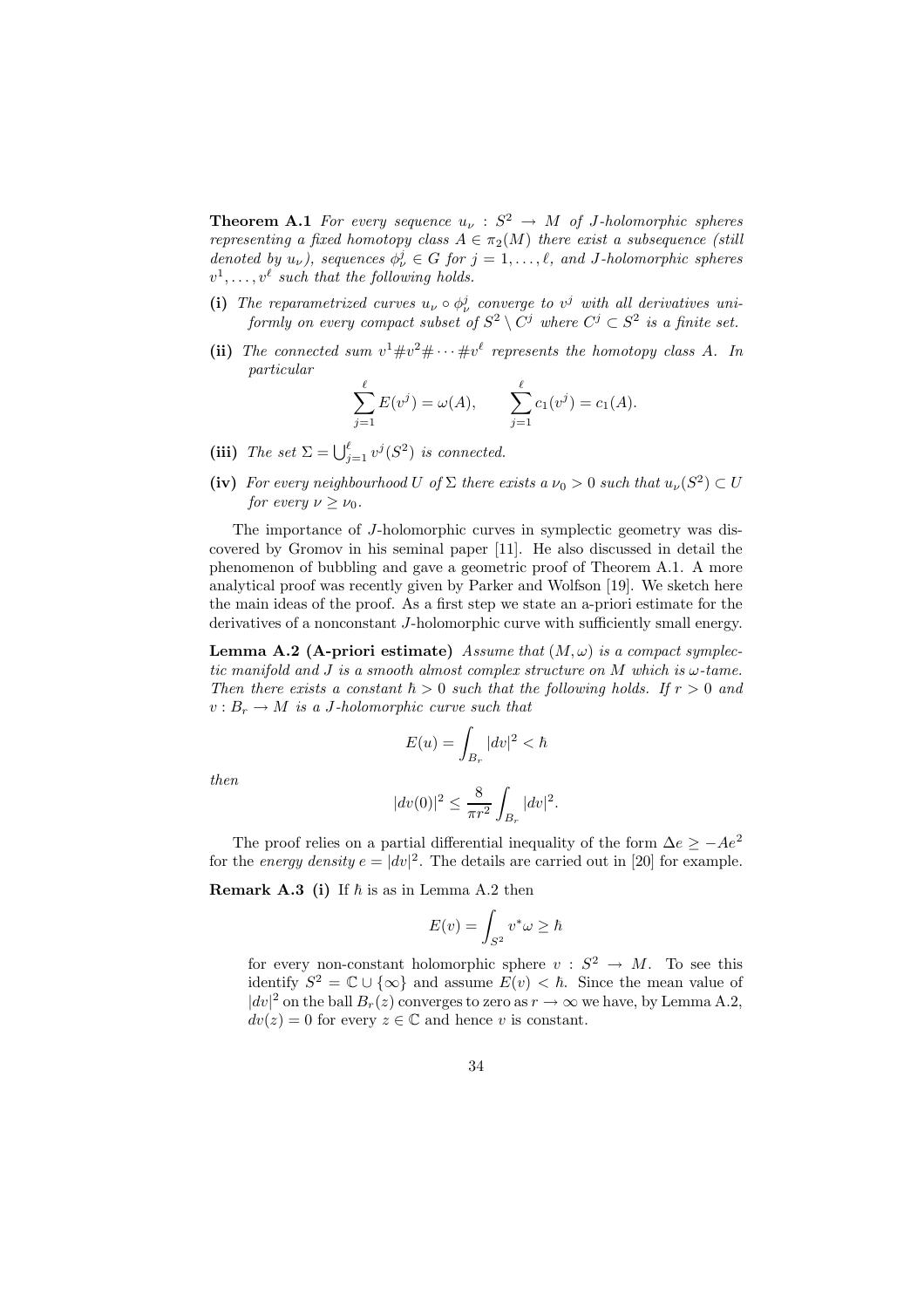(ii) Given any number  $c > 0$  there are only finitely many homotopy classes  $A \in \pi_2(M)$  with  $\omega(A) \leq c$  which can be represented by a holomorphic sphere.

The next lemma is a technical result about J-holomorphic annuli. It asserts that if the energy of the annulus is sufficiently small then it cannot be spread out uniformly but must be concentrated near the boundary circles. We denote  $A(r, R) = B_R \setminus B_r \subset \mathbb{C}$  for  $0 < r < R$ .

**Lemma A.4** Let  $(M, \omega)$  be a compact symplectic manifold and J be an  $\omega$ -tame almost complex structure. Then there exist constants  $c > 0$ ,  $\hbar > 0$ , and  $T_0 > 0$ such that the following holds. If  $u : A(r, R) \to M$  is a J-holomorphic curve such that  $E(u) < \hbar$  then

$$
E_{A(e^Tr,e^{-T}R)}(u) \leq \frac{c}{T} E_{A(r,R)}(u)
$$

and

$$
\int_0^{2\pi} d\left(u(re^{T+i\theta}), u(Re^{-T+i\theta})\right) \le c\sqrt{\frac{E_{A(r,R)}(u)}{T}}
$$

for  $T > T_0$ .

**Proof:** Choose the constant  $\hbar > 0$  as in Lemma A.2 and consider the Jholomorphic curve  $v(\tau + i\theta) = u(e^{\tau + i\theta})$  for  $\log r < \tau < \log R$  and  $\theta \in S^1$  $\mathbb{R}/2\pi\mathbb{Z}$ . Then for log  $r + T < \tau < \log R - T$  we have  $E_{B_T(\tau+i\theta)}(v) \le TE(v)$  $TE(u)$  and hence, by Lemma A.2,

$$
|\mathrm{d}v(\tau + i\theta)|^2 \le \frac{8E(u)}{\pi T}, \qquad \log r + T < \tau < \log R - T.
$$

If T is sufficiently large then the loop  $\gamma_{\tau}(\theta) = v(\tau + i\theta)$  is sufficiently short. Now for sufficiently short curves  $\gamma$  there is a well-defined symplectic action

$$
a(\gamma) = -\int_{\gamma} \lambda
$$

where  $\lambda$  is a 1-form on M such that  $d\lambda = \omega$  on a geodesically convex neighbourhood of  $\gamma$ . This definition is independent of the choice of  $\lambda$ . Moreover, choosing local co-ordinates with  $\gamma(0) = 0$  it is easy to see that

$$
a(\gamma) \le c_0 \int_0^{2\pi} |\dot{\gamma}(\theta)|^2 d\theta.
$$

Hence for the above loops  $\gamma_{\tau}(\theta) = u(e^{\tau + i\theta})$  we obtain

$$
|a(\gamma_{\tau})| \le c_1 \ell(\gamma_{\tau})^2 \le c_2 \frac{E(u)}{T}
$$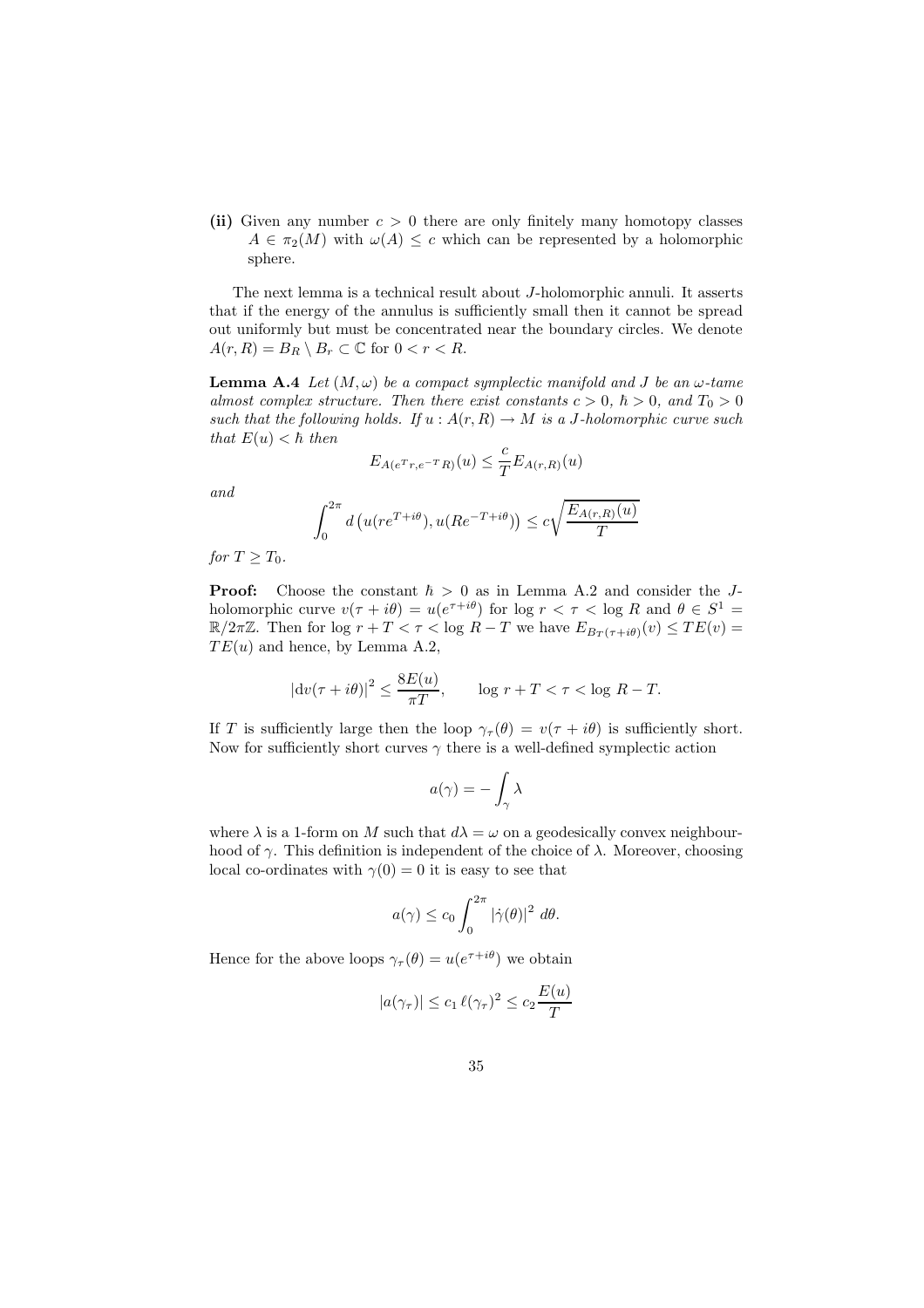for log  $r + T < \tau <$  log  $R - T$ . Since  $tau + i\theta \mapsto \gamma_{\tau}(\theta)$  is a *J*-holomorphic curve we have

$$
\frac{\mathrm{d}}{\mathrm{d}\tau}a(\gamma_\tau) = \int_0^{2\pi} |\dot{\gamma}_\tau(\theta)|^2 \,\mathrm{d}\theta \ge \frac{\|\dot{\gamma}_\tau\|_{L^2}}{\sqrt{2\pi}} \ell(\gamma_\tau) \ge \frac{\|\partial_\tau \gamma_\tau\|_{L^2}}{\sqrt{2\pi c_1}} \sqrt{|a(\gamma_\tau)|}.
$$

In particular, the function  $\tau \mapsto a(\gamma_{\tau})$  is strictly increasing. If  $a(\gamma_{\tau}) > 0$  then

$$
\frac{\mathrm{d}}{\mathrm{d}\tau}\sqrt{a(\gamma_{\tau})} \ge c_3^{-1} \left\| \partial_{\tau} \gamma_{\tau} \right\|_{L^2}
$$

and a similar inequality holds when  $a(\gamma_\tau) < 0$ . Integrating these from  $\tau_0 =$ log  $r + T$  to  $\tau_1 = \log R - T$  (after splitting this interval into two according to the sign of  $a(\gamma_{\tau})$  if necessary) we obtain

$$
\int_{\tau_0}^{\tau_1} \|\partial_\tau \gamma_\tau\|_{L^2} d\tau \leq c_3 \left(\sqrt{|a(\gamma_{\tau_0})|} + \sqrt{|a(\gamma_{\tau_1})|}\right) \leq c_4 \sqrt{\frac{E(u)}{T}}.
$$

(A similar argument was used in [13].) Since  $\|\partial_\tau \gamma_\tau\|_{L^2} \leq c_5 \sqrt{E(u)/T}$  for  $\tau_0 \leq$  $\tau \leq \tau_1$  this implies

$$
E_{A(e^{T}r, e^{-T}R)}(u) = \int_{\tau_0}^{\tau_1} ||\partial_{\tau} \gamma_{\tau}||_{L^2}^2 d\tau \le c_6 \frac{E(u)}{T}.
$$

Moreover,

$$
\int_0^{2\pi} d(\gamma_{\tau_0}(\theta), \gamma_{\tau_1}(\theta)) d\theta \leq \int_{\tau_0}^{\tau_1} \int_0^{2\pi} |\partial_\tau \gamma_\tau| d\theta d\tau
$$
  

$$
\leq \sqrt{2\pi} \int_{\tau_0}^{\tau_1} ||\partial_\tau \gamma_\tau||_{L^2} d\tau
$$
  

$$
\leq c_7 \sqrt{\frac{E(u)}{T}}
$$

and this proves the lemma.  $\hfill \Box$ 

Let  $u_{\nu}$ :  $S^2 = \mathbb{C} \cup {\infty} \rightarrow M$  be a sequence of J-holomorphic curves. A point  $z \in \mathbb{C}$  is called **singular** for the sequence  $u_{\nu}$  if there exists a sequence  $z_{\nu} \to z$  such that  $|du_{\nu}(z_{\nu})|$  converges to  $\infty$ . The point  $z = \infty$  is called singular if 0 is a singular point for the sequence  $z \mapsto u_{\nu}(z^{-1})$ . A singular point z for  $u_{\nu}$ is called **tame** for  $u_{\nu}$  if it is isolated and the limit

$$
m_{\varepsilon}(z) = \lim_{\nu \to \infty} \int_{B_{\varepsilon}(z)} u_{\nu}^* \omega
$$

exists for every sufficiently small  $\varepsilon > 0$ . In this case the **mass** of the singularity is defined to be the number

$$
m(z) = \lim_{\varepsilon \to 0} m_{\varepsilon}(z).
$$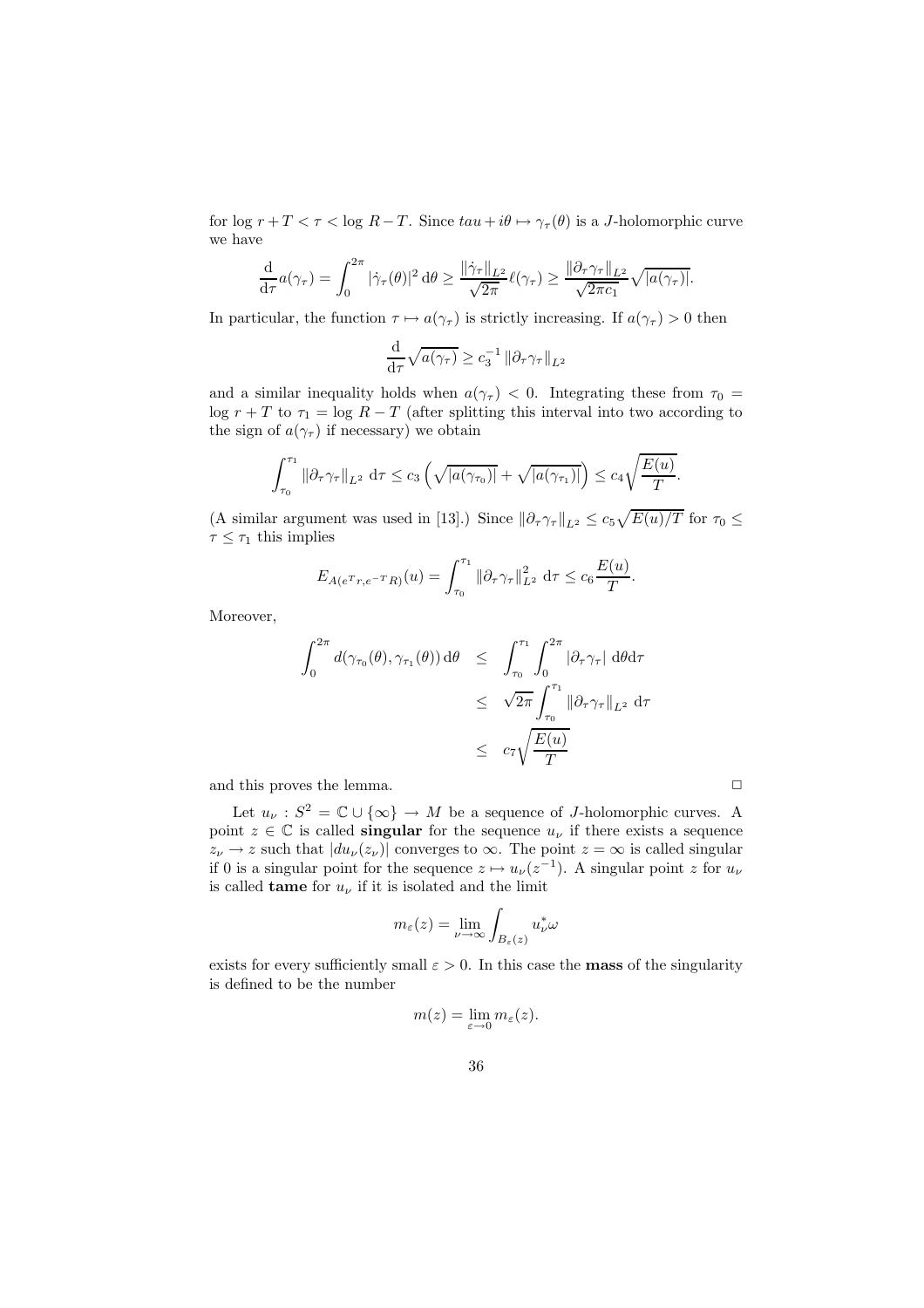This number exists because the function  $\varepsilon \mapsto m_{\varepsilon}(z)$  is non-decreasing. It is always positive and in fact  $m(z) > \hbar$ .

The usual compactness argument shows that every sequence  $u_{\nu}$  has a subsequence (still denoted by  $u_{\nu}$ ) with only finitely many singular points  $z^1, \ldots, z^{\ell}$ which are all tame. By definition the derivatives of  $u<sub>\nu</sub>$  are uniformly bounded in every compact subset in the complement of the singular set  $C = \{z^1, \ldots, z^{\ell}\}.$ Hence it follows from elliptic bootstrapping that a further subsequence of  $u_{\nu}$ converges with all derivatives uniformly on every compact subset of  $S^2 \setminus S$  to a J-holomorphic sphere  $u : S^2 \to M$ . The energy of this limit satisfies the identity

$$
E_{S^2 \setminus B_{\varepsilon}(C)}(u) + \sum_{j=1}^{\ell} m_{\varepsilon}(z^j) = \omega(A)
$$

for every sufficiently small  $\varepsilon > 0$ . Take the limit  $\varepsilon \to 0$  to obtain

$$
E(u) + \sum_{j=1}^{\ell} m(z^j) = \omega(A).
$$

#### Soft rescaling

We examine the behaviour of the sequence  $u<sub>\nu</sub>$  near a singularity z in more detail. Composing  $u_{\nu}$  with a suitable element of G (independent of  $\nu$ ) we may assume without loss of generality that  $z = 0$  and denote  $m = m(z)$ . For every  $\nu$  there exists a unique number  $\delta_{\nu} > 0$  such that

$$
\int_{B_{\delta_{\nu}}}u_{\nu}^*\omega=m-\frac{\hbar}{2}
$$

where  $B_{\delta} = B_{\delta}(0)$  denotes the ball of radius delta centered at 0. By definition of the mass m the sequence  $\delta_{\nu} > 0$  converges to 0. Consider the sequence of J-holomorphic spheres  $v_{\nu}: S^2 \to M$  defined by

$$
v_{\nu}(z) = u_{\nu}(\delta_{\nu}z).
$$

**Lemma A.5** There exists a subsequence (still denoted by  $v_{\nu}$ ) such that the following holds.

- (i) The singular set  $C' = \{w^1, \ldots, w^k\}$  of the subsequence  $v_\nu$  is finite and tame and is contained in  $\text{cl}(B_1) \cup \{\infty\}.$
- (ii) The subsequence  $v_{\nu}$  converges with all derivatives uniformly on every compact subset of  $S^2 \backslash C'$  to a non-constant J-holomorphic sphere  $v : S^2 \to M$ .
- (iii) The energy of v and the masses of the singularities  $w^1, \ldots w^k$  satisfy

$$
\int_{S^2} v^* \omega + \sum_{j=1}^k m(w^j) = m.
$$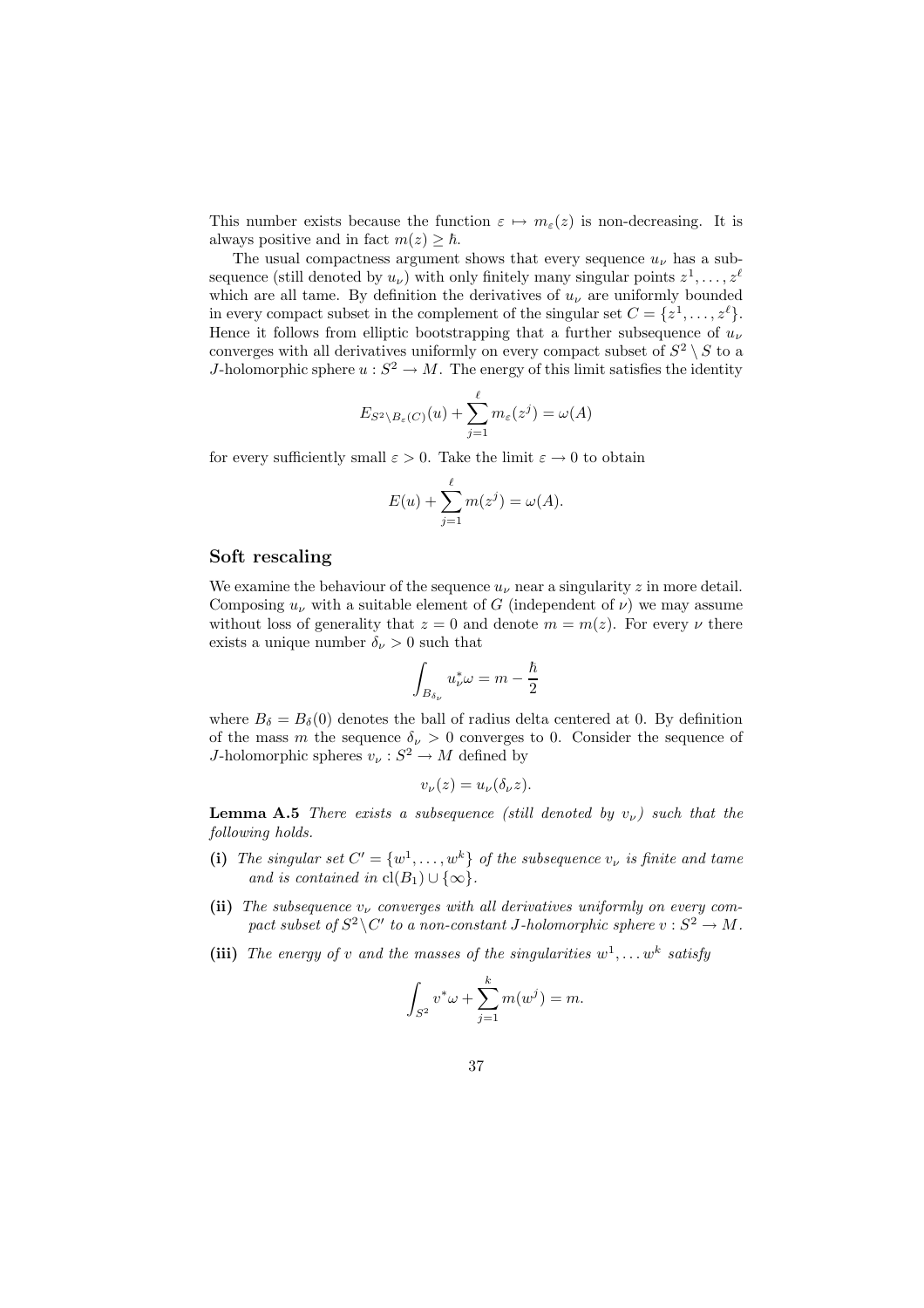(iv)  $v(\infty) = u(0)$ .

**Proof:** If follows immediately from the definitions that for every  $R > 1$  and every  $\varepsilon > 0$  there exists a  $\nu_0 = \nu_0(R, \varepsilon) > 0$  such that

$$
m - \frac{\hbar}{2} = E_{B_1}(v_\nu) \le E_{B_R}(v_\nu) = E_{B_{R\delta_\nu}}(u_\nu) \le m + \varepsilon
$$

for  $\nu \geq \nu_0$ . Hence there is no bubbling outside the unit ball and this proves statement (i). We shall now prove that the limit curve  $v : \mathbb{C} \to M$  satisfies

$$
E_{\mathbb{C}\setminus B_R}(v)=\frac{\hbar}{2}.
$$

We have already seen that  $E_{\mathbb{C}\setminus B_R}(v) \leq \hbar/2$ . To prove the converse choose a sequence  $\varepsilon_{\nu} > 0$  such that  $E(u; B_{\varepsilon_{\nu}}) = m_0$ . Then it follows again from the definition of  $m_0$  that  $\varepsilon_\nu \to 0$ . Now consider the sequence  $w_\nu(z) = u_\nu(\varepsilon_\nu z)$ . It follows as above that  $E(w_\nu; B_R - B_1)$  converges to zero for any  $R > 1$ . This implies that  $E(w_\nu; B_1 - B_\delta)$  must also converge to zero for any  $\delta > 0$  since otherwise a subsequence of  $w_{\nu}$  would converge to a nonconstant J-holomorphic curve which is constant for  $|z| \geq 1$  but such a curve does not exist. Since

$$
E(w_{\nu};B_1-B_{\delta_{\nu}/\varepsilon_{\nu}})=E(u_{\nu};B_{\varepsilon_{\nu}}-B_{\delta_{\nu}})=\frac{\hbar}{2}
$$

it follows that  $\delta_{\nu}/\varepsilon_{\nu}$  converges to 0. Now, by Lemma A.4, there exists a  $T_0 > 0$ such that for  $T > T_0$ 

$$
E(u_{\nu}; B_{e^{-T}\varepsilon_{\nu}} - B_{e^{T}\delta_{\nu}}) \leq \frac{c}{T}E(u_{\nu}; B_{\varepsilon_{\nu}} - B_{\delta_{\nu}}) = \frac{c}{T}\frac{\hbar}{2}
$$

.

Pick any number  $\alpha < 1$  and choose T so large that  $1 - c/T > \alpha$ . Then the energy of  $u_{\nu}$  in the union of the annuli  $A(\delta_{\nu}, e^T \delta_{\nu})$  and  $A(e^{-T} \varepsilon_{\nu}, \varepsilon_{\nu})$  must be at least  $\alpha\hbar/2$ . But the energy of  $u_{\nu}$  in  $A(e^{-T}\varepsilon_{\nu}, \varepsilon_{\nu})$  converges to 0 while the energy of  $u_{\nu}$  in  $A(\delta_{\nu}, e^T \delta_{\nu})$  converges to  $E(v; A(1, e^T))$ . Hence  $E(v; A(1, e^T)) \ge$  $\alpha\hbar/2$ . Since  $\alpha < 1$  was chosen arbitrarily it follows that  $E(v, \mathbb{C} - B_1) = \hbar/2$  as claimed. In particular this implies that  $v$  is nonconstant and thus we have proved statement (ii). Statement (iii) now follows from the usual bubbling argumant already used above.

To prove statement (iv) fix  $\varepsilon > 0$  and  $R > 0$  and define

$$
E(\varepsilon, R) = \lim_{\nu \to \infty} \int_{B_{\varepsilon} \backslash B_{R\delta_{\nu}}} u_{\nu}^* \omega.
$$

This limit exists for  $\varepsilon > 0$  sufficiently small and  $R > 0$  arbitrarily large. To see this consider the annuli  $B_{\varepsilon} \setminus B_{\delta_{\nu}}$  and  $B_{R\delta_{\nu}} \setminus B_{\delta_{\nu}}$ . The limit on the former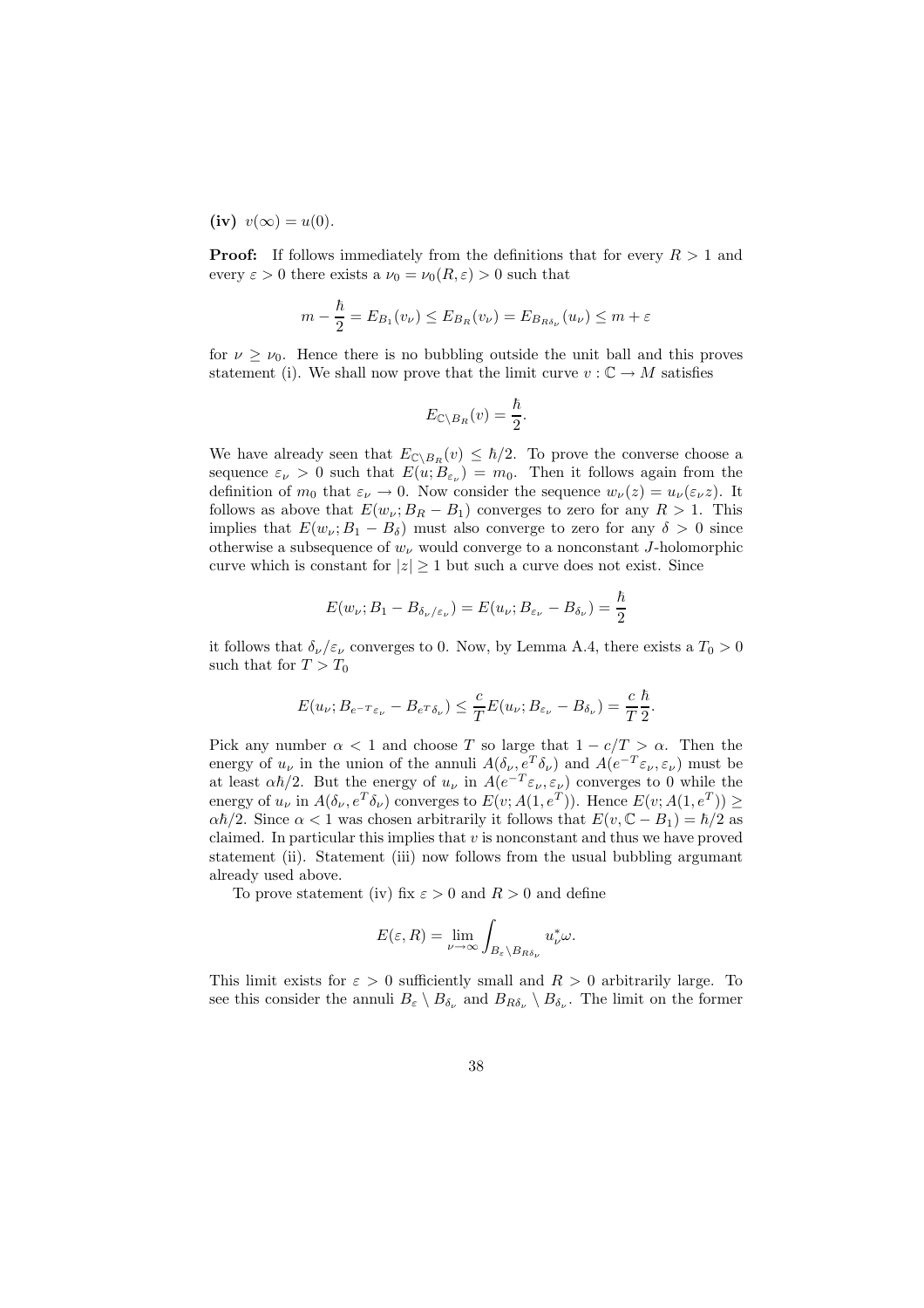is  $\hbar/2 + E_{B_{\varepsilon}}(u)$  while the limit on the latter is  $E_{B_R \setminus B_1}(v) = \hbar/2 - E_{\mathbb{C} \setminus B_R}(v)$ . Hence

$$
E(\varepsilon, R) = E_{B_{\varepsilon}}(u) + E_{\mathbb{C} \setminus B_R}(v), \qquad \lim_{\varepsilon \to 0 \atop R \to \infty} E(\varepsilon, R) = 0.
$$

Now  $E(\varepsilon, R)$  converges to zero as  $\varepsilon \to 0$  and  $R \to \infty$ . Hence it follows from Lemma A.4 that for  $T > 0$  and  $\nu > 0$  sufficiently large we have

$$
\int_0^{2\pi} d(u_\nu(R\delta_\nu e^{T+i\theta}), u_\nu(\varepsilon e^{-T+i\theta})) d\theta \le c\sqrt{E(\varepsilon, R)}.
$$

Taking the limit  $\nu \to \infty$  we obtain

$$
\int_0^{2\pi} d(v(Re^{T+i\theta}), u(\varepsilon e^{-T+i\theta})) d\theta \le c\sqrt{E(\varepsilon, R)}.
$$

Here the constants T and c are independent of  $\varepsilon$  and R. Since  $E(\varepsilon, R) \to 0$  for  $\varepsilon \to 0$  and  $R \to \infty$  we obtain  $v(\infty) = u(0)$  as required. This completes the proof of Lemma A.5. proof of Lemma A.5.

**Remark A.6** All the singularities of the sequence  $u<sub>\nu</sub>$  other than  $z = 0$  are pushed to  $\infty$  in the rescaled sequence  $v_{\nu}$ . Lemma A.5 may be viewed as a resolution of the singularity  $z = 0$ .

Proof of Theorem A.1: Apply Lemma A.5 to each singular point for the sequence  $u_{\nu}$  passing to a suitable subsequence. Now apply Lemma A.5 again to each singularity for each of the renormalized sequences  $v_{\nu}$  obtained from the previous application of Lemma A.5 and proceed by induction. This process will terminate after finitely many steps since in each step the energy decreases by at least  $\hbar$ .

To prove convergence of  $u_{\nu}$  to the collection of all bubbles take any sequence  $z_{\nu} \in S^2$ . If  $z_{\nu}$  is uniformly bounded away from the singular set of  $u_{\nu}$  then  $u_{\nu}(z_{\nu})$  accumulates on the limit curve of  $u_{\nu}$ . Hence assume that  $z_{\nu}$  converges to a singular point which we assume to be  $z = 0$ . There are two possibilities. If there exists a constant  $\varepsilon > 0$  such that

$$
\varepsilon \leq \frac{|z_\nu|}{\delta_\nu} \leq \frac{1}{\varepsilon}
$$

where  $\delta_{\nu} > 0$  is defined as in Lemma A.5 then  $u_{\nu}(z_{\nu})$  converges to the bubble point  $u(0) = v(\infty)$ . If

$$
\lim_{\nu \to \infty} \frac{|z_{\nu}|}{\delta_{\nu}} = 0
$$

then proceed by induction with  $u_{\nu}$  replaced by the rescaled sequence  $v_{\nu}(z)$  =  $u_{\nu}(\delta_{\nu}z).$ 

A close examination of Lemma A.5 and the inductive procedure shows that the connected sum of all bubbles represents the original homotopy class A. This proves the theorem.  $\Box$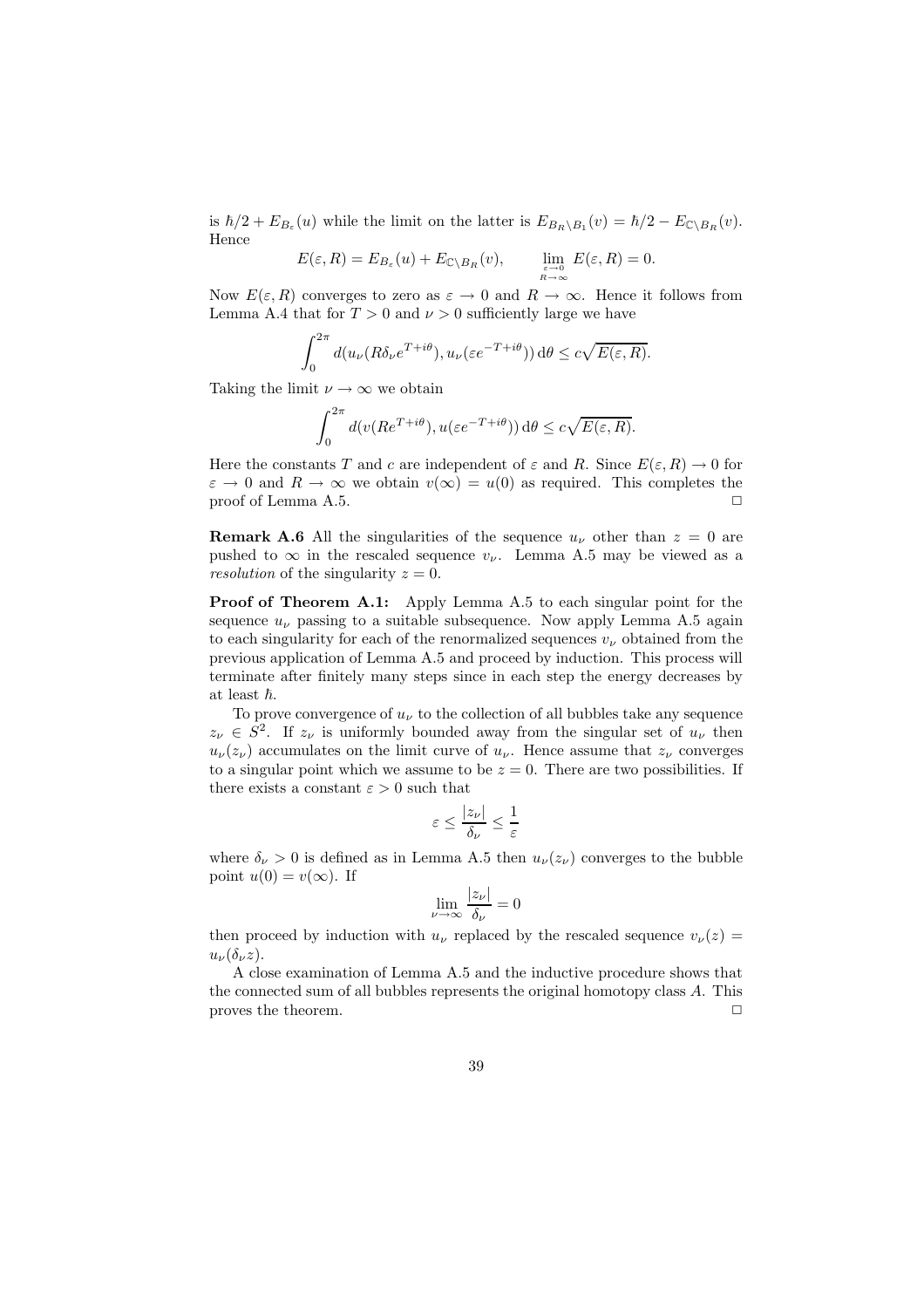# References

- [1] V.I. Arnold, Sur une propriete topologique des applications globalement canoniques e a mecanique classique, C. R. Acad. Sci. Paris 261 (1965), 3719–3722.
- [2] V.I. Arnold, Mathematical Methods in Classical Mechanics, Springer-Verlag, 1978.
- [3] P. Candelas and X.C. de la Ossa, Moduli space of Calabi-Yau manifolds, University of Texas Report UTTG-07, 1990
- [4] P. Candelas, X.C. de la Ossa, P.S. Green, and L. Parkes, A pair of Calabi-Yau manifolds as an exactly soluble superconformal field theory, University of Texas Report UTTG-25, 1990
- [5] C. Conley and E. Zehnder, The Birkhoff-Lewis fixed point theorem and a conjecture of V.I. Arnold, Invent. Math. 73 (1983), 33–49.
- [6] A. Floer, Morse theory for Lagrangian intersections, J. Diff. Geom. 28 (1988), 513–547.
- [7] A. Floer, Wittens complex and infinite dimensional Morse theory, J. Diff. Geom. 30 (1989), 207–221.
- [8] A. Floer, Symplectic fixed points and holomorphic spheres, Comm. Math. Phys. 120 (1989), 575–611.
- [9] A. Floer and H. Hofer, Coherent orientations for periodic orbit problems in symplectic geometry, Math. Zeit. 212 (1994), 13–38.
- [10] A. Floer, H. Hofer, and D.A. Salamon, Transversality in elliptic Morse theory for the action functional, ETH Zürich preprint April 1994
- [11] M. Gromov, Pseudo holomorphic curves in symplectic manifolds, Invent. Math. 82 (1985), 307–347.
- [12] H. Hofer, Ljusternik-Schnirelman theory for Lagrangian intersections, Ann. Henri Poincaré - analyse nonlinéaire  $5$  (1988), 465–499.
- [13] H. Hofer and C. Viterbo, The Weinstein conjecture in the presence of holomorphic spheres, Comm. Pure Appl. Math. Vol. XLV (1992), 583-622.
- [14] D. McDuff, Examples of symplectic structures, Invent. Math. 89 (1987), 13–36.
- [15] D. McDuff, Elliptic methods in symplectic geometry, Bull. A.M.S. 23 (1990), 311–358.